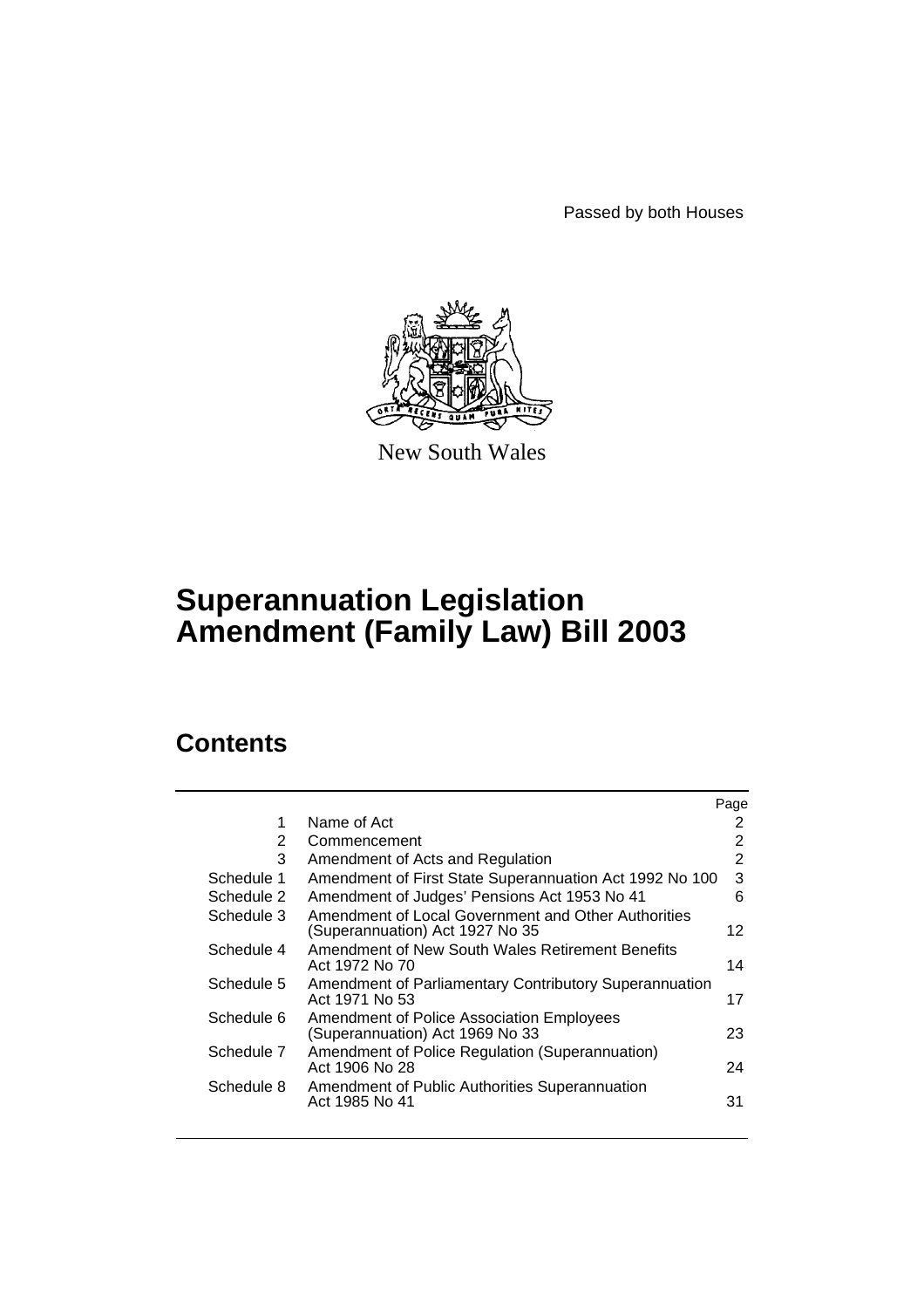**Contents** 

|             |                                                                                                                                     | Page |
|-------------|-------------------------------------------------------------------------------------------------------------------------------------|------|
| Schedule 9  | Amendment of Public Authorities Superannuation<br>(Transport Retirement Fund Closure) (Savings and<br>Transitional) Regulation 1986 | 33   |
| Schedule 10 | Amendment of State Authorities Non-contributory<br>Superannuation Act 1987 No 212                                                   | 34   |
| Schedule 11 | Amendment of State Authorities Superannuation<br>Act 1987 No 211                                                                    | 41   |
| Schedule 12 | Amendment of Superannuation Act 1916 No 28                                                                                          | 50   |
| Schedule 13 | Amendment of Transport Employees Retirement<br>Benefits Act 1967 No 96                                                              | 57   |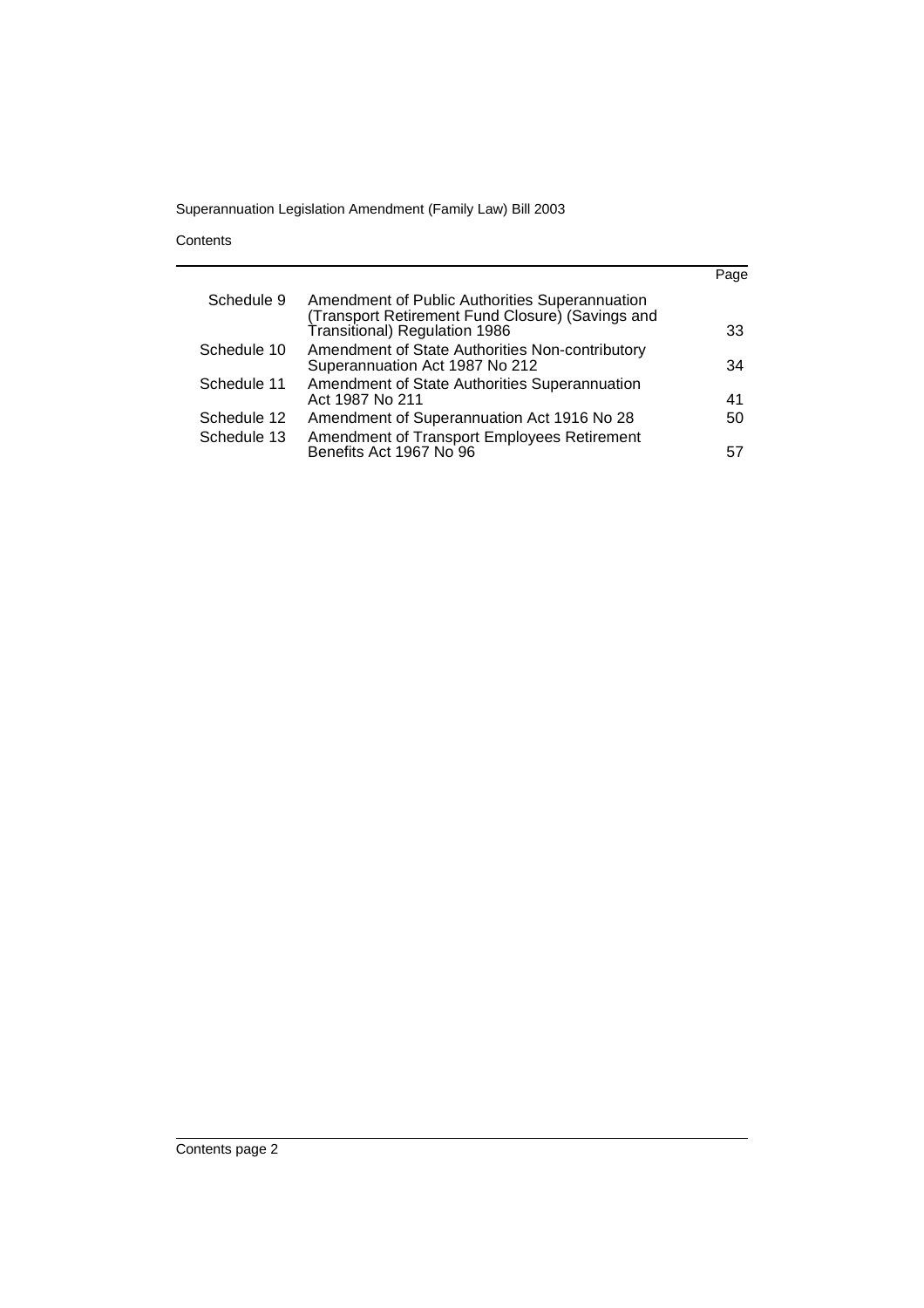*I certify that this PUBLIC BILL, which originated in the LEGISLATIVE ASSEMBLY, has finally passed the LEGISLATIVE COUNCIL and the LEGISLATIVE ASSEMBLY of NEW SOUTH WALES.*

> *Clerk of the Legislative Assembly. Legislative Assembly, Sydney, , 2003*



New South Wales

# **Superannuation Legislation Amendment (Family Law) Bill 2003**

Act No , 2003

An Act to amend various superannuation Acts to accommodate Commonwealth legislation relating to the division of superannuation entitlements on marriage breakdown, to extend benefits to de facto partners in certain schemes and to update pension adjustment provisions; and for other purposes.

*I have examined this Bill, and find it to correspond in all respects with the Bill as finally passed by both Houses.*

*Chairman of Committees of the Legislative Assembly.*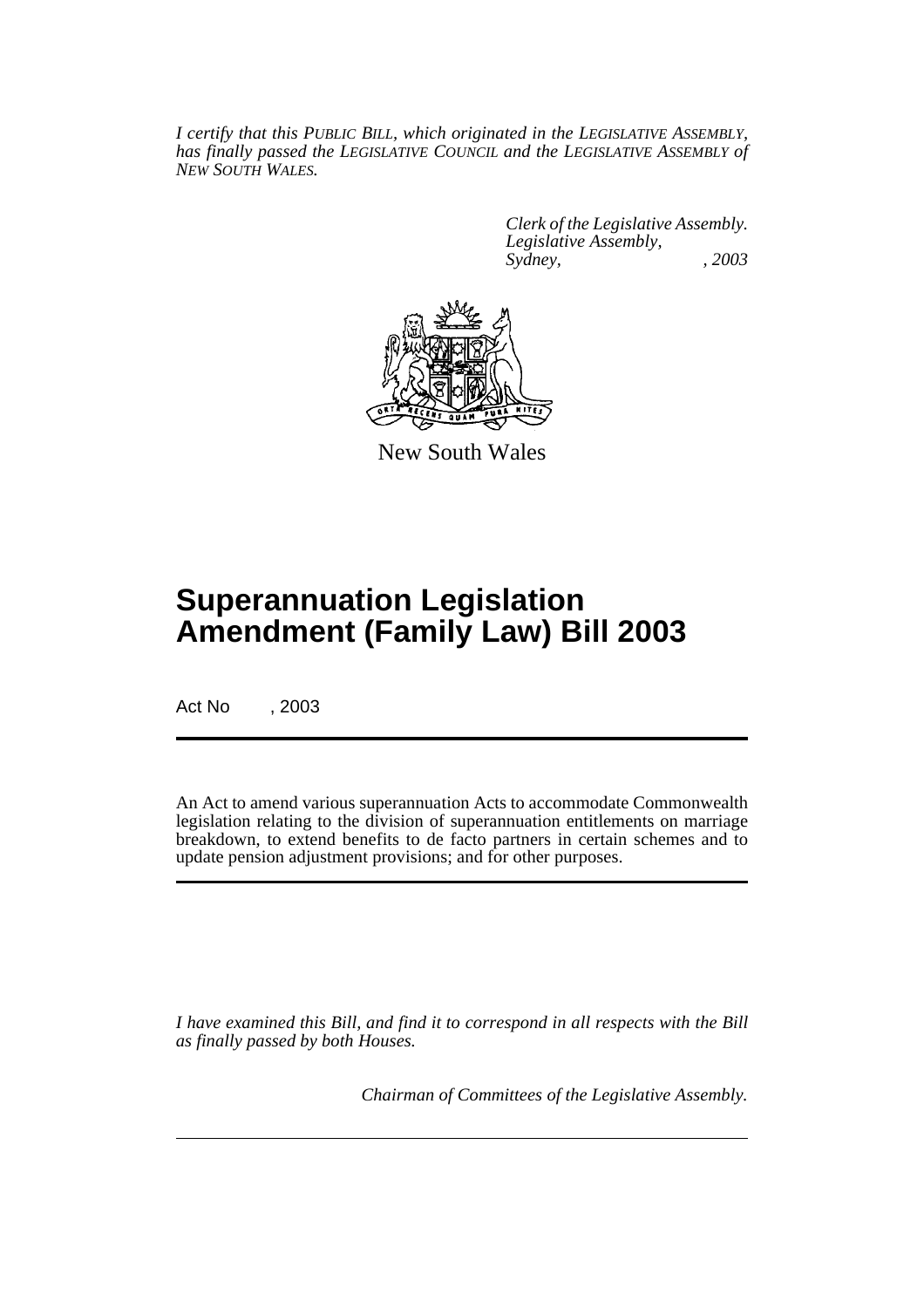# **The Legislature of New South Wales enacts:**

# **1 Name of Act**

This Act is the *Superannuation Legislation Amendment (Family Law) Act 2003*.

# **2 Commencement**

- (1) This Act commences on the date of assent to this Act, except as provided by subsections (2) and (3).
- (2) Schedules 1 [2]–[4], 2, 5, 6, 7, 10, 11 and 12 commence on a day or days to be proclaimed.
- (3) Schedule 13 [2] is taken to have commenced on 29 November 2002.

# **3 Amendment of Acts and Regulation**

The Acts and Regulation specified in Schedules 1–13 are amended as set out in those Schedules.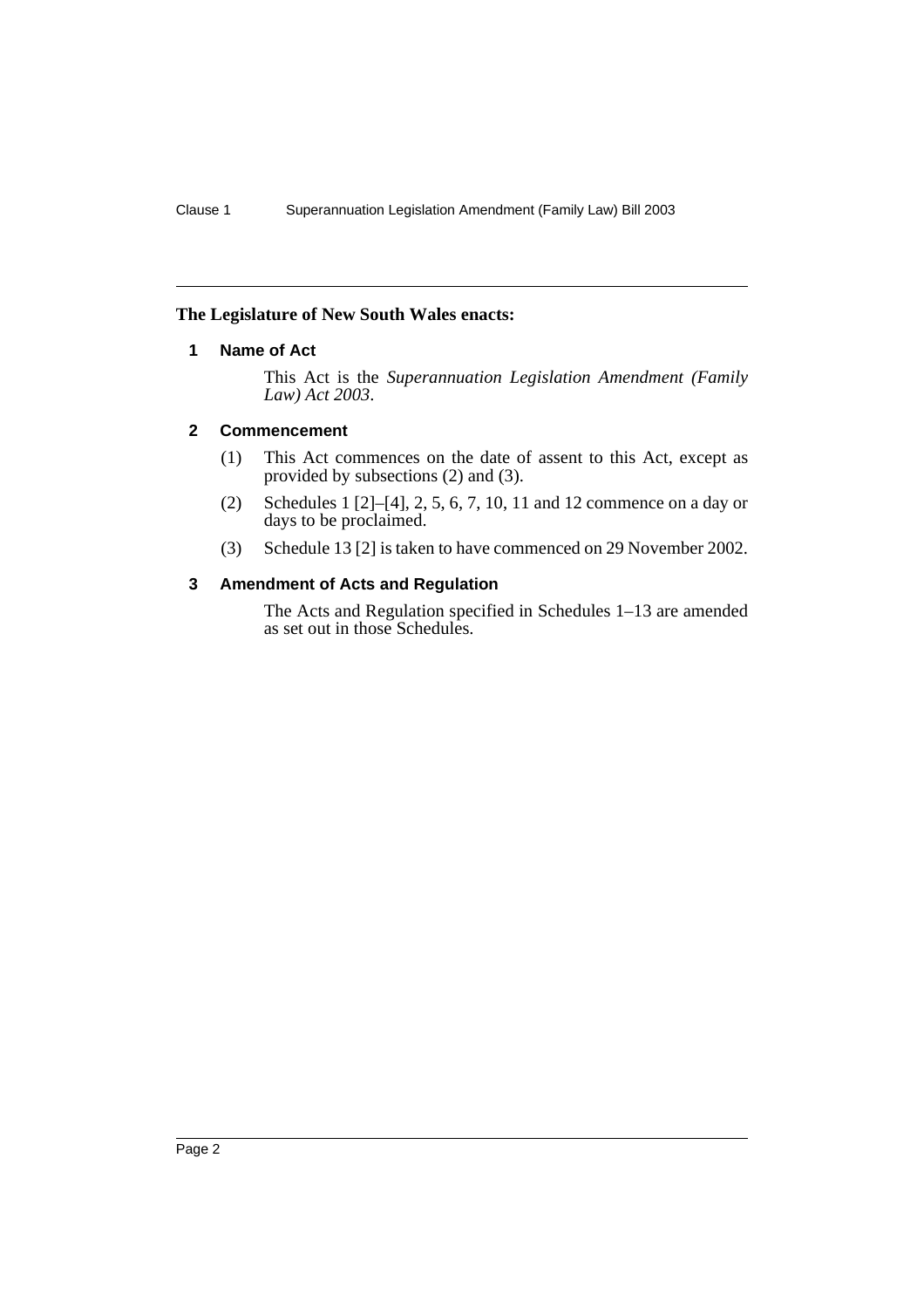Amendment of First State Superannuation Act 1992 No 100 Schedule 1

# **Schedule 1 Amendment of First State Superannuation Act 1992 No 100**

(Section 3)

#### **[1] Section 20B Matters to be dealt with by trust deed and rules**

Insert after section 20B (f):

, and

- (g) the levying of charges by FTC for administration and other costs payable by FTC and resulting from requirements under Part VIIIB of the *Family Law Act 1975* of the Commonwealth or the *Family Law (Superannuation) Regulations 2001* of the Commonwealth, and
- (h) the payment into the Fund of any charges or costs referred to in paragraph (g).

# **[2] Sections 20BA and 20BB**

Insert after section 20B in Division 2 of Part 4:

### **20BA Family law superannuation payments from other schemes**

(1) In this section:

*non-member spouse benefit* means any of the following payments:

- (a) a family law superannuation payment under section 15C of the *Judges' Pensions Act 1953*,
- (b) a family law superannuation payment under section 29C of the *Parliamentary Contributory Superannuation Act 1971*,
- (c) a family law superannuation payment under section 3A of the *Police Association Employees (Superannuation) Act 1969*,
- (d) a family law superannuation payment under section 14P of the *Police Regulation (Superannuation) Act 1906*,
- (e) a family law superannuation payment under section 27AJ of the *State Authorities Non-contributory Superannuation Act 1987*,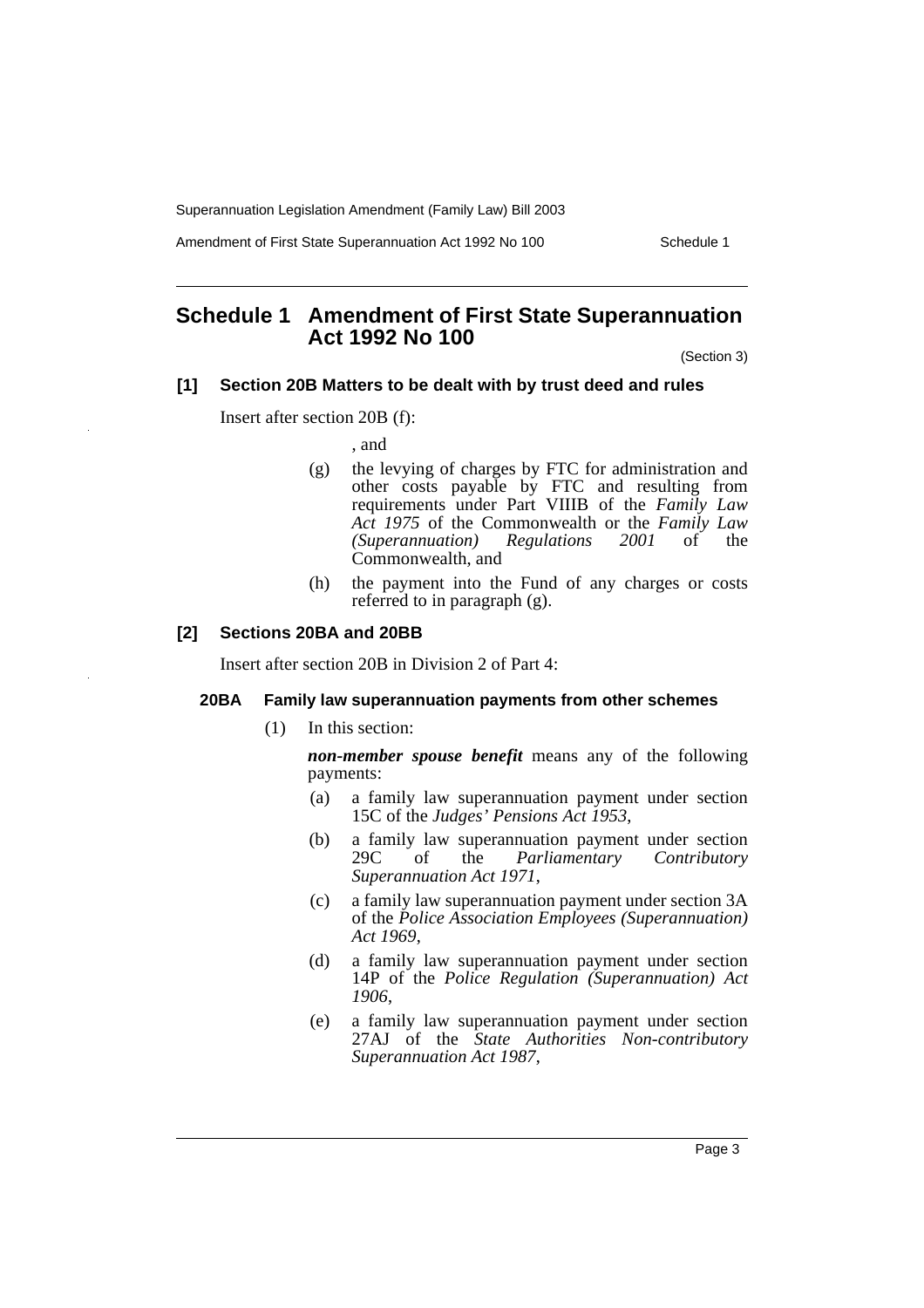Schedule 1 Amendment of First State Superannuation Act 1992 No 100

- (f) a family law superannuation payment under section 45I of the *State Authorities Superannuation Act 1987*,
- (g) a family law superannuation payment under section 61WB of the *Superannuation Act 1916*.

*transfer day*, in relation to a person whose non-member spouse benefit is transferred under any of the transfer provisions, means the day on which the benefit is transferred under the provision concerned.

*transfer provision* means any of the following provisions:

- (a) section 15C of the *Judges' Pensions Act 1953*,
- (b) section 29C of the *Parliamentary Contributory Superannuation Act 1971*,
- (c) section 3A of the *Police Association Employees (Superannuation) Act 1969*,
- (d) section 14P of the *Police Regulation (Superannuation) Act 1906*,
- (e) section 27AJ of the *State Authorities Non-contributory Superannuation Act 1987*,
- (f) section 45I of the *State Authorities Superannuation Act 1987,*
- (g) section 61WB of the *Superannuation Act 1916*.

*transferred non-member spouse* means a person whose nonmember spouse benefit is transferred under a transfer provision.

- (2) On and from the transfer day, a person whose non-member spouse benefit is transferred under a transfer provision to FTC for crediting to the Fund, and who is not already a member of the superannuation scheme established under this Act and the trust deed, is an associate member of the Fund.
- (3) FTC must establish in the Fund an account in respect of any such associate member.
- (4) FTC must credit to the Fund the amount transferred to FTC under a transfer provision.
- (5) FTC must credit to the account of each transferred nonmember spouse an amount equal to the non-member spouse benefit.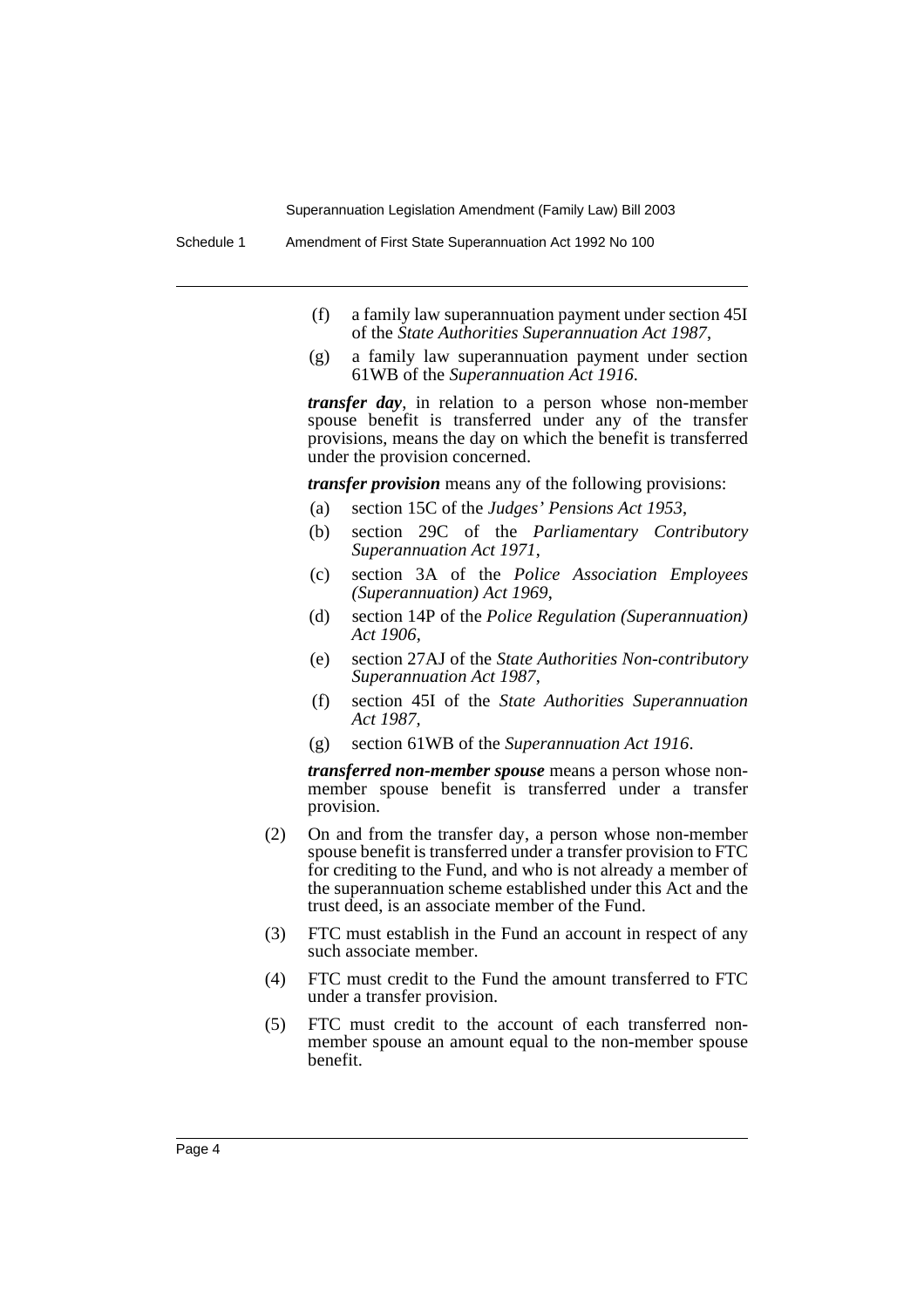Amendment of First State Superannuation Act 1992 No 100 Schedule 1

- (6) Any such amount is taken to have been credited to the account on the day following the transfer day.
- (7) An amount credited under this section to the account of a transferred non-member spouse is, for the purposes of this Act and the trust deed, to be treated as if it were contributed or preserved under this Act and the trust deed by or on behalf of the transferred non-member spouse.

#### **20BB Rules**

Without limiting section 13, 14, 18 or 20, the trust deed and the rules under the trust deed may make provision for or with respect to matters arising from the transfer of a non-member spouse benefit, including:

- (a) the establishment of accounts in the Fund for transferred non-member spouses who are not members of the Fund,
- (b) the classification of transferred non-member spouses as associate members of the Fund on the establishment of their accounts,
- (c) the crediting of amounts to the accounts of transferred non-member spouses,
- (d) the investment of amounts held in accounts of transferred non-member spouses.

# **[3] Schedule 3 Savings, transitional and other provisions**

Insert at the end of clause 1 (1):

*Superannuation Legislation Amendment (Family Law) Act 2003* (but only to the extent that it amends this Act)

# **[4] Dictionary**

Insert ", or a transfer under section 20BA," after "Commonwealth" in the definition of *associate member*.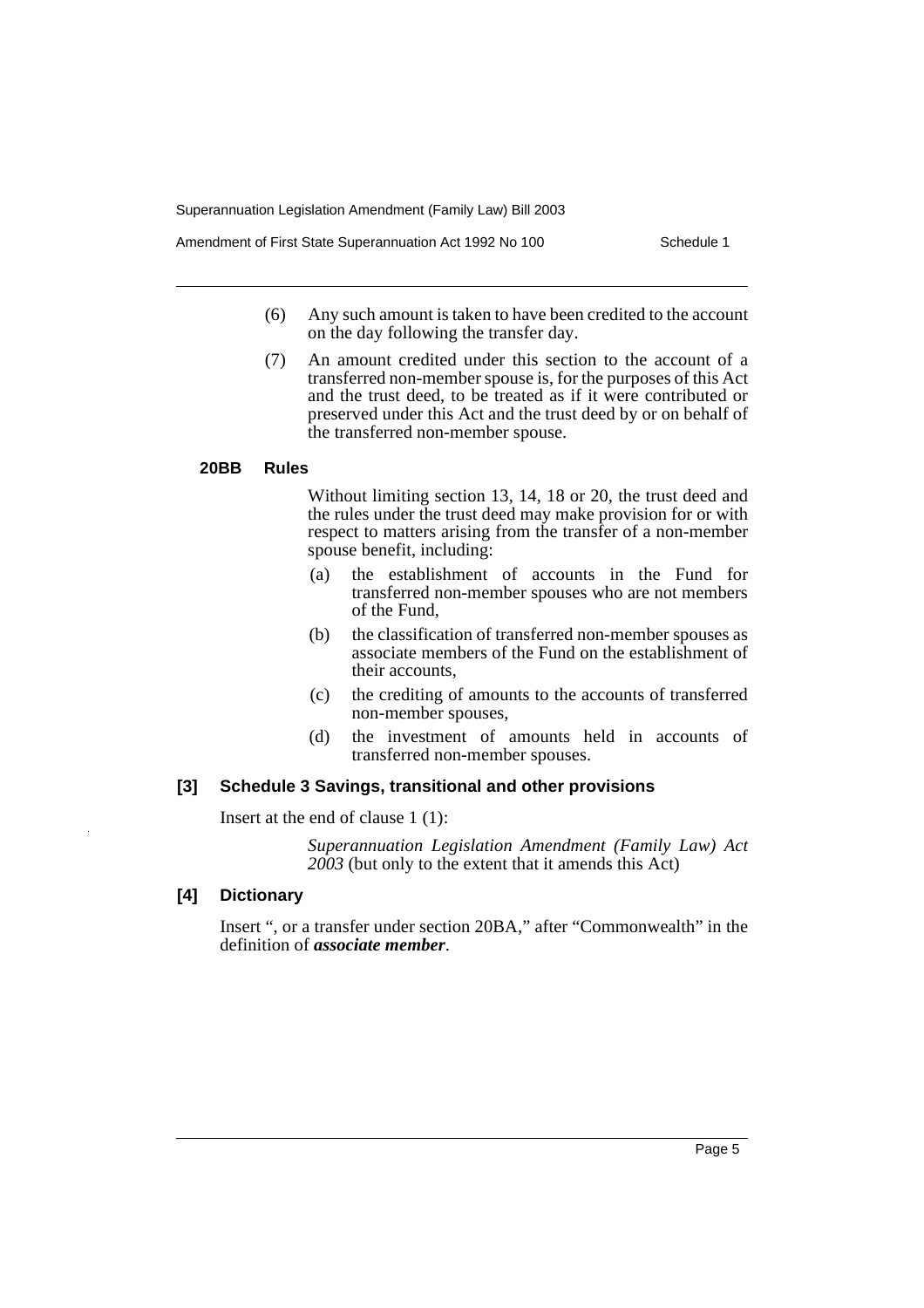Schedule 2 Amendment of Judges' Pensions Act 1953 No 41

# **Schedule 2 Amendment of Judges' Pensions Act 1953 No 41**

(Section 3)

# **[1] Section 2 Definitions**

Insert after section 2 (2):

(3) Notes included in this Act do not form part of this Act.

#### **[2] Part 3A**

Insert after Part 3:

# **Part 3A Provisions relating to family law superannuation legislation**

#### **15A Definitions**

In this Part:

*complying superannuation fund* means:

- (a) a regulated superannuation fund under the *Superannuation Industry (Supervision) Act 1993* of the Commonwealth, or
- (b) the First State Superannuation Fund.

*family law superannuation entitlement* has the same meaning as it has in section 15C (2) (a).

*family law superannuation legislation* means Part VIIIB of the *Family Law Act 1975* of the Commonwealth and the *Family Law (Superannuation) Regulations 2001* of the Commonwealth.

*family law superannuation payment* means an amount payable under this Part to or in respect of a non-member spouse.

*First State Superannuation Fund* means the Fund maintained and administered under the trust deed entered into under the *First State Superannuation Act 1992*.

*flag lifting agreement* has the same meaning as it has in Part VIIIB of the *Family Law Act 1975* of the Commonwealth.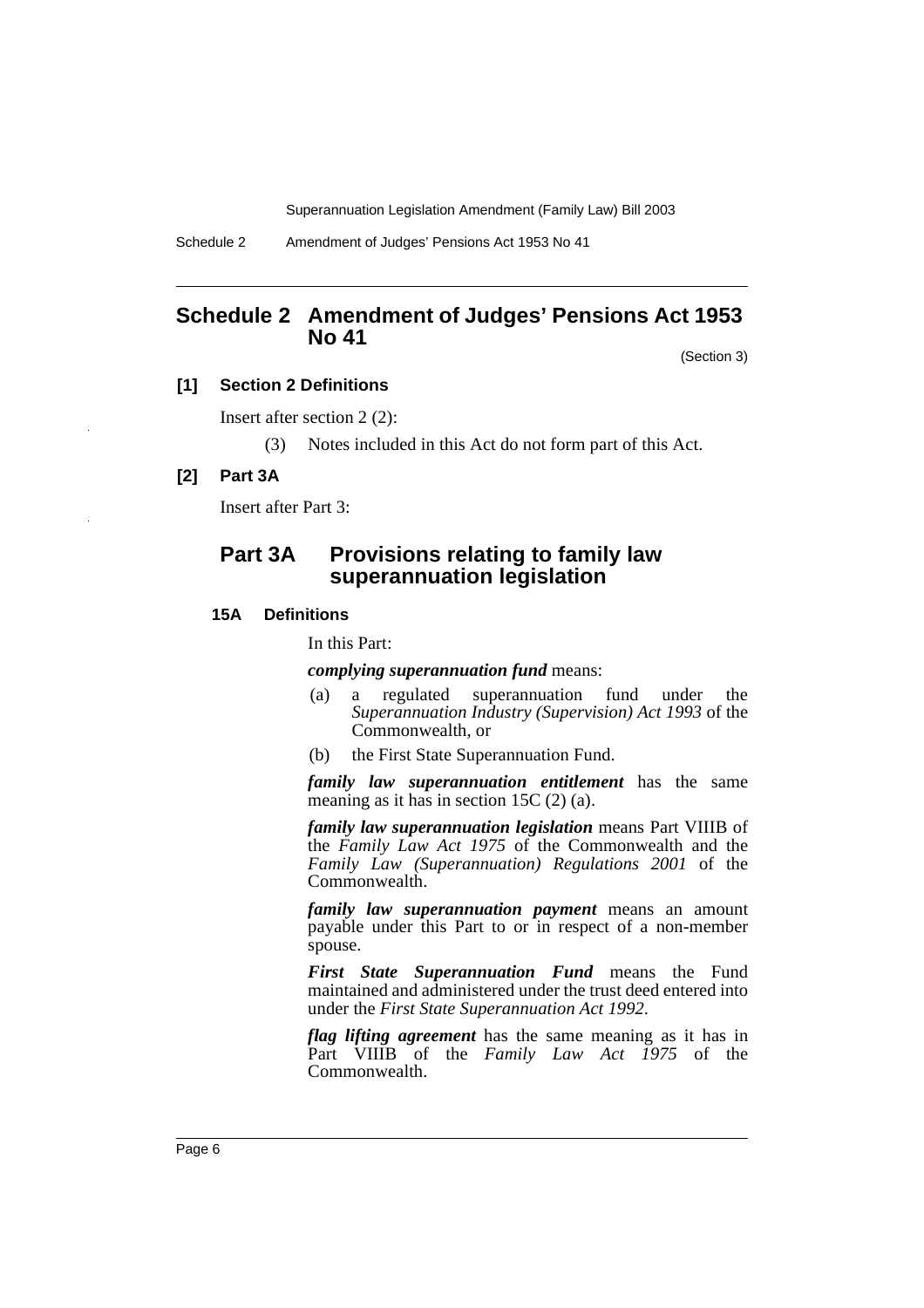Amendment of Judges' Pensions Act 1953 No 41 Schedule 2

*FTC* means the FSS Trustee Corporation established under the *Superannuation Administration Act 1996*.

*member spouse*, in relation to a superannuation interest under this Act, means the spouse who has the superannuation interest.

*non-member spouse*, in relation to a superannuation interest under this Act, means the spouse who is not the member spouse in relation to that interest.

*payment split* has the same meaning as it has in Part VIIIB of the *Family Law Act 1975* of the Commonwealth.

*RSA* means a retirement savings account within the meaning of the *Retirement Savings Accounts Act 1997* of the Commonwealth.

*splitting order* has the same meaning as it has in Part VIIIB of the *Family Law Act 1975* of the Commonwealth.

*spouse* of a person means a person who is or was married to that person.

*superannuation agreement* has the same meaning as it has in Part VIIIB of the *Family Law Act 1975* of the Commonwealth.

*superannuation interest* means an interest that a judge, retired judge or any other person has as a member or a beneficiary of the superannuation scheme established under this Act.

# **15B Payment of benefits where superannuation interests affected by flagging order or payment split**

Nothing in this Act:

- (a) requires the payment of a benefit or any other payment under this Act, to the extent that any such payment would contravene provisions of the family law superannuation legislation or any order or agreement made under that legislation, or
- (b) prevents the payment or reduction of a benefit or any other payment, to the extent that the payment or reduction is required to be made, or results from a requirement, under the family law superannuation legislation or any order or agreement made under that legislation.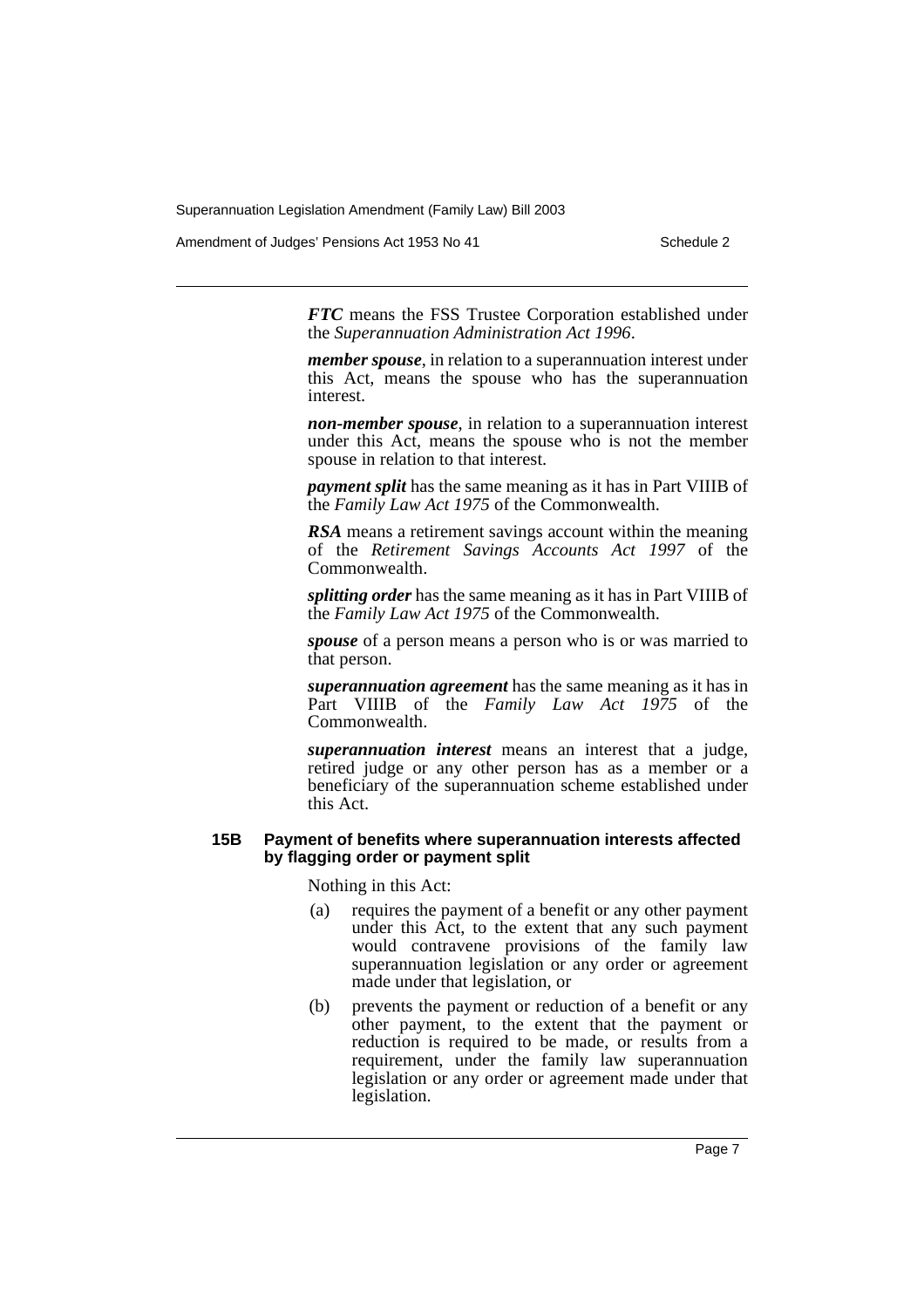Schedule 2 Amendment of Judges' Pensions Act 1953 No 41

#### **15C Payment splits**

(1) The object of this section is to facilitate arrangements for payment splits under the family law superannuation legislation and to provide for family law superannuation payments to or in respect of non-member spouses for the purposes of satisfying the requirements of Division 2.2 of Part 2 of the *Family Law (Superannuation) Regulations 2001* of the Commonwealth.

**Note.** The effect of satisfying those requirements is that payments to the member spouse of a benefit under this Act will be no longer liable to be split for the purposes of the family law superannuation legislation.

- (2) A non-member spouse has a family law superannuation entitlement to which this section applies if:
	- (a) the non-member spouse has an entitlement, that is operative, to be paid an amount under a superannuation agreement, flag lifting agreement or splitting order in respect of a superannuation interest of a member spouse (a *family law superannuation entitlement*), and
	- (b) the member spouse is in receipt of a pension, or is eligible to be paid a lump sum benefit, under this Act, and
	- (c) the family law superannuation entitlement has not been paid to the non-member spouse by the member spouse, or waived by the non-member spouse, in accordance with the family law superannuation legislation.
- (3) On written notice by a member spouse or a non-member spouse, or by any other person or court, of a family law superannuation entitlement of a non-member spouse to which this section applies, the Minister must take one of the following actions:
	- (a) pay or release to the non-member spouse an amount, of the value of the family law superannuation entitlement (less any costs chargeable),
	- (b) transfer or rollover to a complying superannuation fund or an RSA nominated by the non-member spouse an amount, of the value of the family law superannuation entitlement (less any costs chargeable), to be held for the benefit of the non-member spouse.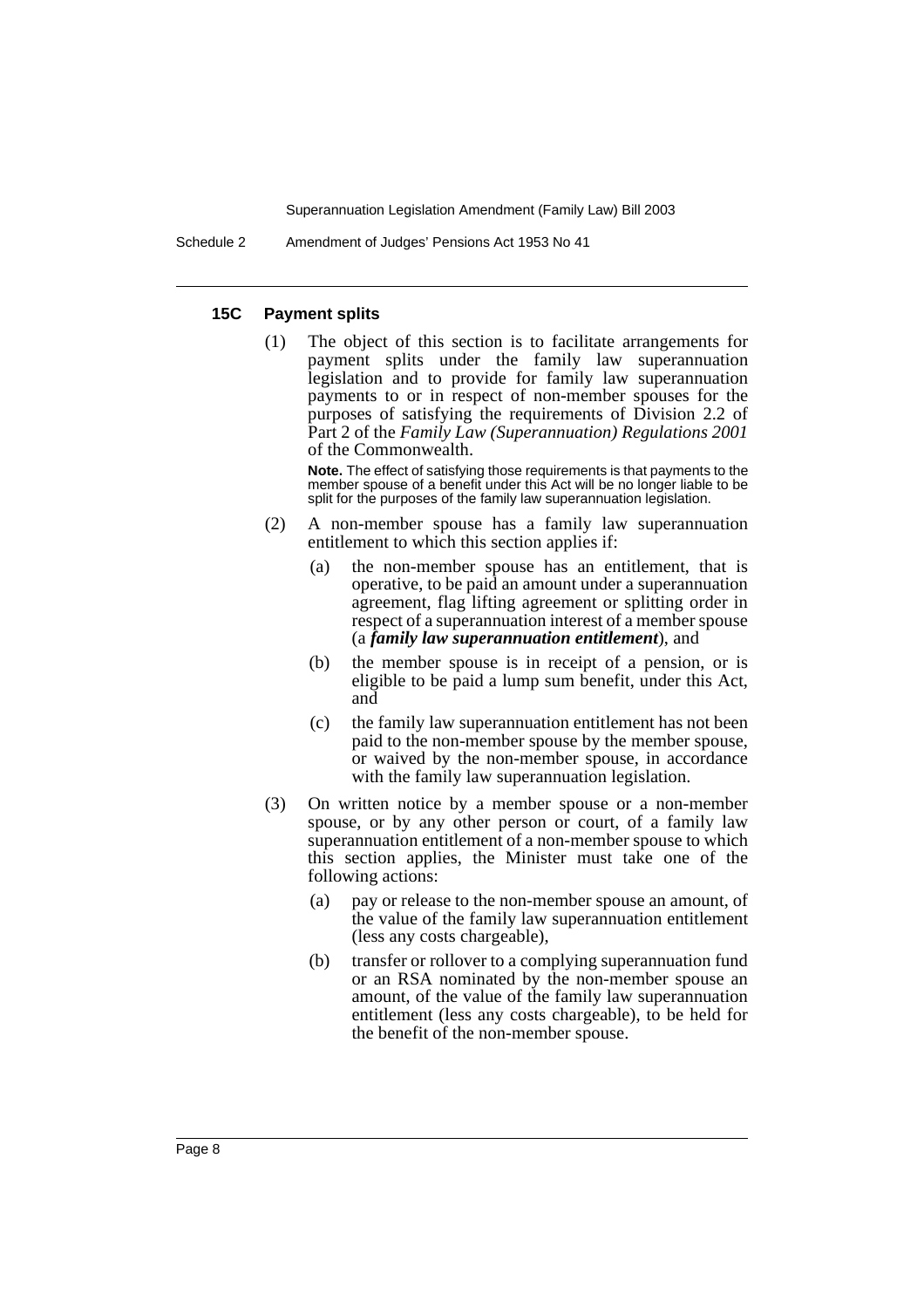Amendment of Judges' Pensions Act 1953 No 41 Schedule 2

- (4) The Minister may take the action set out in subsection (3) (a) only if the member spouse is in receipt of a pension under this Act or the non-member spouse has satisfied a condition for payment or release of a benefit of a kind that would entitle a person to payment of a benefit if the Fund were a complying superannuation fund.
- (5) The Minister must transfer a family law superannuation payment to FTC for crediting to the First State Superannuation Fund if:
	- (a) the payment is not payable under subsection  $(3)$  (a), and
	- (b) a non-member spouse fails, within the period prescribed by the regulations, to make a nomination for the purposes of subsection  $(3)$  (b) or a nominated fund or RSA does not accept the nomination.
- (6) For the purposes of this section, the value of a family law superannuation entitlement or a family law superannuation payment of a non-member spouse is to be determined in accordance with any applicable provisions of the regulations and the family law superannuation legislation.

# **15D Reduction of benefits of member spouses**

- (1) The Minister may reduce the amount of any benefit payable under this Act to or in respect of a member spouse (or a spouse or de facto partner of a member spouse) if a family law superannuation entitlement is paid or payable to or in respect of the non-member spouse under the family law superannuation legislation or this Part or the regulations.
- (2) A preserved or deferred benefit may be reduced under this section.
- (3) A pension may be reduced under this section even though payment of the pension first commenced before the payment of the amount to or in respect of the non-member spouse.
- (4) The benefit is to be reduced in accordance with the regulations and any applicable provisions of the family law superannuation legislation.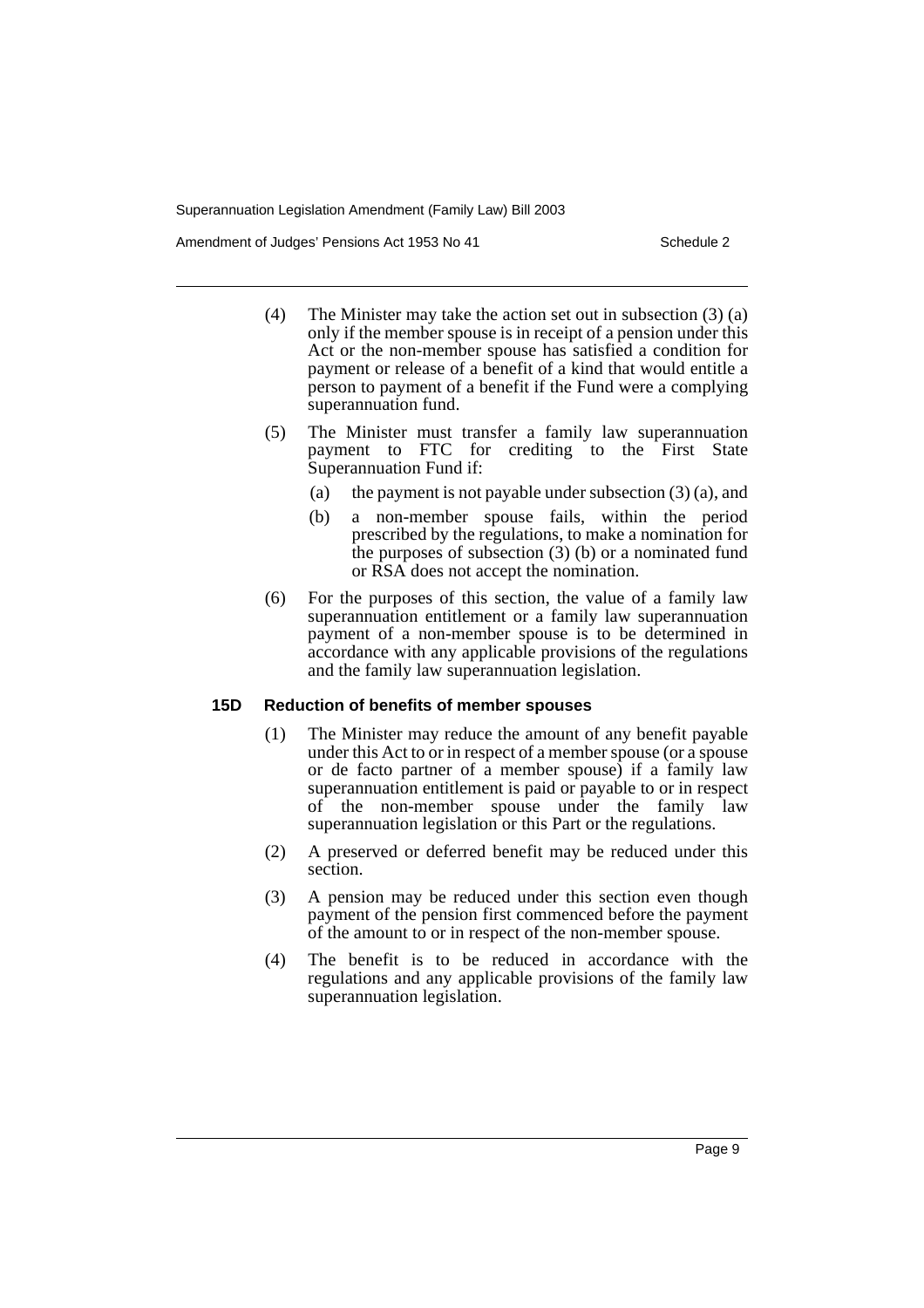#### **15E Accrued benefit multiples**

(1) For the purposes of the family law superannuation legislation, the accrued benefit multiple of a member spouse is the period (in years and parts of years) that the member spouse served as a judge in the judicial office (including any prior judicial service within the meaning of section 8) that he or she held immediately before becoming eligible for payment of a pension or a lump sum benefit.

Note. Under the family law superannuation legislation, the accrued benefit multiple is a factor used to determine the amount payable to a non-member spouse who becomes entitled to a payment.

(2) In the case of a member spouse who is the widow or widower of a former judge, the accrued benefit multiple is the same as the accrued benefit multiple for the former judge.

#### **15F Regulations**

Regulations may be made for or with respect to the following matters:

- (a) elections by non-member spouses for payment of family law superannuation entitlements,
- (b) the persons or bodies to whom a family law superannuation payment under section 15C or a payment referred to in paragraph (i) may be paid,
- (c) the composition of payments made for the purposes of the family law superannuation legislation or this Part, having regard to the composition of the member spouse's superannuation interest under this Act before the payment is paid,
- (d) the payment of fees for or with respect to family law superannuation payments,
- (e) notice of family law superannuation entitlements and payment splits,
- (f) the periods for payment of family law superannuation payments,
- (g) the calculation of payments and entitlements for the purposes of the family law superannuation legislation or this Part (including payments under paragraph (i)),
- (h) the calculation of the value of superannuation interests of member spouses for the purposes of the family law superannuation legislation or this Part,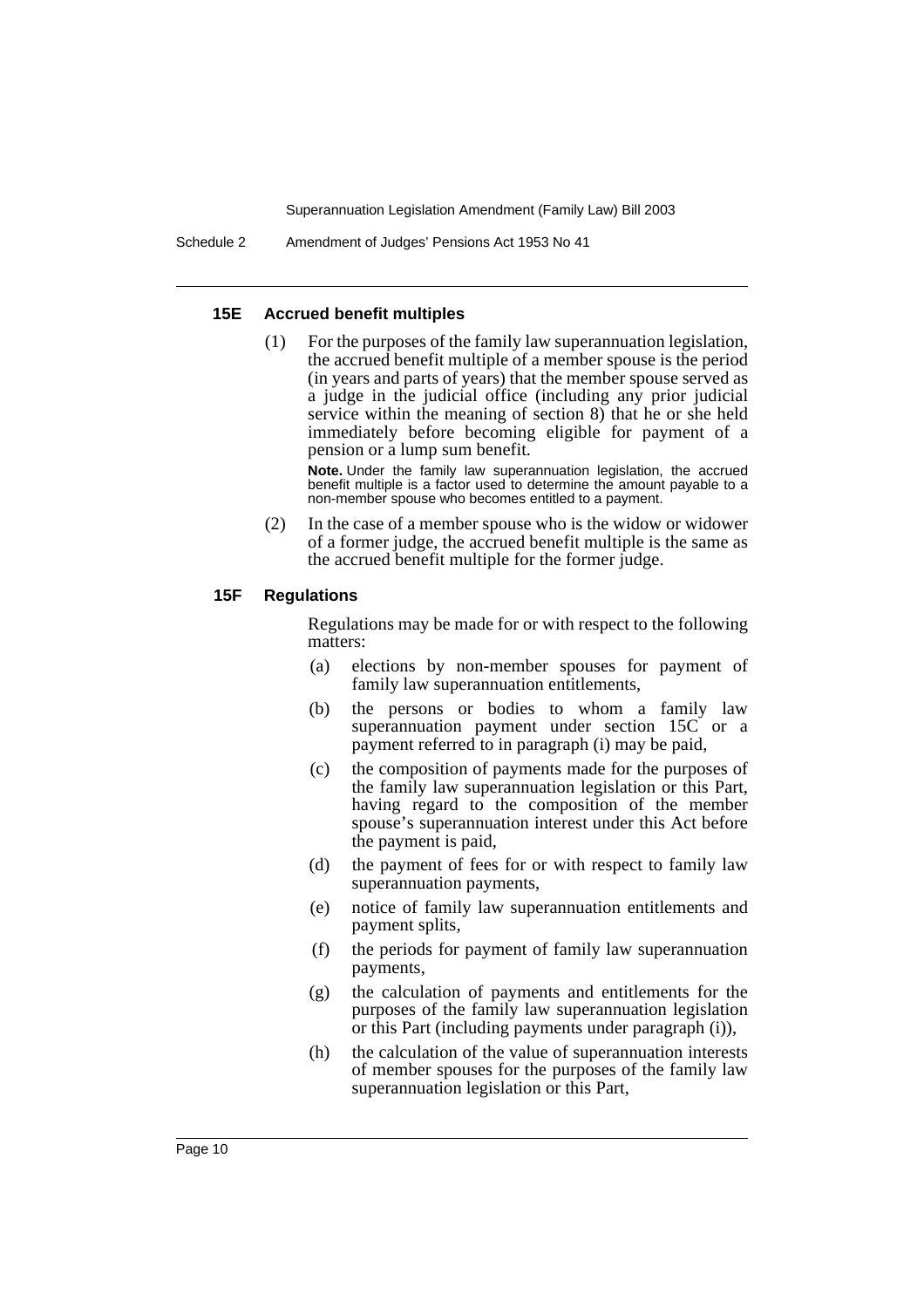Amendment of Judges' Pensions Act 1953 No 41

- (i) additional circumstances in which an offer may be made, and payment may be made, to a non-member spouse where a superannuation interest is subject to a payment split,
- (j) the charging of, and payment from, the Consolidated Fund of a payment made in the circumstances prescribed under paragraph (i),
- (k) the reduction of benefits (including deferred or preserved benefits) payable to or in respect of member spouses, or spouses or de facto partners of member spouses, as a consequence of payments under the family law superannuation legislation or this Part,
- (l) without limiting paragraph (k), the commutation of pensions or parts of pensions for the purposes of the reduction of benefits as a consequence of payments under the family law superannuation legislation or this Part.

### **[3] Section 16 Payment to legal personal representative in certain cases**

Insert "or family law superannuation payment within the meaning of Part 3A" after "benefit".

#### **[4] Section 16A Accrued benefit multiples for family law superannuation purposes**

Omit the section.

# **[5] Schedule 1 Savings and transitional provisions**

Insert at the end of clause 1 (1):

*Superannuation Legislation Amendment (Family Law) Act 2003* (but only to the extent that it amends this Act)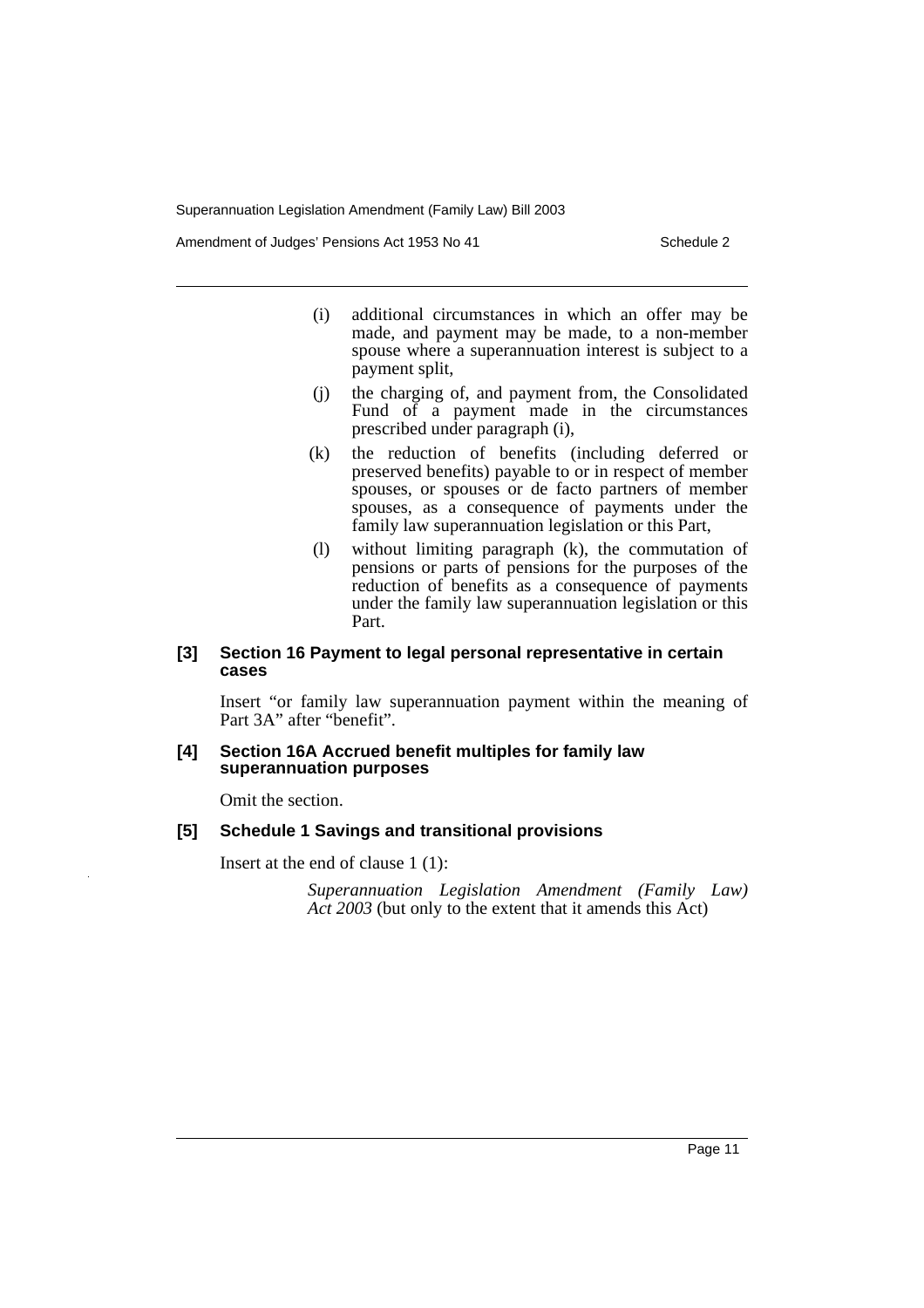Schedule 3 Amendment of Local Government and Other Authorities (Superannuation) Act 1927 No 35

# **Schedule 3 Amendment of Local Government and Other Authorities (Superannuation) Act 1927 No 35**

(Section 3)

#### **[1] Section 15BO Pension payable to widow, widower or de facto partner of deceased pensioner**

Omit section 15BO (1). Insert instead:

(1) Subject to section 15BOB, if a pensioner under section 15BF, 15BG or 15BH dies leaving a widow, widower or de facto partner, the board must pay to the widow, widower or de facto partner a pension at the rate of 62.5% of the rate at which the deceased pensioner was receiving, or entitled to receive, a pension under section 15BF, 15BG or 15BH immediately before his or her death.

# **[2] Section 15BO (2) and (4)**

Insert "or enters into a de facto relationship" after "marries" wherever occurring.

#### **[3] Section 15BO (2)**

Insert "or relationship" after "marriage".

# **[4] Section 15BO (2) and (4)**

Omit "widow or widower" wherever occurring.

Insert instead "widow, widower or de facto partner".

# **[5] Section 15BO (3)**

Insert "or entering into a de facto relationship" after "marrying".

# **[6] Section 15BO (4)**

Insert "or in a de facto relationship" after "married" wherever occurring.

# **[7] Section 15BO (4) (b)**

Insert "or relationship" after "marriage".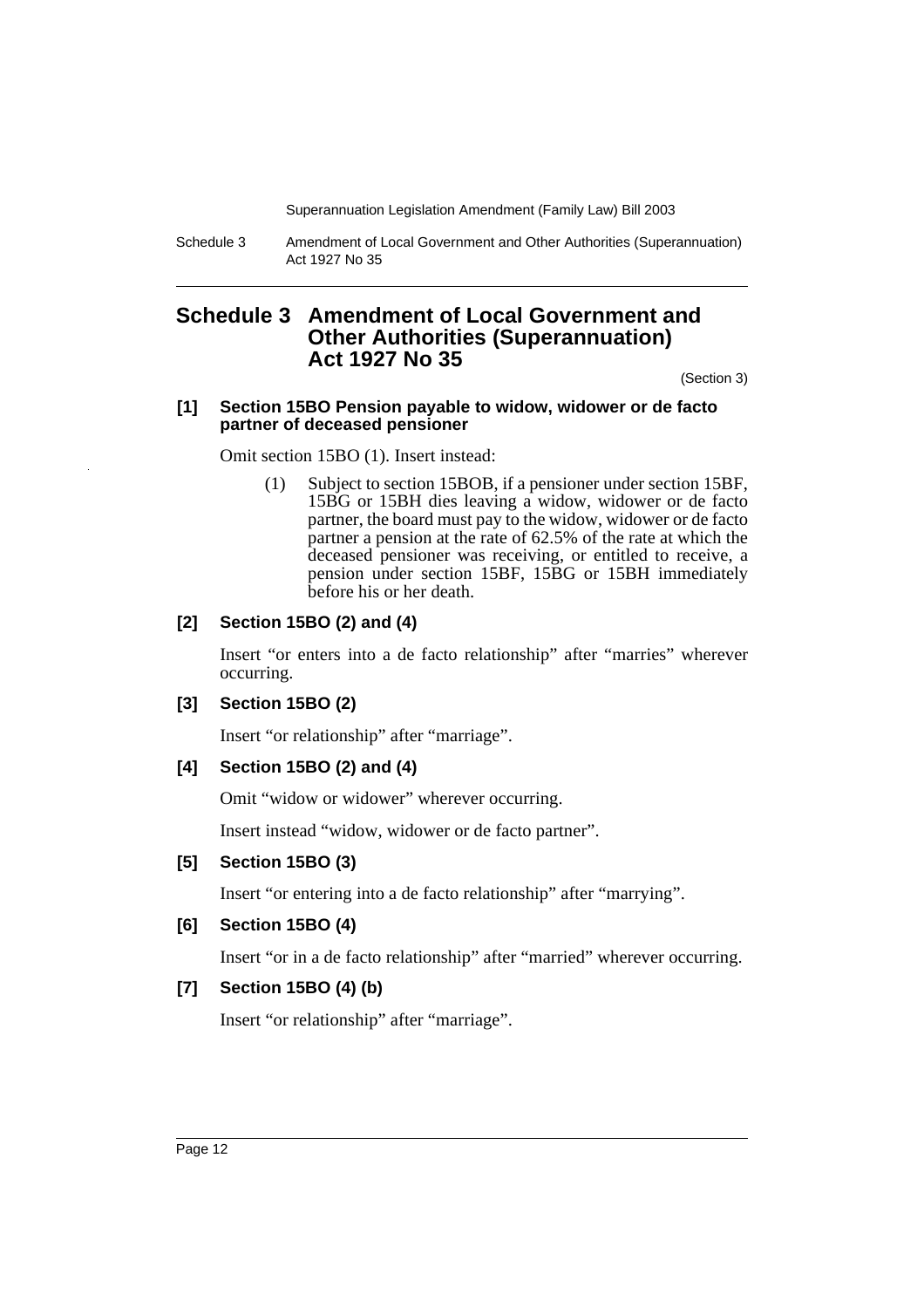Amendment of Local Government and Other Authorities (Superannuation) Act 1927 No 35 Schedule 3

# **[8] Section 15BO (5)**

Omit the subsection. Insert instead:

(5) In this section:

*de facto partner* of a deceased pensioner means, if the deceased pensioner was, at the time of his or her death, in a de facto relationship within the meaning of the *Property (Relationships) Act 1984* with a person, that person.

*eligible widow, widower or de facto partner* of a deceased pensioner means a widow, widower or de facto partner of the deceased pensioner who has or had in his or her marriage or relationship with the deceased pensioner a child, being:

- (a) a child of the widow, widower or de facto partner and the deceased pensioner who was, in the opinion of the board, wholly or substantially dependent on the deceased pensioner at any time during the marriage or relationship, or
- (b) a child of the deceased pensioner who was conceived before and born alive after the death of the pensioner.

# **[9] Section 15BOB Spouses' pensions generally**

Omit "late husband or wife" in section 15BOB (4).

Insert instead "deceased pensioner".

#### **[10] Schedule H Savings and transitional provisions**

Insert at the end of clause 1 (1):

*Superannuation Legislation Amendment (Family Law) Act 2003* (but only to the extent that it amends this Act)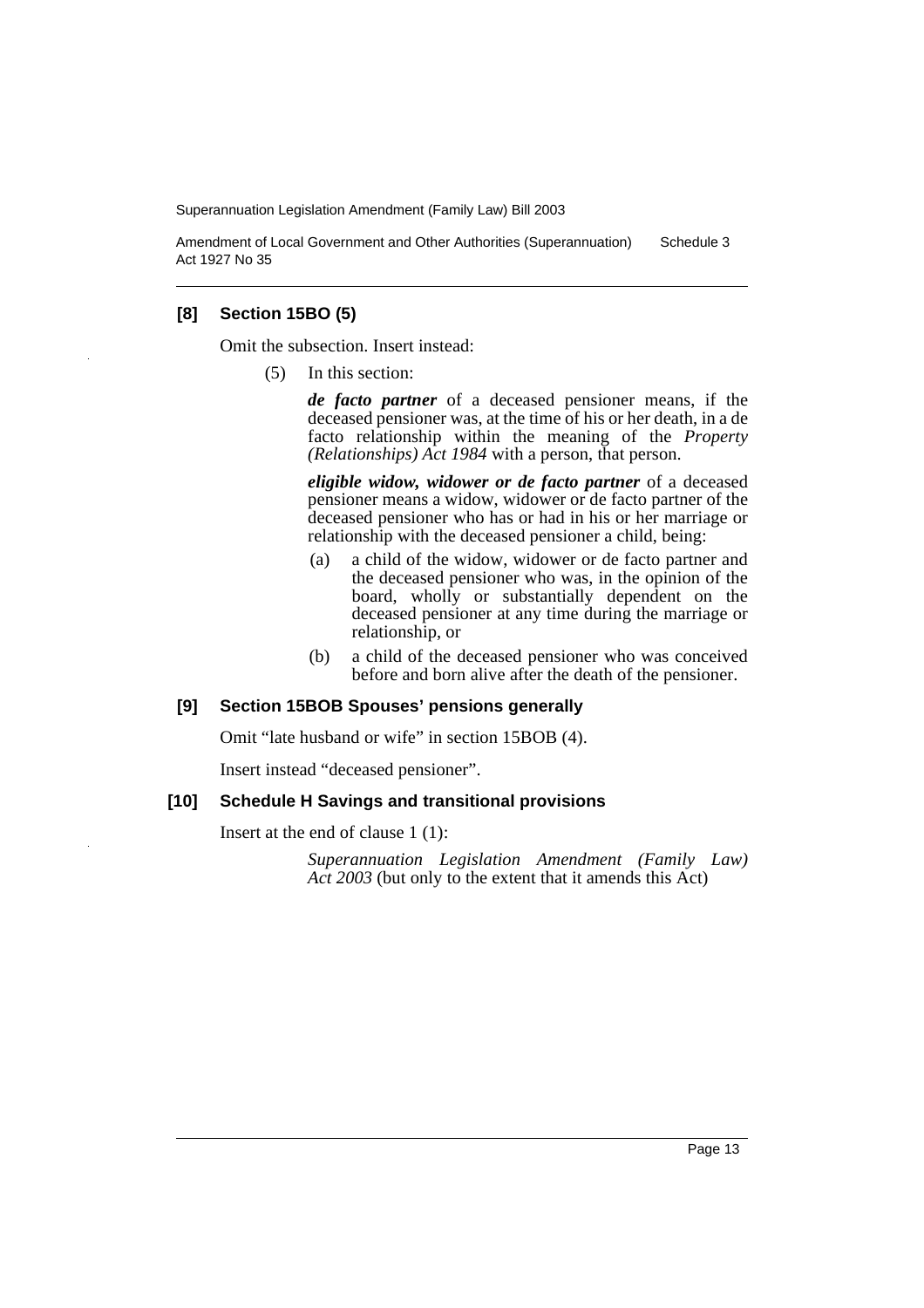Schedule 4 Amendment of New South Wales Retirement Benefits Act 1972 No 70

# **Schedule 4 Amendment of New South Wales Retirement Benefits Act 1972 No 70**

(Section 3)

### **[1] Section 27A Pension to be paid to eligible surviving spouse or de facto partner**

Omit section 27A (1). Insert instead:

(1) Despite any other provision of this Act, a pension is payable, on the death of a former contributor who elected to take a pension referred to in section 26 (7) (c) or 27 (2) (c), to an eligible surviving spouse or de facto partner who became the spouse or de facto partner of the former contributor after the time the pension became payable to the former contributor.

# **[2] Section 27A (2) and (3)**

Insert "or de facto partner" after "spouse" wherever occurring.

# **[3] Section 27A (2)**

Insert "or in a de facto relationship" after "married" wherever occurring.

# **[4] Section 27A (2) (b)**

Insert "or relationship" after "marriage".

**[5] Section 27A (4)**

Omit the subsection. Insert instead:

(4) In this section:

*de facto partner* of a deceased former contributor means, if the deceased contributor was, at the time of his or her death, in a de facto relationship within the meaning of the *Property (Relationships) Act 1984* with a person, that person.

*eligible surviving spouse or de facto partner* of a deceased former contributor means a person who has or had in his or her marriage or relationship with the deceased former contributor a child, being: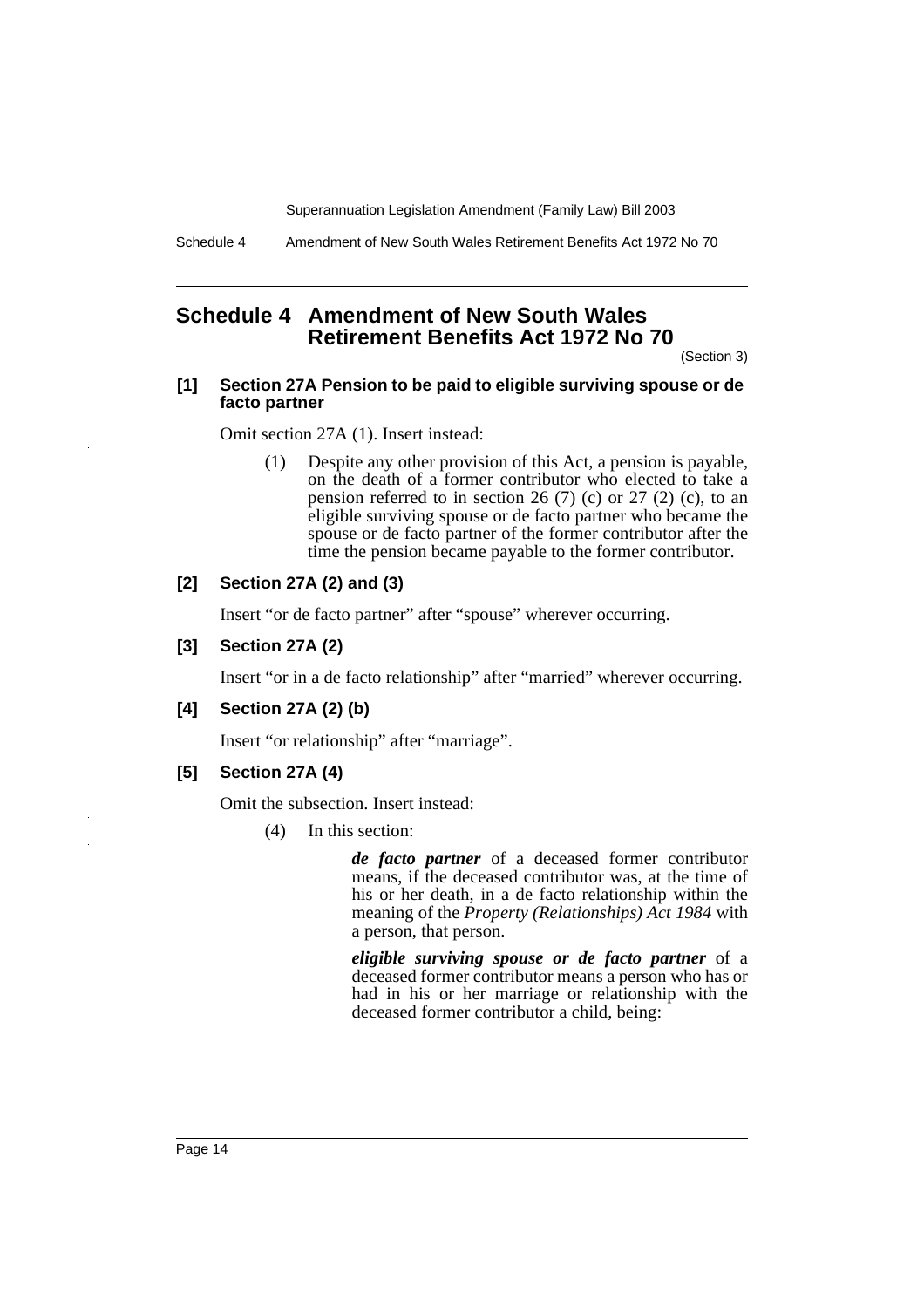Amendment of New South Wales Retirement Benefits Act 1972 No 70 Schedule 4

- (a) a child of the surviving spouse or de facto partner and the deceased former contributor who was, in the opinion of the Board, wholly or substantially dependent on the deceased former contributor at any time during the marriage or relationship, or
- (b) a child of the deceased former contributor who was conceived before and born alive after the death of the former contributor.

# **[6] Section 31B Calculation of adjustment percentage**

Omit "this section" from section 31B (2) (a).

Insert instead "subsection (1) (b)".

# **[7] Section 74**

Insert after section 73:

# **74 Savings and transitional provisions**

Schedule 1 has effect.

# **[8] Schedule 1**

Insert before Schedule 2:

# **Schedule 1 Savings and transitional provisions**

(Section 74)

# **1 Regulations**

(1) The regulations may contain provisions of a savings or transitional nature consequent on the enactment of the following Acts:

*Superannuation Legislation Amendment (Family Law) Act 2003* (but only to the extent that it amends this Act)

- (2) Any such provision may, if the regulations so provide, take effect from the date of assent to the Act concerned or a later date.
- (3) To the extent to which any such provision takes effect from a date that is earlier than the date of its publication in the Gazette, the provision does not operate so as: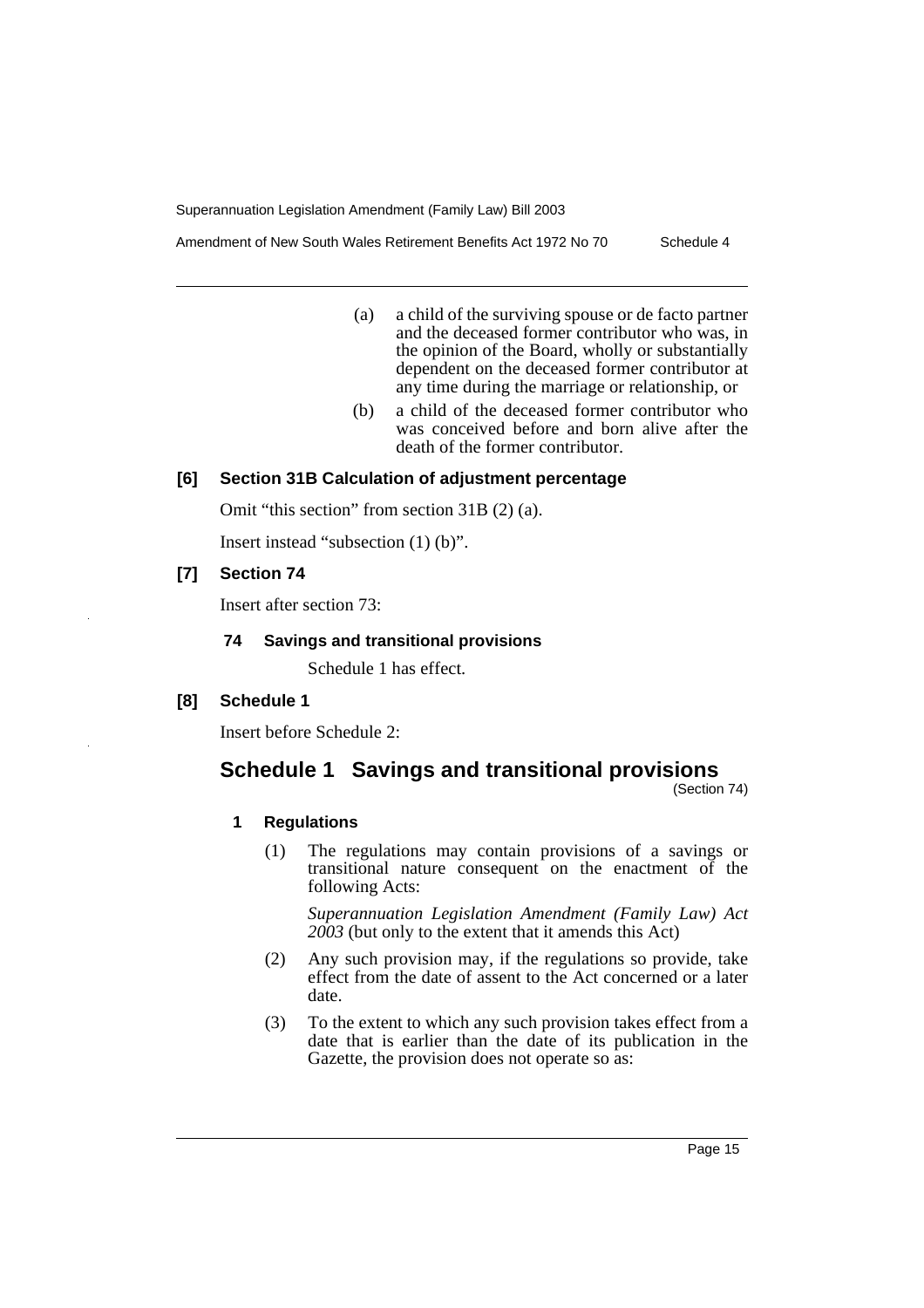Schedule 4 Amendment of New South Wales Retirement Benefits Act 1972 No 70

- (a) to affect, in a manner prejudicial to any person (other than the State or an authority of the State), the rights of that person existing before the date of its publication, or
- (b) to impose liabilities on any person (other than the State or an authority of the State) in respect of anything done or omitted to be done before the date of its publication.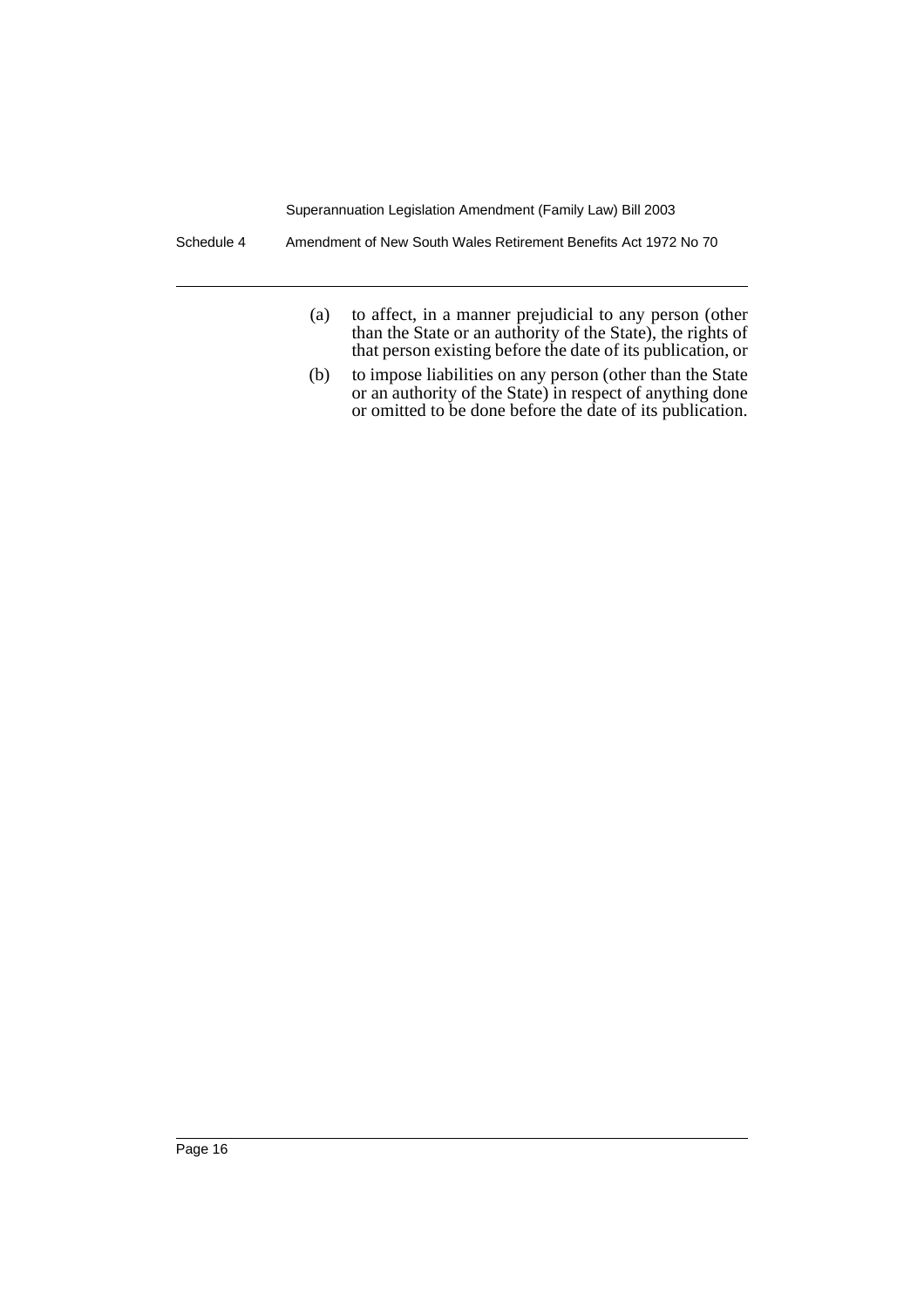Amendment of Parliamentary Contributory Superannuation Act 1971 No 53 Schedule 5

# **Schedule 5 Amendment of Parliamentary Contributory Superannuation Act 1971 No 53**

(Section 3)

# **[1] Section 3 Definitions**

Insert in alphabetical order in section 3 (1):

*family law superannuation legislation* has the same meaning as it has in Part 4A.

# **[2] Section 3 (3)**

Insert after section 3 (2):

(3) Notes included in this Act do not form part of this Act.

# **[3] Section 6 Payments into and out of the Fund**

Insert after section 6 (2):

(3) There is to be paid from the Fund fees payable to the trustees arising under the family law superannuation legislation or Part 4A, including administration costs arising under the family law superannuation legislation or Part 4A.

#### **[4] Part 4A**

Insert after Part 4:

# **Part 4A Provisions relating to family law superannuation legislation**

### **29A Definitions**

In this Part:

#### *complying superannuation fund* means:

- (a) a regulated superannuation fund under the *Superannuation Industry (Supervision) Act 1993* of the Commonwealth, or
- (b) the First State Superannuation Fund.

*family law superannuation entitlement* has the same meaning as it has in section 29C (2) (a).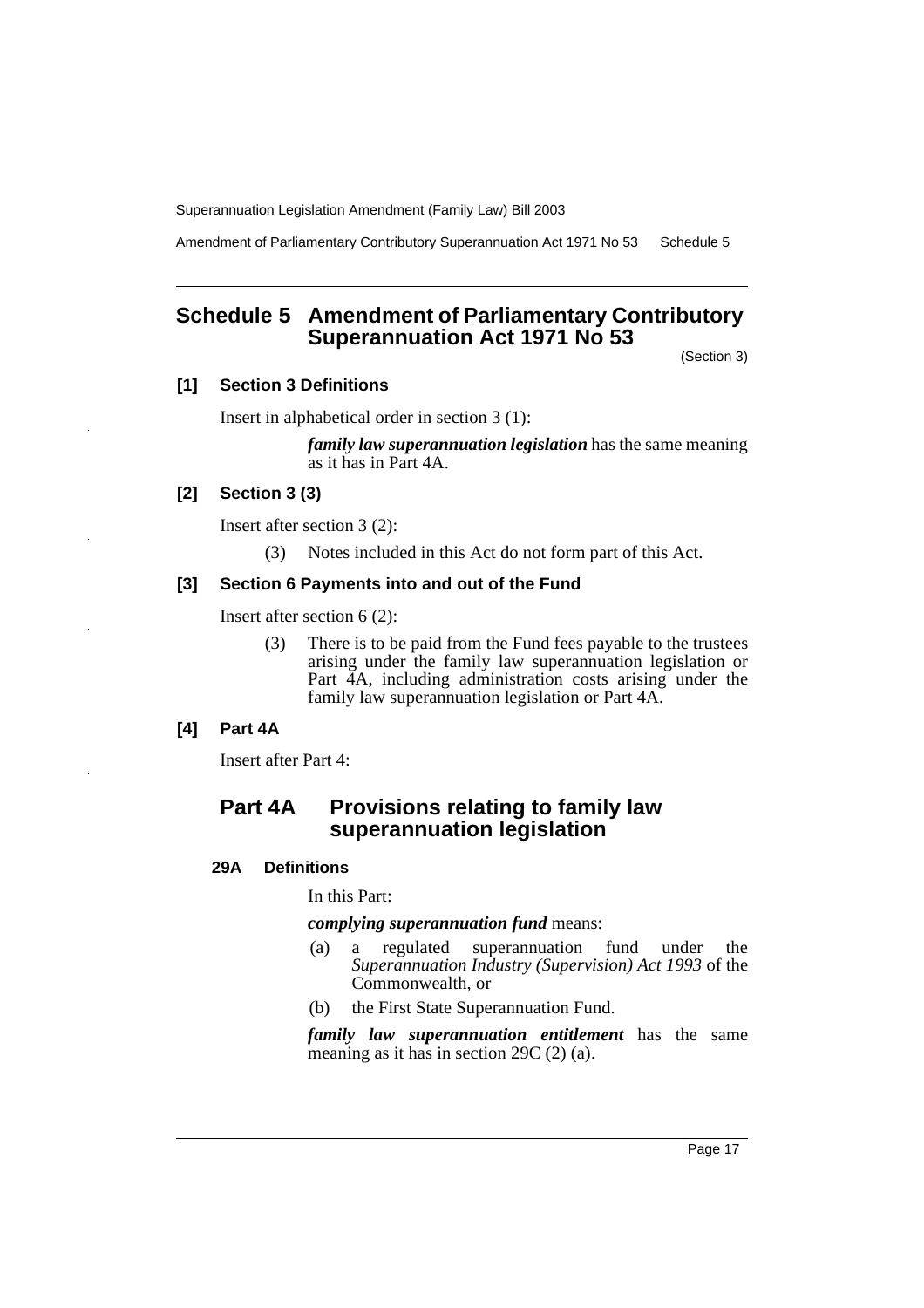Schedule 5 Amendment of Parliamentary Contributory Superannuation Act 1971 No 53

*family law superannuation legislation* means Part VIIIB of the *Family Law Act 1975* of the Commonwealth and the *Family Law (Superannuation) Regulations 2001* of the Commonwealth.

*family law superannuation payment* means an amount payable under this Part to or in respect of a non-member spouse.

*First State Superannuation Fund* means the First State Superannuation Fund established under the *First State Superannuation Act 1992*.

*flag lifting agreement* has the same meaning as it has in Part VIIIB of the *Family Law Act 1975* of the Commonwealth.

*FTC* means the FSS Trustee Corporation established under the *Superannuation Administration Act 1996*.

*member spouse*, in relation to a superannuation interest under this Act, means the spouse who has the superannuation interest.

*non-member spouse*, in relation to a superannuation interest under this Act, means the spouse who is not the member spouse in relation to that interest.

*payment split* has the same meaning as it has in Part VIIIB of the *Family Law Act 1975* of the Commonwealth.

*RSA* means a retirement savings account within the meaning of the *Retirement Savings Accounts Act 1997* of the Commonwealth.

*splitting order* has the same meaning as it has in Part VIIIB of the *Family Law Act 1975* of the Commonwealth.

*spouse* of a person means a person who is or was married to that person.

*superannuation agreement* has the same meaning as it has in Part VIIIB of the *Family Law Act 1975* of the Commonwealth.

*superannuation interest* means an interest that a member or former member or other person has as a member or beneficiary of the superannuation scheme under this Act.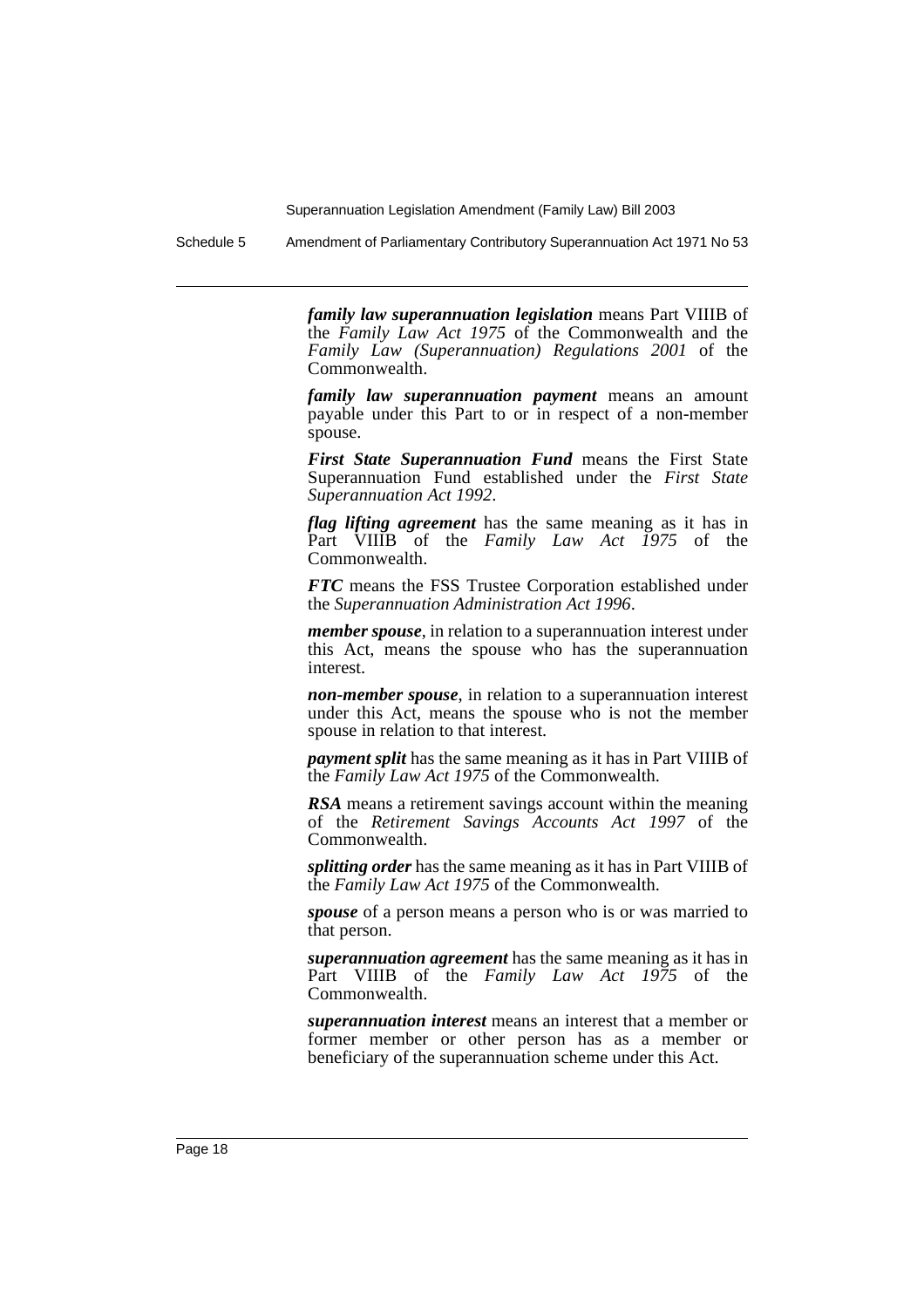Amendment of Parliamentary Contributory Superannuation Act 1971 No 53 Schedule 5

#### **29B Payment of benefits where superannuation interests affected by flagging order or payment split**

Nothing in this Act:

- (a) requires the trustees to pay a benefit or to make any other payment under this Act, to the extent that any such payment would contravene provisions of the family law superannuation legislation or any order or agreement made under that legislation, or
- (b) prevents the trustees from paying or reducing a benefit or making any other payment, to the extent that the payment or reduction is required to be made, or results from a requirement, under the family law superannuation legislation or any order or agreement made under that legislation.

# **29C Payment splits**

(1) The object of this section is to facilitate arrangements for payment splits under the family law superannuation legislation and to provide for family law superannuation payments to or in respect of non-member spouses for the purposes of satisfying the requirements of Division 2.2 of Part 2 of the *Family Law (Superannuation) Regulations 2001* of the Commonwealth.

**Note.** The effect of satisfying those requirements is that payments to the member spouse of a benefit under this Act will no longer be liable to be split for the purposes of the family law superannuation legislation.

- (2) A non-member spouse has a family law superannuation entitlement to which this section applies if:
	- (a) the non-member spouse has an entitlement, that is operative, to be paid an amount under a superannuation agreement, flag lifting agreement or splitting order in respect of the superannuation interest of a member spouse (a *family law superannuation entitlement*), and
	- (b) the member spouse is, or was the spouse of, a person who has or had a period of service of not less than the period that entitles a member, who is otherwise eligible under this Act, to a pension, and
	- (c) the family law superannuation entitlement has not been paid to the non-member spouse by the member spouse, or waived by the non-member spouse, in accordance with the family law superannuation legislation.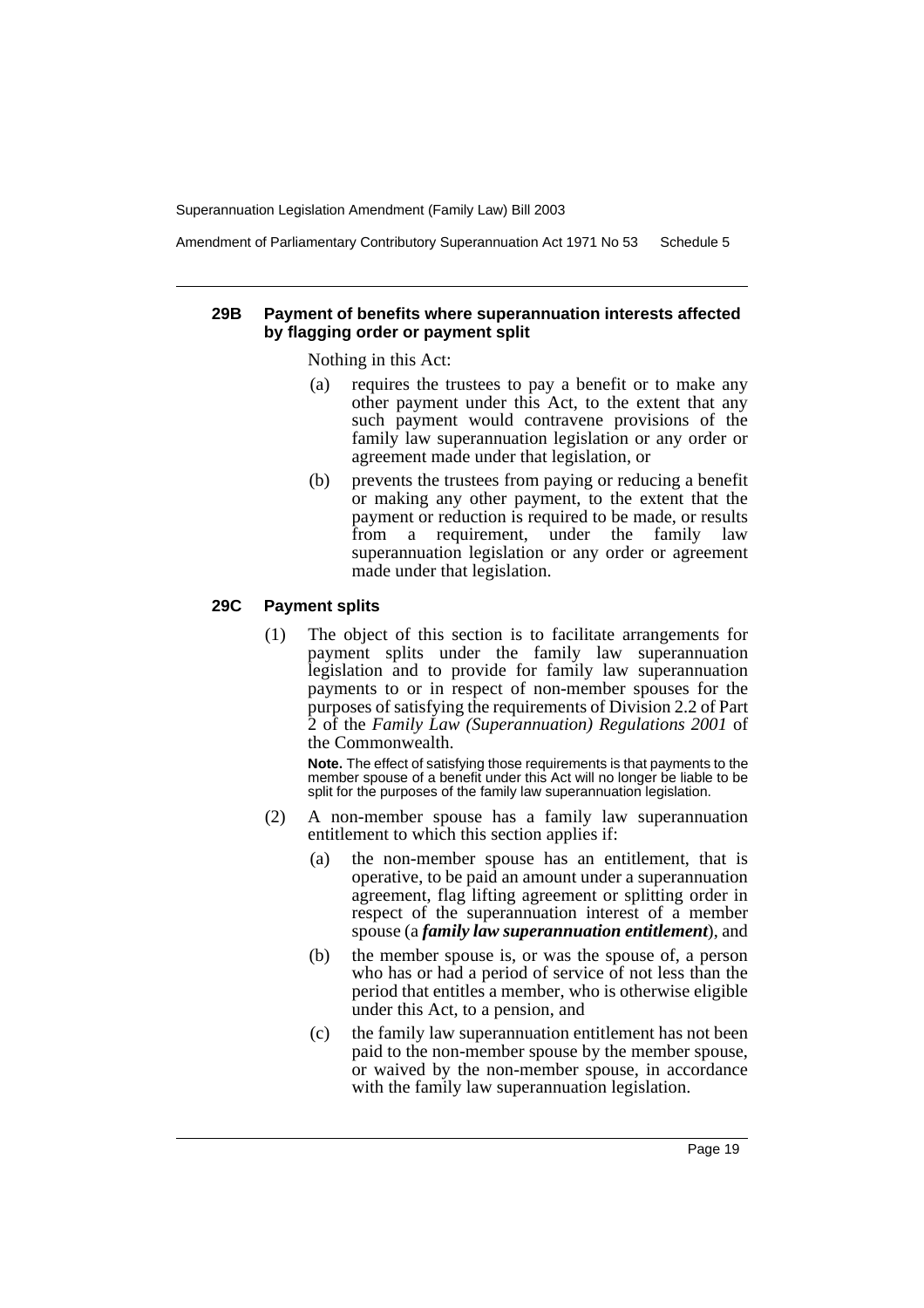Schedule 5 Amendment of Parliamentary Contributory Superannuation Act 1971 No 53

- (3) On written notice by a member spouse or a non-member spouse, or by any other person or court, of a family law superannuation entitlement of a non-member spouse to which this section applies, the trustees must take one of the following actions:
	- (a) pay or release to the non-member spouse an amount of the value of the family law superannuation entitlement (less any costs chargeable by the trustees),
	- (b) transfer or rollover to a complying superannuation fund or an RSA nominated by the non-member spouse an amount, of the value of the family law superannuation entitlement (less any costs chargeable by the trustees), to be held for the benefit of the non-member spouse.
- (4) The trustees may take the action set out in subsection (3) (a) only if the member spouse is in receipt of a pension under this Act or the non-member spouse has satisfied a condition for payment or release of a benefit of a kind that would entitle a member to payment of a benefit if the Fund were a complying superannuation fund.
- (5) The trustees must transfer a family law superannuation payment to FTC for crediting to the First State Superannuation Fund if:
	- (a) the payment is not payable under subsection (3) (a), and
	- (b) a non-member spouse fails, within the period prescribed by the regulations, to make a nomination for the purposes of subsection  $(3)$  (b) or a nominated fund or RSA does not accept the nomination.
- (6) For the purposes of this section, the value of a family law superannuation entitlement or family law superannuation payment of a non-member spouse is to be determined by the trustees in accordance with any applicable provisions of the regulations and the family law superannuation legislation.
- (7) The trustees must not pay a family law superannuation payment to or in respect of a non-member spouse under this section if the value of the payment that is or would be payable to or in respect of the non-member spouse at that time (taking into account any prior liability to pay a family law superannuation payment) is greater than the value of the member spouse's superannuation interest (as calculated in accordance with the regulations) at that time.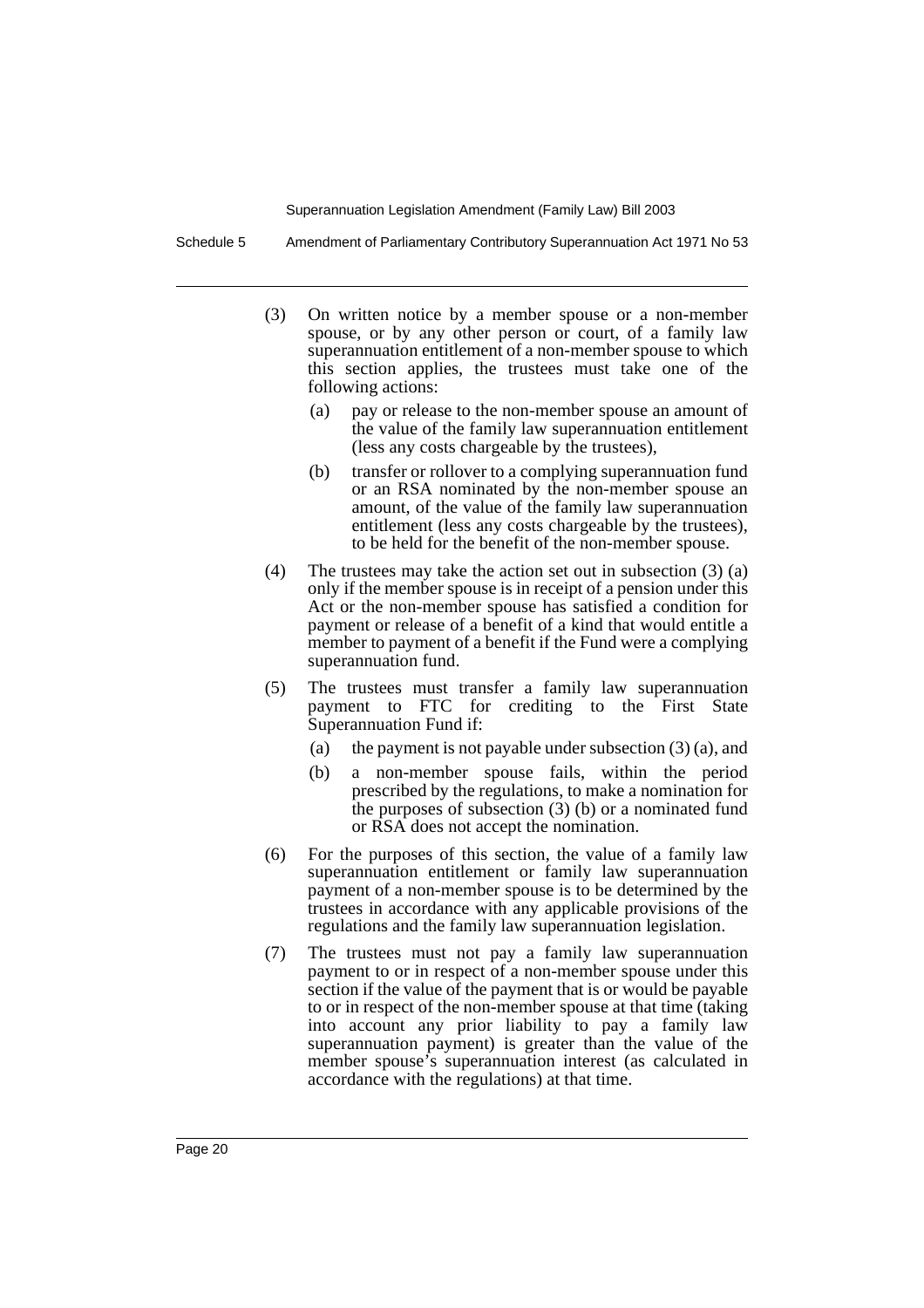Amendment of Parliamentary Contributory Superannuation Act 1971 No 53 Schedule 5

(8) This section does not apply to or in respect of a pension while payment of the pension is suspended under this Act.

#### **29D Reduction of benefits of member spouses**

- (1) The trustees may reduce the amount of any benefit payable under this Act to or in respect of a member spouse (or a spouse or de facto partner of a member spouse) if a family law superannuation entitlement is paid or payable to or in respect of the non-member spouse under the family law superannuation legislation or this Part or the regulations.
- (2) A preserved or deferred benefit may be reduced under this section.
- (3) A pension may be reduced under this section even though payment of the pension first commenced before the payment of the amount to or in respect of the non-member spouse.
- (4) The benefit is to be reduced in accordance with the regulations and any applicable provisions of the family law superannuation legislation.

# **29E Regulations**

Regulations may be made for or with respect to the following matters:

- (a) elections by non-member spouses for payment of family law superannuation entitlements,
- (b) the persons or bodies to whom a family law superannuation payment may be paid,
- (c) the composition of payments made for the purposes of the family law superannuation legislation or this Part, having regard to the composition of the member spouse's superannuation interest under this Act before the payment is paid,
- (d) the payment of fees for or with respect to family law superannuation payments,
- (e) notice of family law superannuation entitlements and payment splits,
- (f) the periods for payment of family law superannuation payments,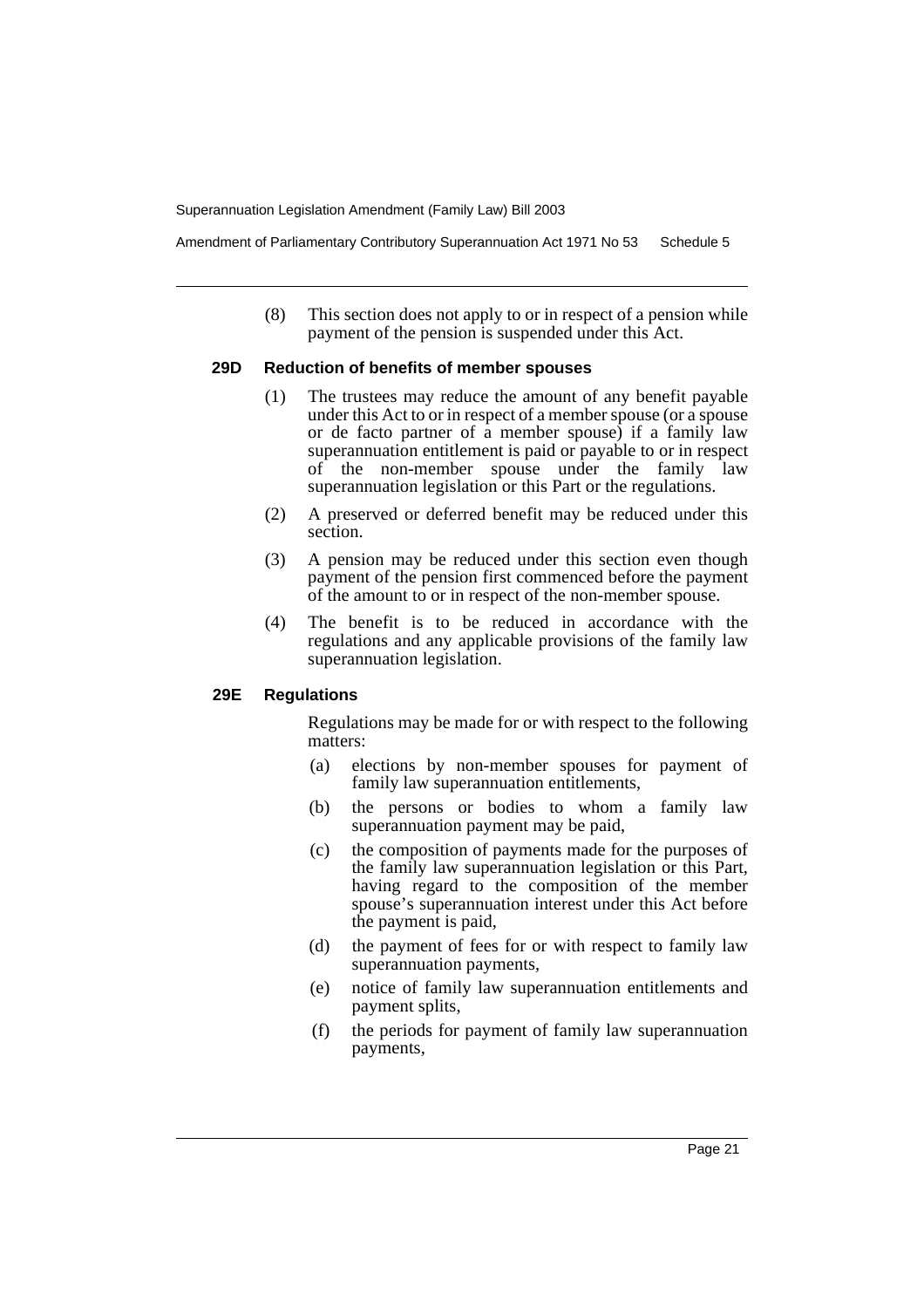Schedule 5 Amendment of Parliamentary Contributory Superannuation Act 1971 No 53

- (g) the calculation of payments and entitlements for the purposes of the family law superannuation legislation or this Part,
- (h) the calculation of the value of superannuation interests of member spouses for purposes relating to the family law superannuation legislation or this Part,
- (i) the accrued benefit multiple for member spouses, or a class of member spouses, for the purposes of the family law superannuation legislation,
- (j) the reduction of benefits (including deferred or preserved benefits) payable to or in respect of member spouses, or spouses or de facto partners of member spouses, as a consequence of payments under the family law superannuation legislation or this Part,
- (k) without limiting paragraph (j), the commutation of pensions or parts of pensions for the purposes of the reduction of benefits as a consequence of payments under the family law superannuation legislation or this Part.

# **[5] Schedule 1 Savings, transitional and other provisions**

Insert at the end of clause 1 (1):

*Superannuation Legislation Amendment (Family Law) Act 2003* (but only to the extent that it amends this Act)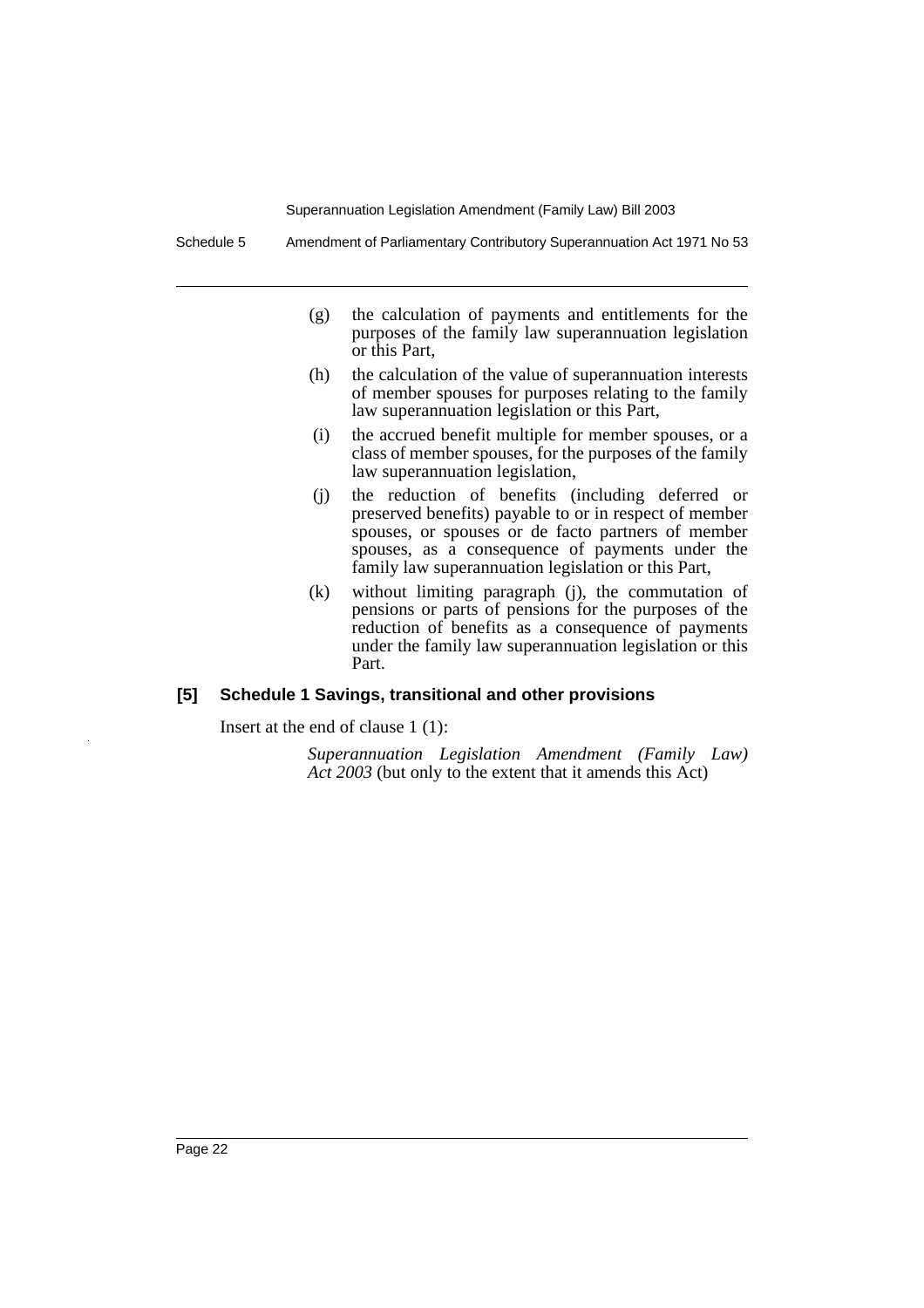Amendment of Police Association Employees (Superannuation) Act 1969 No 33 Schedule 6

# **Schedule 6 Amendment of Police Association Employees (Superannuation) Act 1969 No 33**

(Section 3)

#### **[1] Section 3A**

Insert after section 3:

#### **3A Provisions relating to family law superannuation legislation**

- (1) Part 4A of the *Police Regulation (Superannuation) Act 1906* and any regulations made under that Part apply, with any necessary modifications, to or in respect of a prescribed person or any other person receiving a benefit under this Act in the same way as they apply to or in respect of a contributor spouse within the meaning of that Part.
- (2) For the purposes of this section, the following provisions have effect:
	- (a) a reference to a non-contributor spouse in that Part or those regulations includes a reference to a spouse (within the meaning of that Part) of a prescribed person or other person receiving a benefit under this Act,
	- (b) a reference to a superannuation interest of a contributor spouse in that Part or those regulations includes a reference to a superannuation interest of a person arising under this Act,
	- (c) a reference to a condition for payment or release of a benefit in that Part or those regulations includes a reference to a condition for payment or release of a benefit that is applicable under this Act,
	- (d) a reference in that Act to administration costs or fees arising under that Part in relation to a contributor spouse includes a reference to costs or fees arising in relation to a person to whom that Part applies because of this section.

### **[2] Schedule 1 Savings and transitional provisions**

Insert at the end of clause 1 (1):

*Superannuation Legislation Amendment (Family Law) Act 2003* (but only to the extent that it amends this Act)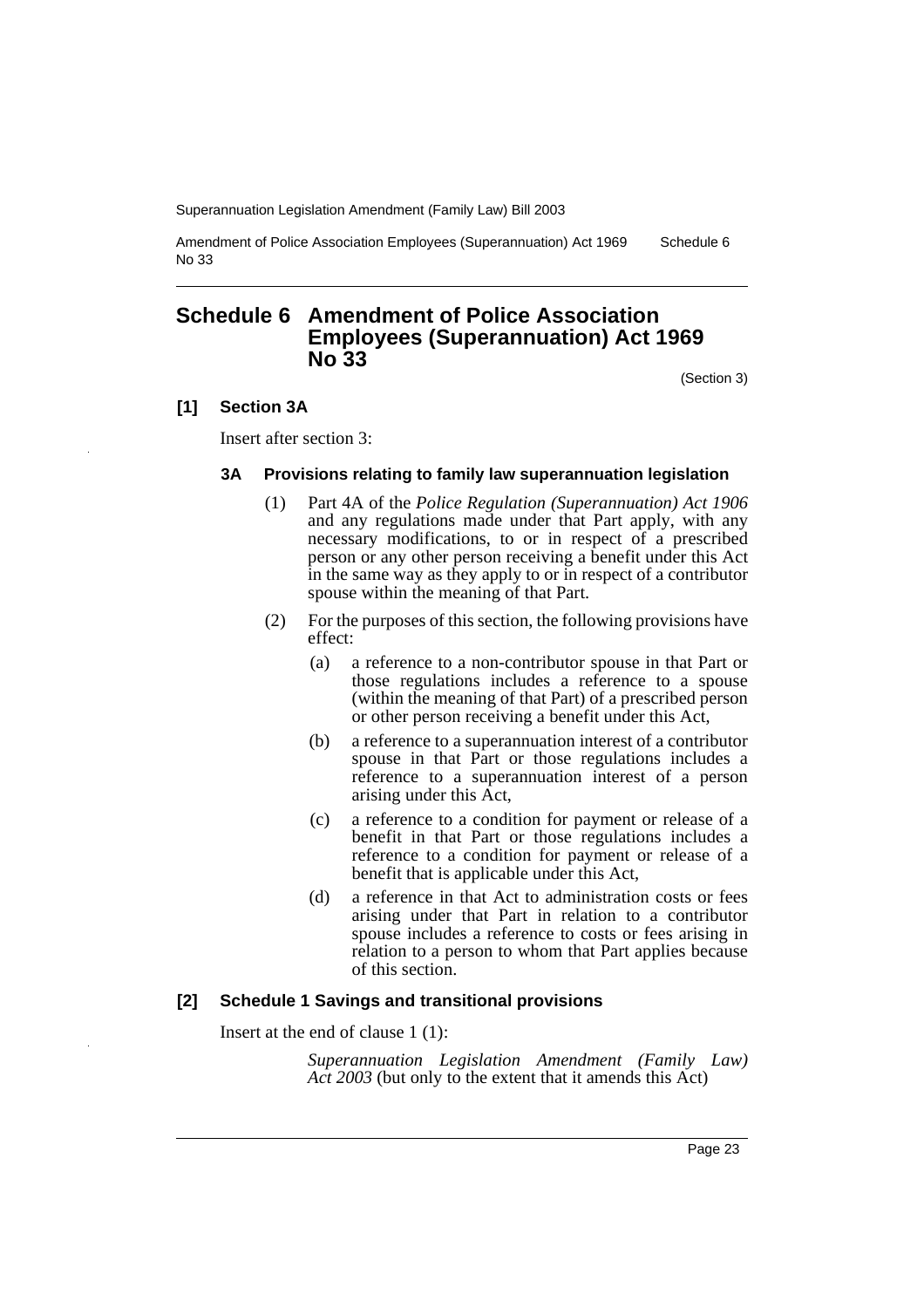Schedule 7 Amendment of Police Regulation (Superannuation) Act 1906 No 28

# **Schedule 7 Amendment of Police Regulation (Superannuation) Act 1906 No 28**

(Section 3)

# **[1] Section 1 Name of Act, commencement and definitions**

Insert in alphabetical order in section 1 (2):

*family law superannuation legislation* has the same meaning as it has in Part 4A.

*family law superannuation payment* has the same meaning as it has in Part 4A.

# **[2] Section 1 (7)**

Insert after section 1 (6):

(7) Notes included in this Act do not form part of this Act.

#### **[3] Section 3 Police Superannuation Fund**

Insert after section 3 (2) (c):

(c1) any fees paid to STC arising under the family law superannuation legislation or Part 4A, and

# **[4] Section 3 (3) (c1)**

Insert after section 3 (3) (c):

(c1) any administration costs and other amounts payable by STC and arising under the family law superannuation legislation or Part 4A, and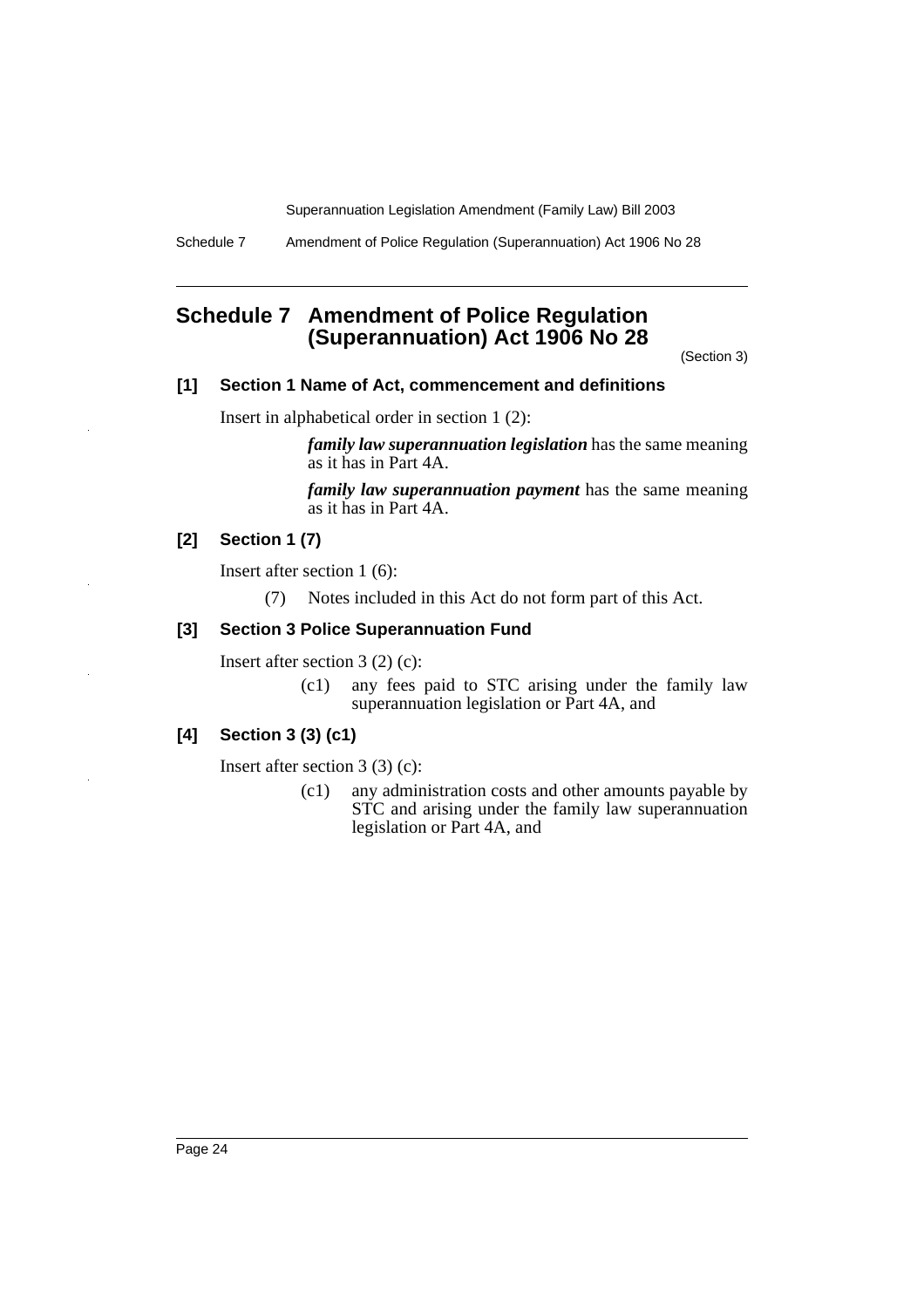Amendment of Police Regulation (Superannuation) Act 1906 No 28 Schedule 7

# **[5] Part 4A**

Insert after Part 4:

# **Part 4A Provisions relating to family law superannuation legislation**

### **14N Definitions**

In this Part:

*complying superannuation fund* means:

- (a) a regulated superannuation fund under the *Superannuation Industry (Supervision) Act 1993* of the Commonwealth, or
- (b) the First State Superannuation Fund.

*contributor spouse*, in relation to a superannuation interest under this Act, means the spouse who has the superannuation interest.

*family law superannuation entitlement* has the same meaning as it has in section 14P (2) (a).

*family law superannuation legislation* means Part VIIIB of the *Family Law Act 1975* of the Commonwealth and the *Family Law (Superannuation) Regulations 2001* of the Commonwealth.

*family law superannuation payment* means an amount payable under this Part to or in respect of a non-contributor spouse.

*flag lifting agreement* has the same meaning as it has in Part VIIIB of the *Family Law Act 1975* of the Commonwealth.

*non-contributor spouse*, in relation to a superannuation interest under this Act, means the spouse who is not the contributor spouse in relation to that interest.

*payment split* has the same meaning as it has in Part VIIIB of the *Family Law Act 1975* of the Commonwealth.

*RSA* means a retirement savings account within the meaning of the *Retirement Savings Accounts Act 1997* of the Commonwealth.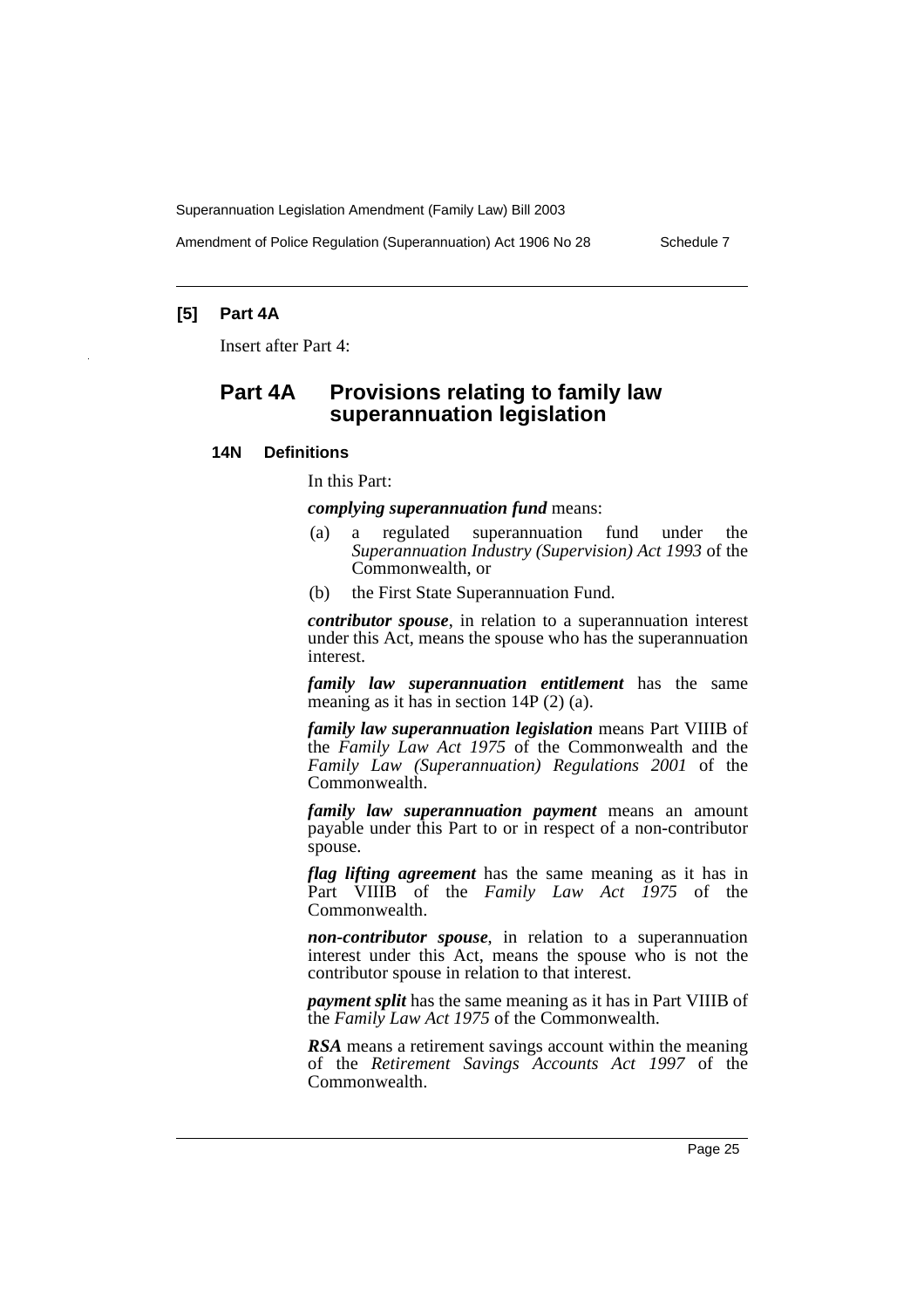Schedule 7 Amendment of Police Regulation (Superannuation) Act 1906 No 28

*splitting order* has the same meaning as it has in Part VIIIB of the *Family Law Act 1975* of the Commonwealth.

*spouse* of a person means a person who is or was married to that person.

*superannuation agreement* has the same meaning as it has in Part VIIIB of the *Family Law Act 1975* of the Commonwealth.

*superannuation interest* means an interest that a contributor, former contributor or other person has as a contributor to or beneficiary of the superannuation scheme under this Act.

#### **14O Payment of benefits where superannuation interests affected by flagging order or payment split**

Nothing in this Act:

- (a) requires STC to pay a benefit or to make any other payment under this Act, to the extent that any such payment would contravene provisions of the family law superannuation legislation or any order or agreement made under that legislation, or
- (b) prevents STC from paying or reducing a benefit or making any other payment, to the extent that the payment or reduction is required to be made, or results from a requirement, under the family law superannuation legislation or any order or agreement made under that legislation.

#### **14P Payment splits**

(1) The object of this section is to facilitate arrangements for payment splits under the family law superannuation legislation and to provide for family law superannuation payments to or in respect of non-contributor spouses for the purposes of satisfying the requirements of Division 2.2 of Part 2 of the *Family Law (Superannuation) Regulations 2001* of the Commonwealth.

**Note.** The effect of satisfying those requirements is that payments to the contributor spouse of a benefit under this Act will no longer be liable to be split for the purposes of the family law superannuation legislation.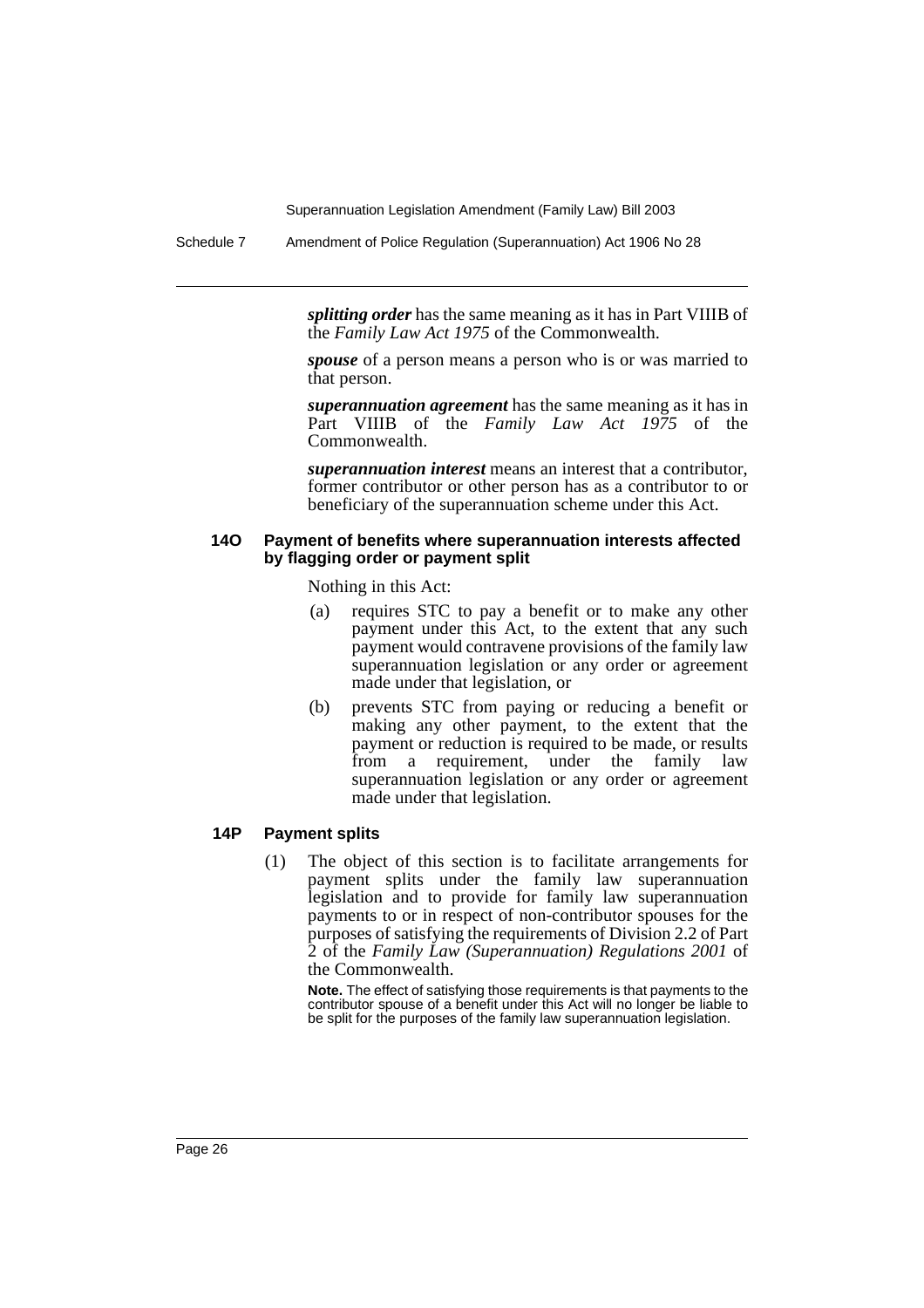Amendment of Police Regulation (Superannuation) Act 1906 No 28 Schedule 7

- (2) A non-contributor spouse has a family law superannuation entitlement to which this section applies if:
	- (a) the non-contributor spouse has an entitlement, that is operative, to be paid an amount under a superannuation agreement, flag lifting agreement or splitting order in respect of the superannuation interest of a contributor spouse (a *family law superannuation entitlement*), and
	- (b) the family law superannuation entitlement has not been paid to the non-contributor spouse by the contributor spouse, or waived by the non-contributor spouse, in accordance with the family law superannuation legislation.
- (3) On written notice by a contributor spouse or a non-contributor spouse, or by any other person or court, of a family law superannuation entitlement of a non-contributor spouse to which this section applies, STC must take one of the following actions:
	- (a) pay or release to the non-contributor spouse an amount of the value of the family law superannuation entitlement (less any costs chargeable by STC),
	- (b) transfer or rollover to a complying superannuation fund or an RSA nominated by the non-contributor spouse an amount, of the value of the family law superannuation entitlement (less any costs chargeable by STC), to be held for the benefit of the non-contributor spouse.
- (4) STC may take the action set out in subsection (3) (a) only if the contributor spouse is in receipt of a pension under this Act or the non-contributor spouse has satisfied a condition for payment or release of a benefit of a kind that would entitle a contributor to payment of a benefit if the Fund were a complying superannuation fund.
- (5) STC must transfer a family law superannuation payment to FTC for crediting to the First State Superannuation Fund if:
	- (a) the payment is not payable under subsection (3) (a), and
	- (b) a non-contributor spouse fails, within the period prescribed by the regulations, to make a nomination for the purposes of subsection (3) (b) or a nominated fund or RSA does not accept the nomination.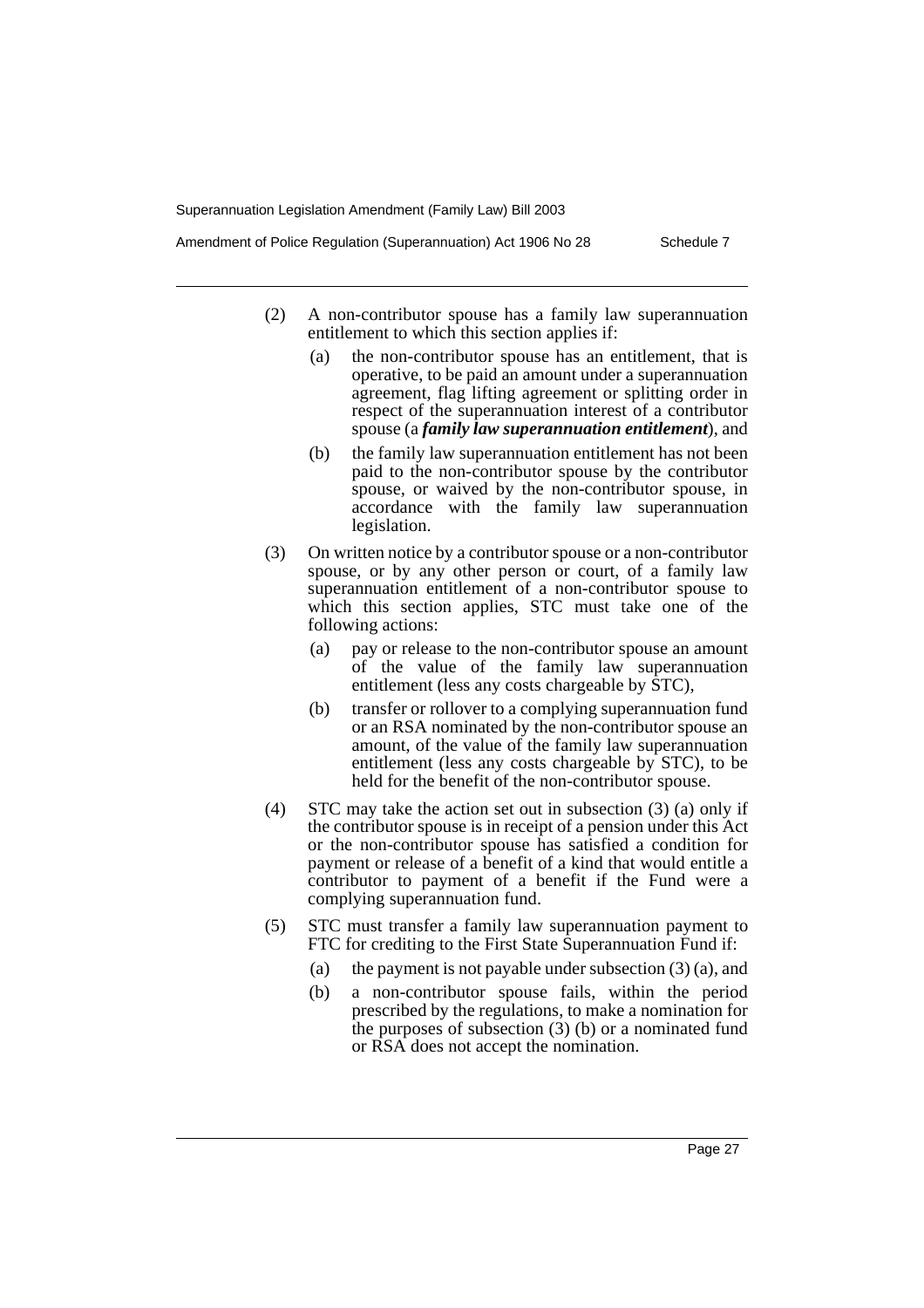Schedule 7 Amendment of Police Regulation (Superannuation) Act 1906 No 28

- (6) For the purposes of this section, the value of a family law superannuation entitlement or family law superannuation payment of a non-contributor spouse is to be determined by STC in accordance with any applicable provisions of the regulations and the family law superannuation legislation.
- (7) STC must not pay a family law superannuation payment to or in respect of a non-contributor spouse under this section if the value of the payment that is or would be payable to or in respect of the non-contributor spouse at that time (taking into account any prior liability to pay a family law superannuation payment) is greater than the value of the contributor spouse's superannuation interest (as calculated in accordance with the regulations) at that time.

#### **14Q Reduction of benefits of contributor spouses**

- (1) STC may reduce the amount of any benefit payable under this Act to or in respect of a contributor spouse (or a spouse or de facto partner of a contributor spouse) if a family law superannuation entitlement is paid or payable to or in respect of the non-contributor spouse under the family law superannuation legislation or this Part or the regulations.
- (2) A preserved or deferred benefit may be reduced under this section.
- (3) A pension may be reduced under this section even though payment of the pension first commenced before the payment of the amount to or in respect of the non-contributor spouse.
- (4) The benefit is to be reduced in accordance with the regulations and any applicable provisions of the family law superannuation legislation.

# **14R Regulations**

Regulations may be made for or with respect to the following matters:

- (a) elections by non-contributor spouses for payment of family law superannuation entitlements,
- (b) the persons or bodies to whom a family law superannuation payment may be paid,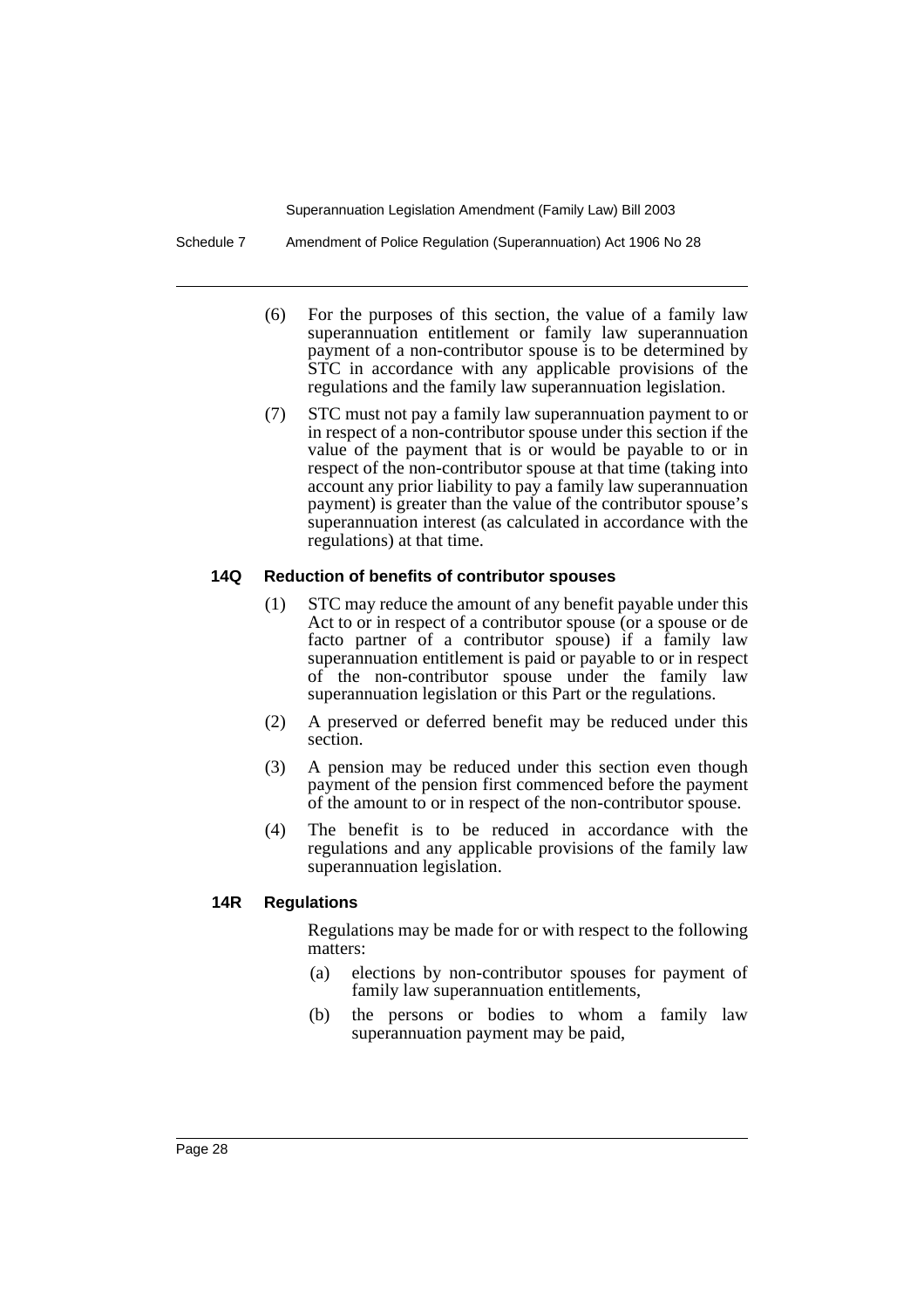Amendment of Police Regulation (Superannuation) Act 1906 No 28 Schedule 7

- (c) the composition of payments made for the purposes of the family law superannuation legislation or this Part, having regard to the composition of the contributor spouse's superannuation interest under this Act before the payment is paid,
- (d) the payment of fees for or with respect to family law superannuation payments,
- (e) notice of family law superannuation entitlements and payment splits,
- (f) the periods for payment of family law superannuation payments,
- (g) the calculation of payments and entitlements for the purposes of the family law superannuation legislation or this Part,
- (h) the calculation of the value of superannuation interests of contributor spouses for the purposes of the family law superannuation legislation or this Part,
- (i) the accrued benefit multiple for contributor spouses, or a class of contributor spouses, for the purposes of the family law superannuation legislation,
- (j) the reduction of benefits (including deferred or preserved benefits) payable to or in respect of contributor spouses, or spouses or de facto partners of contributor spouses, as a consequence of payments under the family law superannuation legislation or this Part,
- (k) without limiting paragraph (j), the commutation of pensions or parts of pensions for the purposes of the reduction of benefits as a consequence of payments under the family law superannuation legislation or this Part.

#### **[6] Section 18 Benefit payable not to include fraction of a cent**

Insert "or family law superannuation payment" after "benefit".

# **[7] Section 18A Payment to person other than beneficiary**

Insert "or family law superannuation payment" after "gratuity" wherever occurring.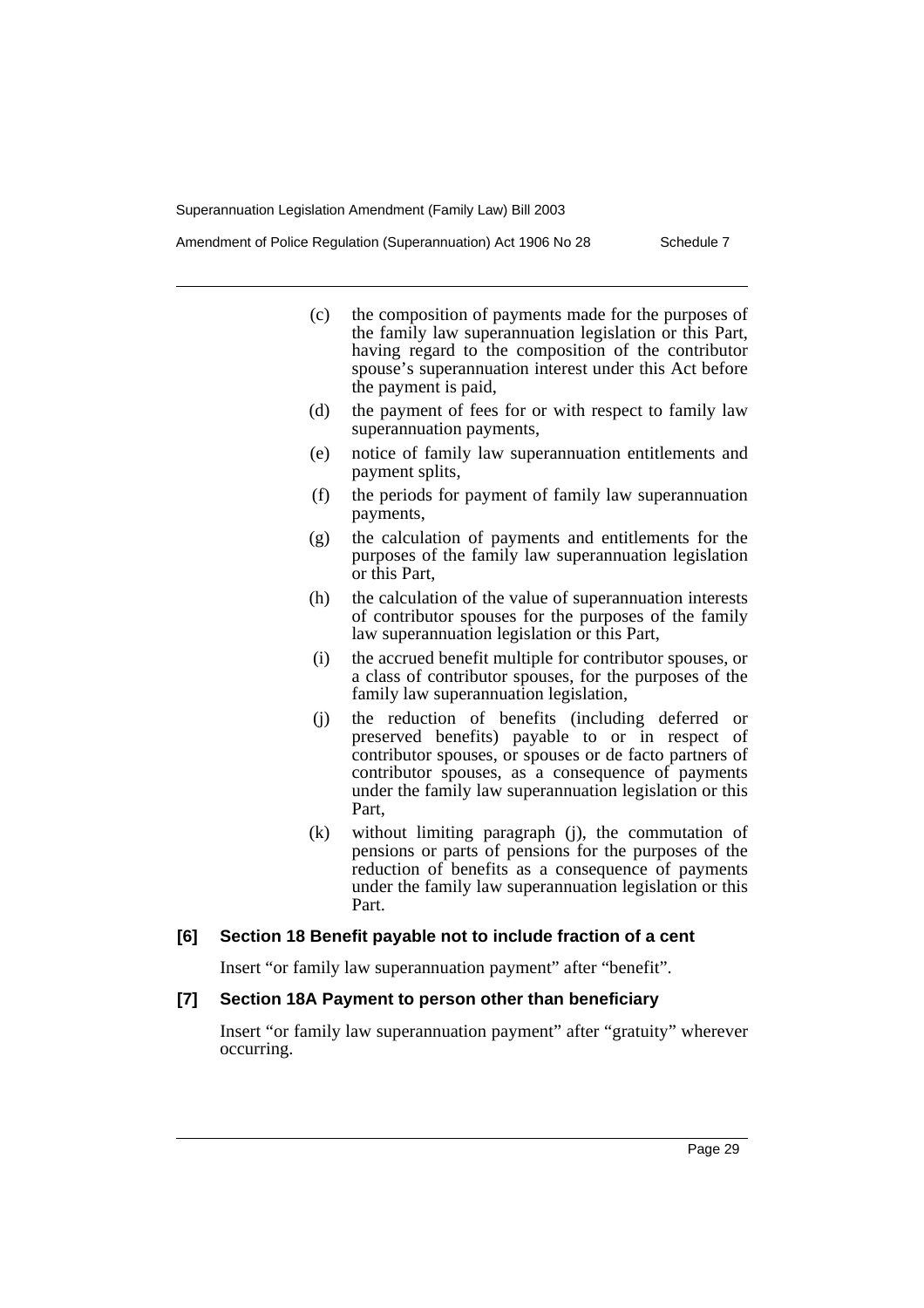Schedule 7 Amendment of Police Regulation (Superannuation) Act 1906 No 28

# **[8] Schedule 6 Savings and transitional provisions**

Insert at the end of clause 1 (1):

*Superannuation Legislation Amendment (Family Law) Act 2003* (but only to the extent that it amends this Act)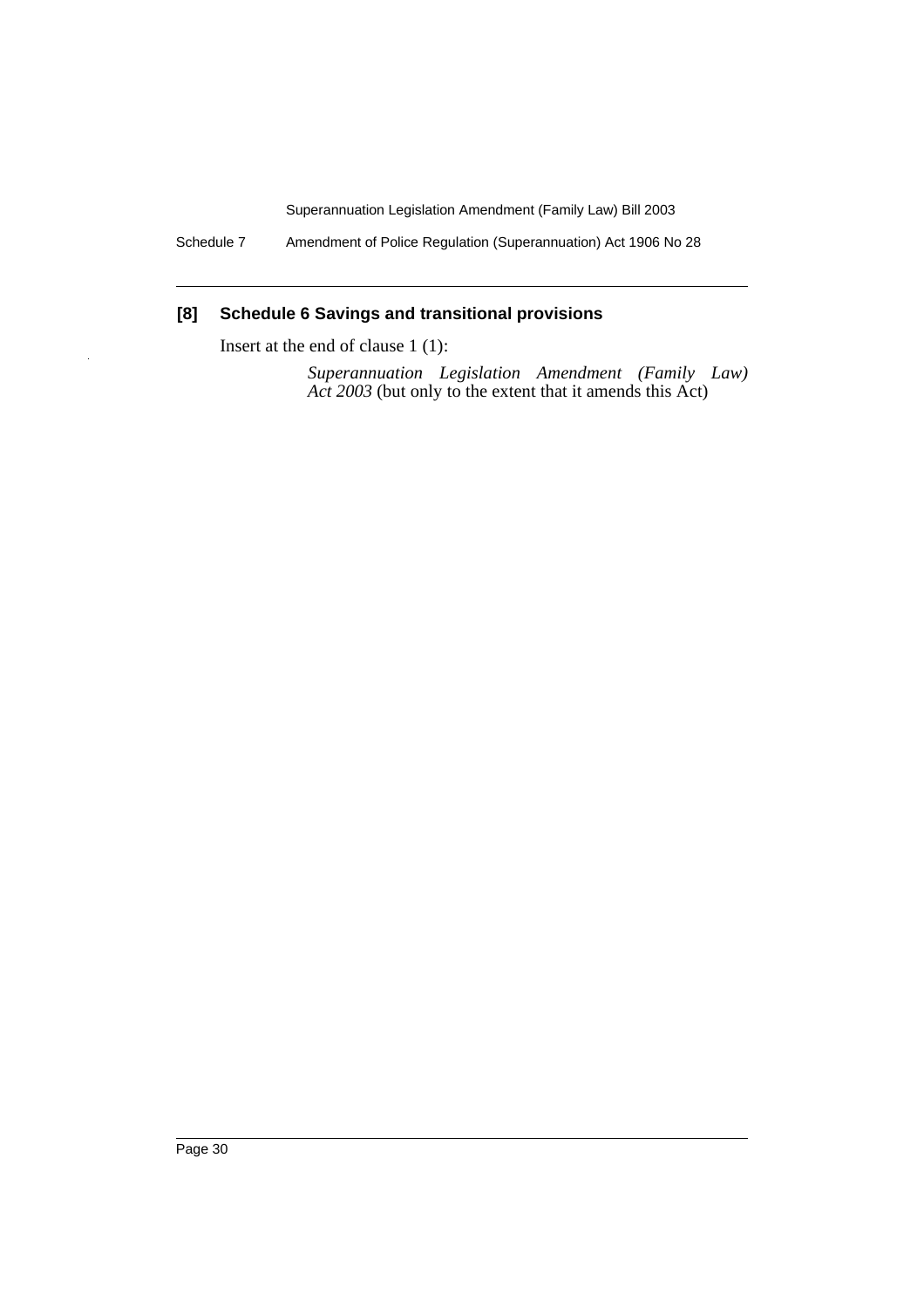Amendment of Public Authorities Superannuation Act 1985 No 41 Schedule 8

# **Schedule 8 Amendment of Public Authorities Superannuation Act 1985 No 41**

(Section 3)

#### **[1] Schedule 5 Repeal, savings and transitional provisions**

Omit "or the *Public Authorities Superannuation (Amendment) Act 1985*." from clause 11 (1).

Insert instead:

and the following Acts:

*Public Authorities Superannuation (Amendment) Act 1985*

*Superannuation Legislation Amendment (Family Law) Act 2003* (but only to the extent that it amends this Act)

### **[2] Schedule 6 Transitional provisions—Local Government Pension Fund**

Insert in alphabetical order in clause 1 (1):

*de facto partner* of a deceased pensioner means, if the deceased pensioner was, at the time of his or her death, in a de facto relationship within the meaning of the *Property (Relationships) Act 1984* with a person, that person.

# **[3] Schedule 6, clause 8 Choice of benefit—transferred contributor**

Insert after clause 8 (3):

(4) If a pensioner elected to take the benefit provided by subclauses (2) and (3), the benefit is taken to extend to the de facto partner of a deceased pensioner who dies on or after the commencement of this subclause.

#### **[4] Schedule 6, clause 11 Pensions in respect of children and orphans**

Insert "or de facto partner" after "spouse" where firstly and secondly occurring in the definition of *notional pension* in clause 11 (1).

#### **[5] Schedule 6, clause 13 Restriction on automatic adjustment of pension**

Insert "or de facto partner" after "spouse" in clause 13 (4).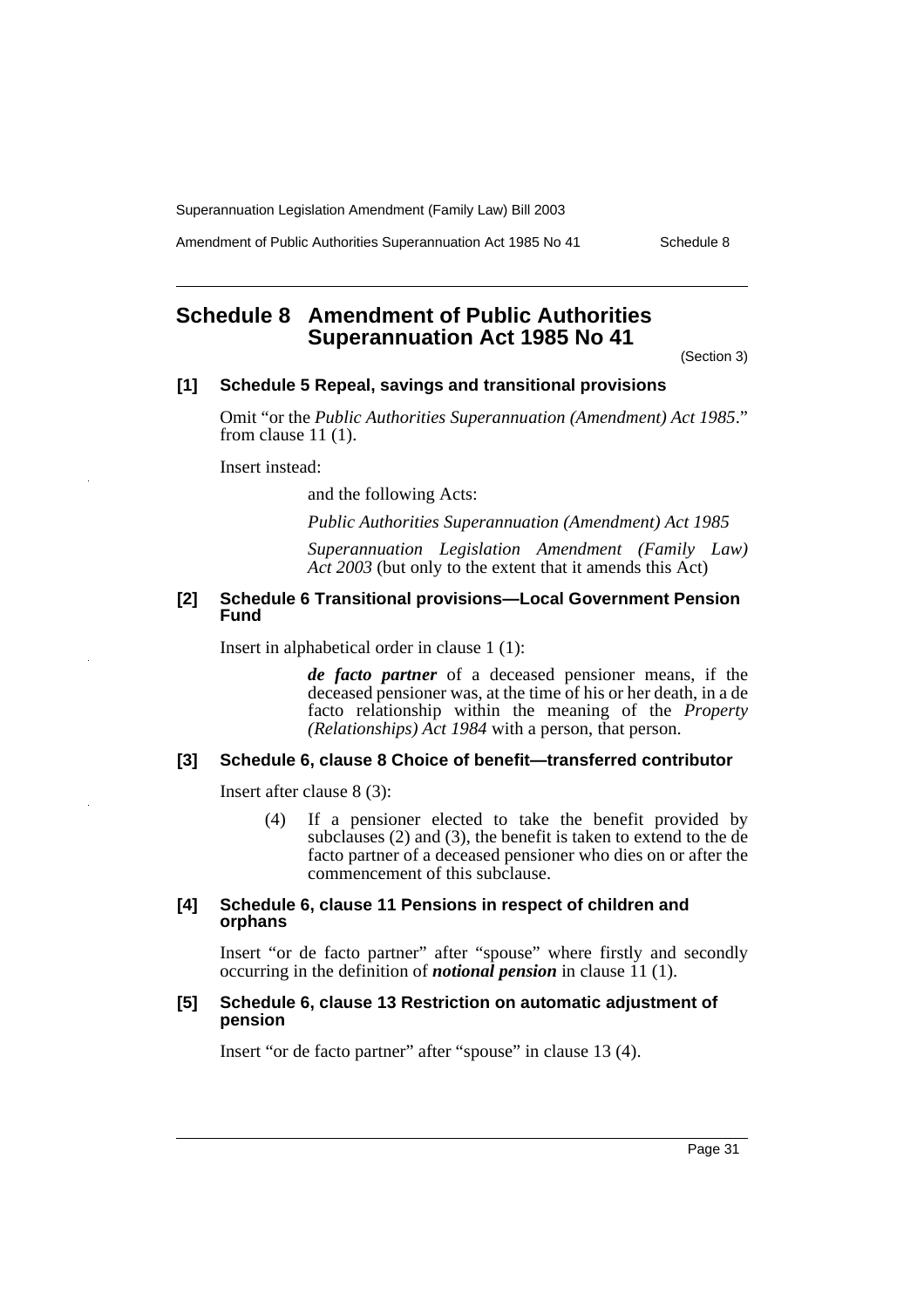Schedule 8 Amendment of Public Authorities Superannuation Act 1985 No 41

#### **[6] Schedule 7 Transitional provisions—New South Wales Retirement Fund**

Insert in alphabetical order in clause 1 (1):

*de facto partner* of a deceased pensioner means, if the deceased pensioner was, at the time of his or her death, in a de facto relationship within the meaning of the *Property (Relationships) Act 1984* with a person, that person.

# **[7] Schedule 7, clause 8 Choice of benefit—transferred contributor**

Insert after clause 8 (4):

(5) If a pensioner elected to take the benefit provided by subclause (3), the benefit is taken to extend to the de facto partner of a deceased pensioner who dies on or after the commencement of this subclause.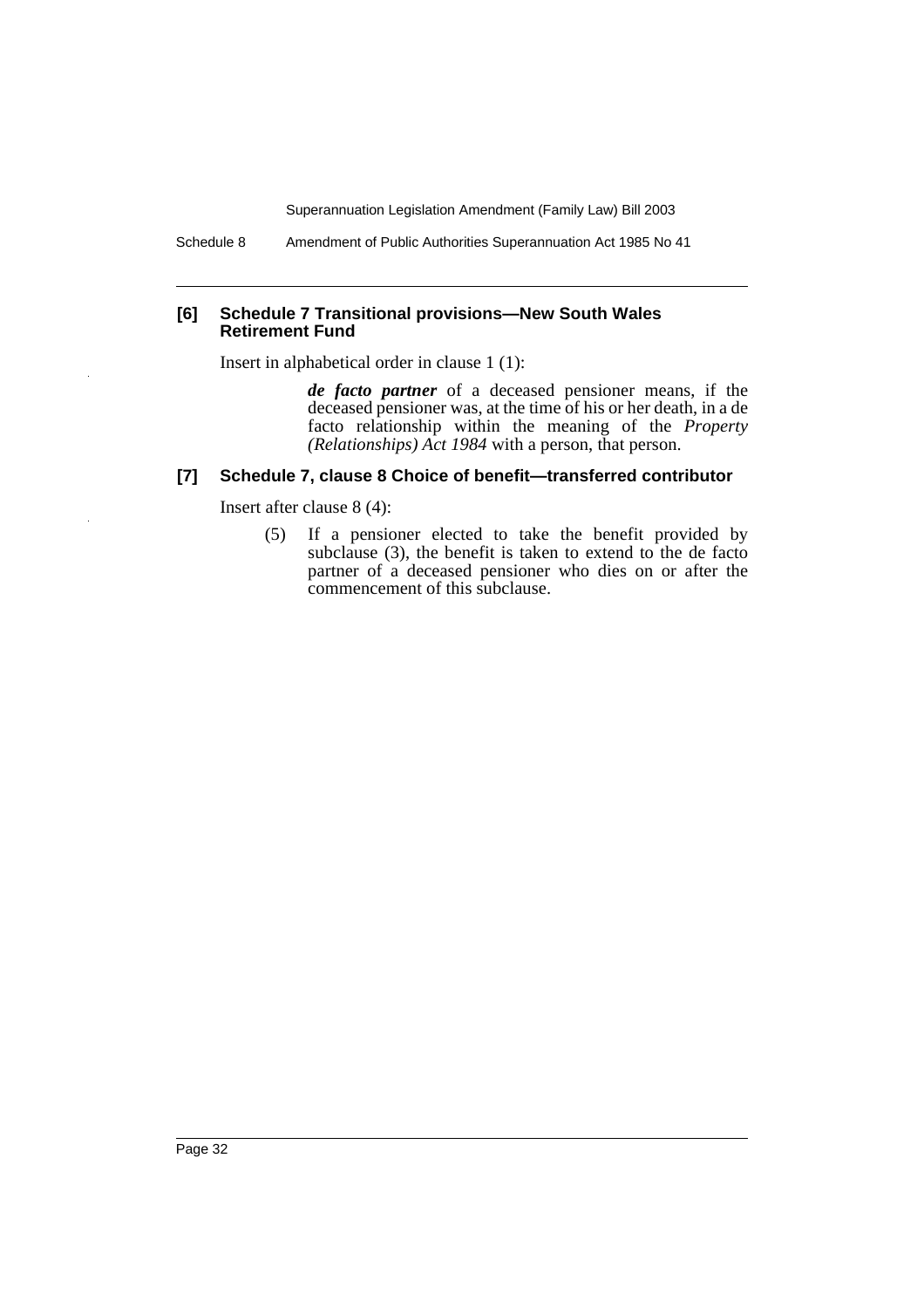Amendment of Public Authorities Superannuation (Transport Retirement Fund Closure) (Savings and Transitional) Regulation 1986 Schedule 9

# **Schedule 9 Amendment of Public Authorities Superannuation (Transport Retirement Fund Closure) (Savings and Transitional) Regulation 1986**

(Section 3)

#### **Clause 11 Choice of benefit—transferred contributor**

Insert after clause 11 (4):

- (5) If a pensioner elected to take the benefit provided by subclause (3), the benefit is taken to extend to the de facto partner of a deceased pensioner who dies on or after the commencement of this subclause.
- (6) In this clause:

*de facto partner* of a deceased pensioner means, if the deceased pensioner was, at the time of his or her death, in a de facto relationship within the meaning of the *Property (Relationships) Act 1984* with a person, that person.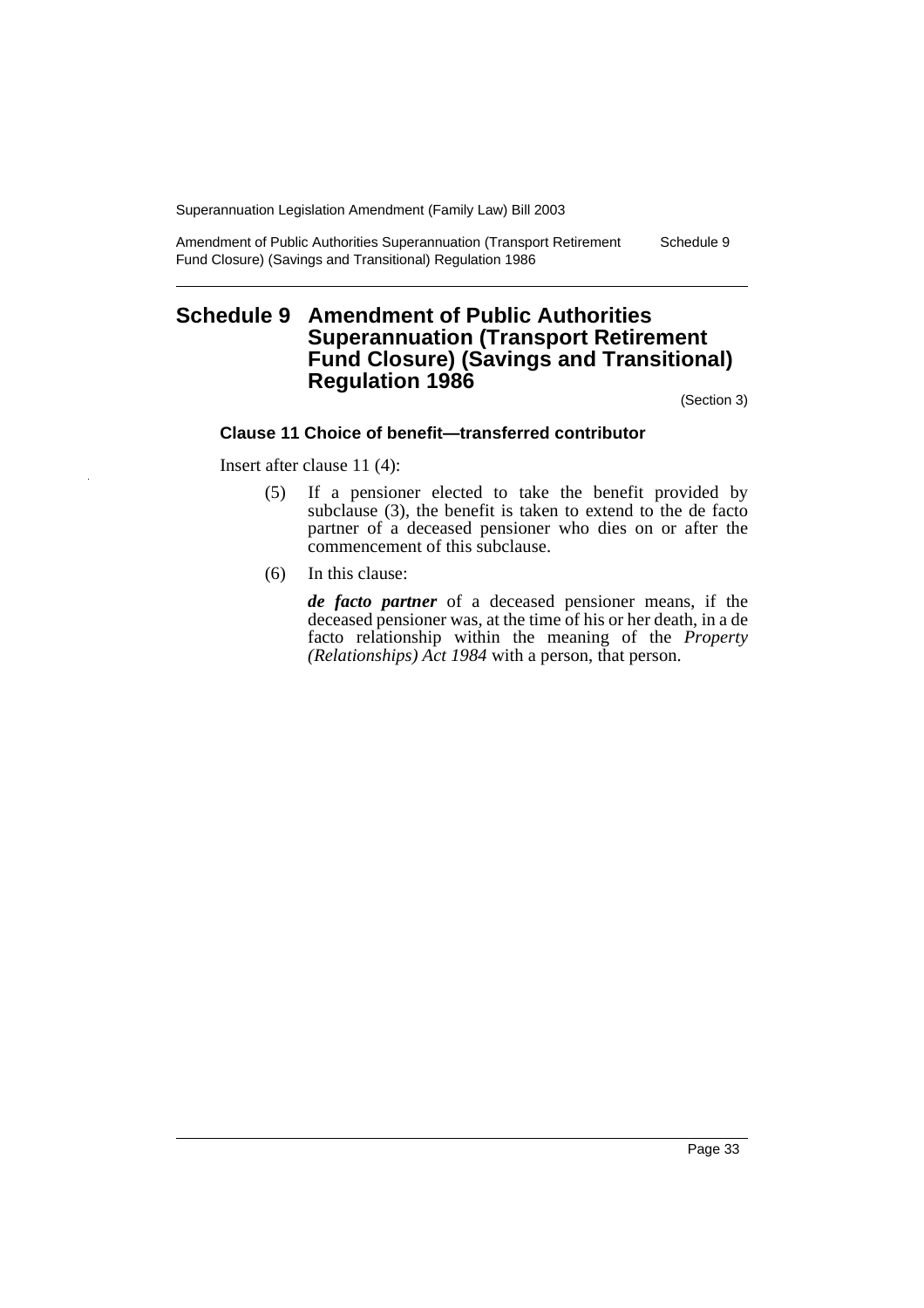Schedule 10 Amendment of State Authorities Non-contributory Superannuation Act 1987 No 212

# **Schedule 10 Amendment of State Authorities Noncontributory Superannuation Act 1987 No 212**

(Section 3)

#### **[1] Section 3 Definitions**

Insert in alphabetical order in section 3 (1):

*family law superannuation legislation* has the same meaning as it has in Part 4D.

*family law superannuation payment* has the same meaning as it has in Part 4D.

*FTC* means the FSS Trustee Corporation established under the *Superannuation Administration Act 1996*.

*non-employee spouse* has the same meaning as it has in Part 4D.

# **[2] Section 3 (4)**

Insert after section 3 (3):

(4) Notes included in this Act do not form part of this Act.

#### **[3] Section 9 Funds etc**

Insert after section 9 (2) (c):

, and

(d) any fees paid to STC arising under the family law superannuation legislation or Part 4D.

# **[4] Section 9 (3) (a)**

Insert ", including administration costs arising under the family law superannuation legislation or Part 4D" after "STC" where secondly occurring.

#### **[5] Section 9 (3) (c1)**

Insert after section 9 (3) (c):

(c1) other amounts payable by STC and arising under the family law superannuation legislation or Part 4D, and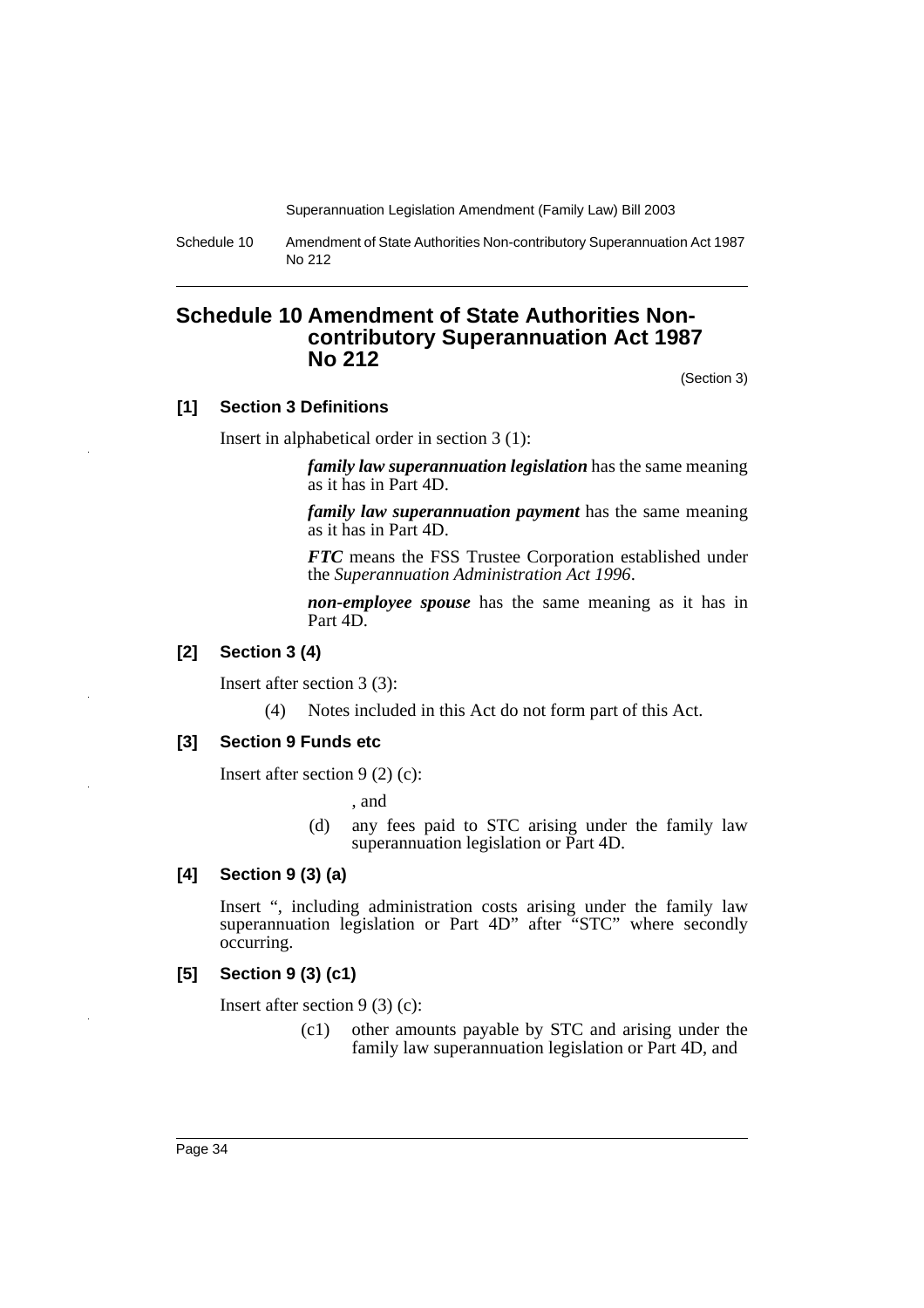Amendment of State Authorities Non-contributory Superannuation Act 1987 No 212 Schedule 10

#### **[6] Section 10 Reserves for employers**

Insert after section 10 (4) (b):

, and

(c) the whole or part (as determined by STC) of an amount arising under the family law superannuation legislation or Part 4D that is paid to, or in respect of, a spouse or former spouse of an employee or former employee who, immediately before the payment, was an employee or former employee of the employer or an employer to whom the reserve relates.

#### **[7] Part 4D**

Insert after Part 4C:

# **Part 4D Provisions relating to family law superannuation legislation**

#### **27AH Definitions**

In this Part:

*complying superannuation fund* means:

- (a) a regulated superannuation fund under the *Superannuation Industry (Supervision) Act 1993* of the Commonwealth, or
- (b) the First State Superannuation Fund.

*employee spouse*, in relation to a superannuation interest under this Act, means the spouse who has the superannuation interest.

*family law superannuation entitlement* has the same meaning as it has in section 27AJ (2) (a).

*family law superannuation legislation* means Part VIIIB of the *Family Law Act 1975* of the Commonwealth and the *Family Law (Superannuation) Regulations 2001* of the Commonwealth.

*family law superannuation payment* means an amount payable under this Part to or in respect of a non-employee spouse.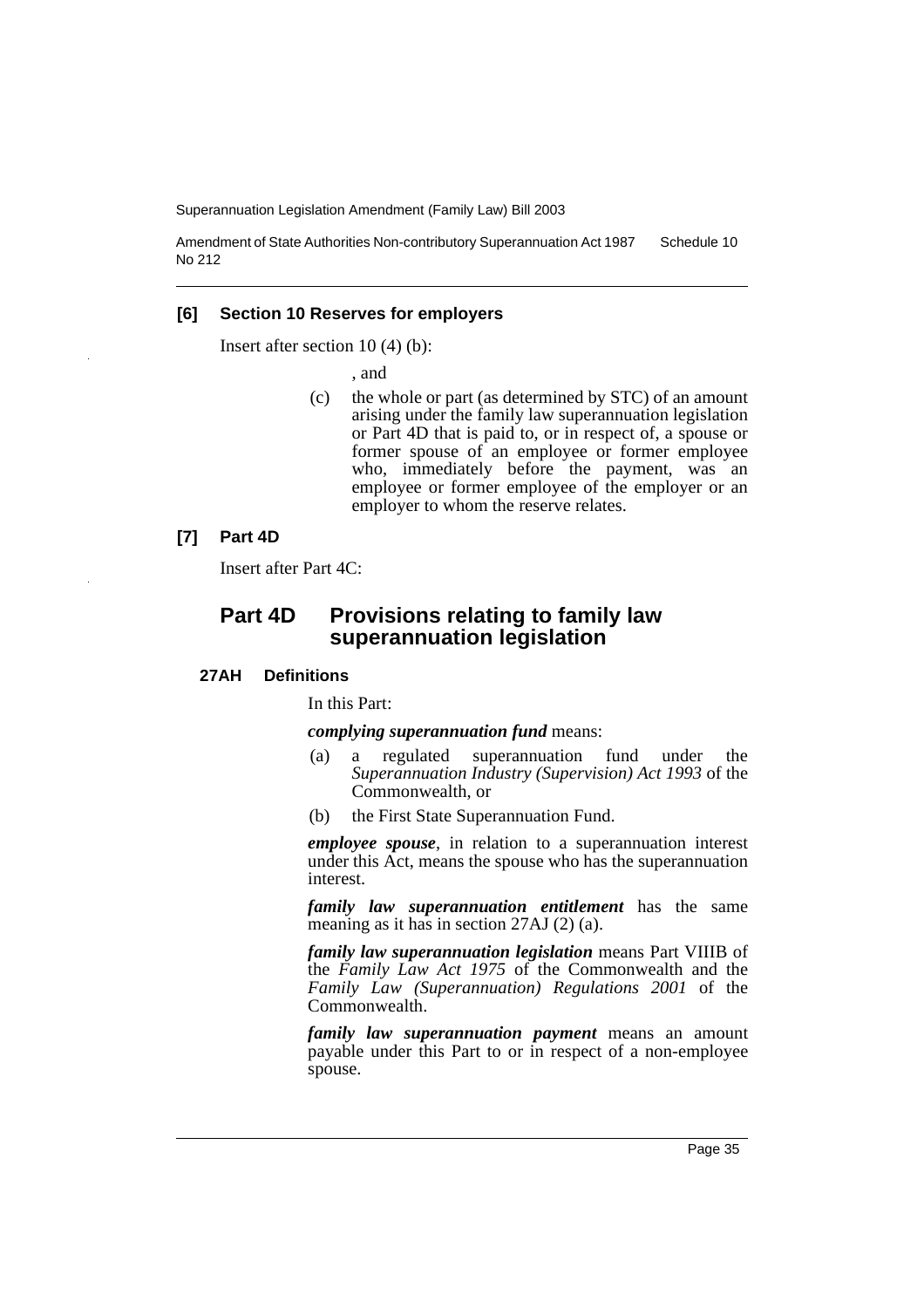Schedule 10 Amendment of State Authorities Non-contributory Superannuation Act 1987 No 212

> *flag lifting agreement* has the same meaning as it has in Part VIIIB of the *Family Law Act 1975* of the Commonwealth.

> *non-employee spouse*, in relation to a superannuation interest under this Act, means the spouse who is not the employee spouse in relation to that interest.

> *payment split* has the same meaning as it has in Part VIIIB of the *Family Law Act 1975* of the Commonwealth.

> *RSA* means a retirement savings account within the meaning of the *Retirement Savings Accounts Act 1997* of the Commonwealth.

> *splitting order* has the same meaning as it has in Part VIIIB of the *Family Law Act 1975* of the Commonwealth.

> *spouse* of a person means a person who is or was married to that person.

> *superannuation agreement* has the same meaning as it has in Part VIIIB of the *Family Law Act 1975* of the Commonwealth.

> *superannuation interest* means an interest that an employee or former employee has as a member or beneficiary of the superannuation scheme under this Act.

### **27AI Payment of benefits where superannuation interests affected by flagging order or payment split**

Nothing in this Act:

- (a) requires STC to pay a benefit or to make any other payment under this Act, to the extent that any such payment would contravene provisions of the family law superannuation legislation or any order or agreement made under that legislation, or
- (b) prevents STC from paying or reducing a benefit or making any other payment, to the extent that the payment or reduction is required to be made, or results from a requirement, under the family law superannuation legislation or any order or agreement made under that legislation.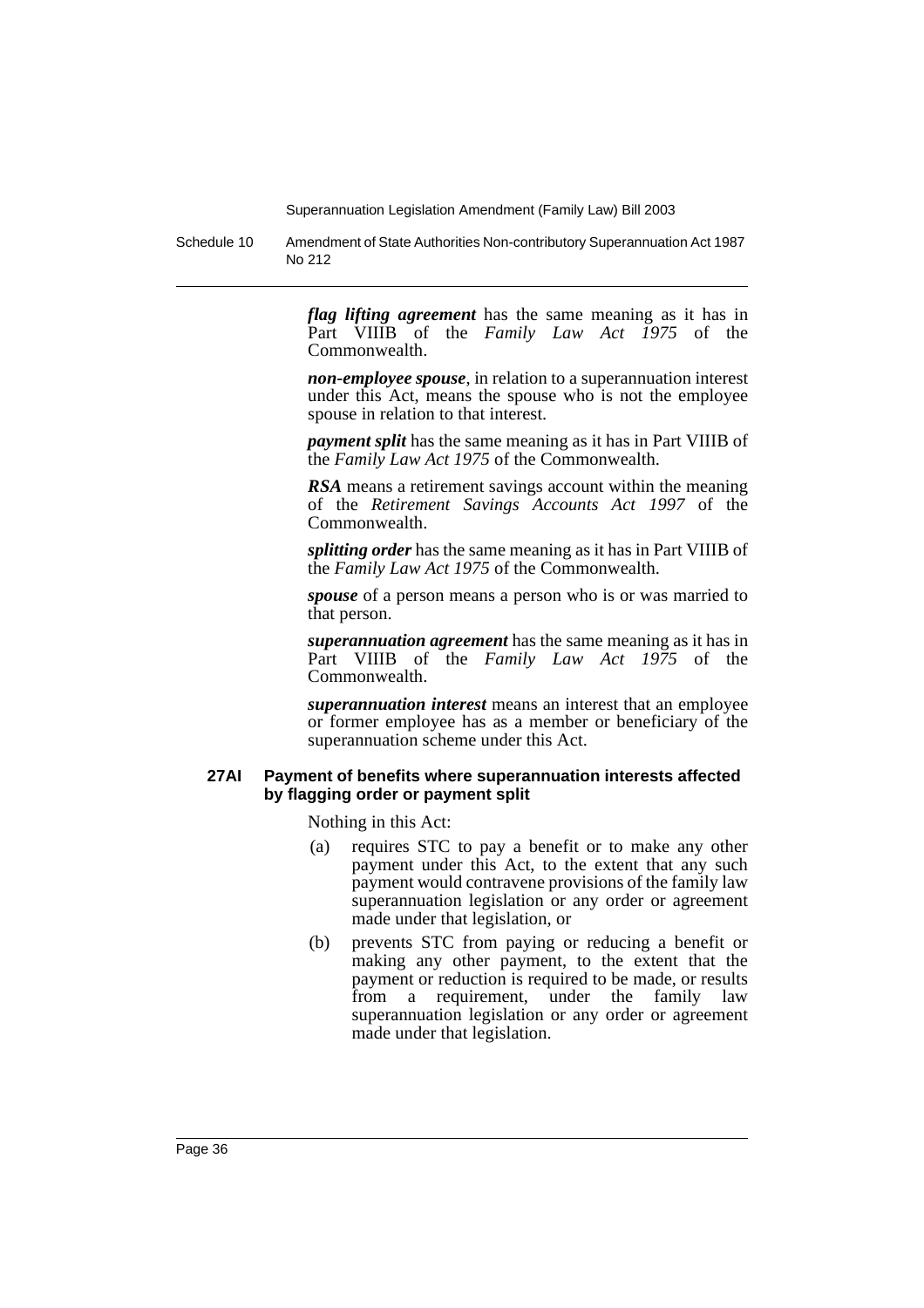Amendment of State Authorities Non-contributory Superannuation Act 1987 No 212 Schedule 10

#### **27AJ Payment splits**

(1) The object of this section is to facilitate arrangements for payment splits under the family law superannuation legislation and to provide for family law superannuation payments to or in respect of non-employee spouses for the purposes of satisfying the requirements of Division 2.2 of Part 2 of the *Family Law (Superannuation) Regulations 2001* of the Commonwealth.

**Note.** The effect of satisfying those requirements is that payments to the employee spouse of a benefit under this Act will no longer be liable to be split for the purposes of the family law superannuation legislation.

- (2) A non-employee spouse has a family law superannuation entitlement to which this section applies if:
	- (a) the non-employee spouse has an entitlement, that is operative, to be paid an amount under a superannuation agreement, flag lifting agreement or splitting order in respect of the superannuation interest of an employee spouse (a *family law superannuation entitlement*), and
	- (b) the family law superannuation entitlement has not been paid to the non-employee spouse by the employee spouse, or waived by the non-employee spouse, in accordance with the family law superannuation legislation.
- (3) On written notice by an employee spouse or a non-employee spouse, or by any other person or court, of a family law superannuation entitlement of a non-employee spouse to which this section applies, STC must take one of the following actions:
	- (a) pay or release to the non-employee spouse an amount of the value of the family law superannuation entitlement (less any costs chargeable by STC),
	- (b) transfer or rollover to a complying superannuation fund or an RSA nominated by the non-employee spouse an amount, of the value of the family law superannuation entitlement (less any costs chargeable by STC), to be held for the benefit of the non-employee spouse.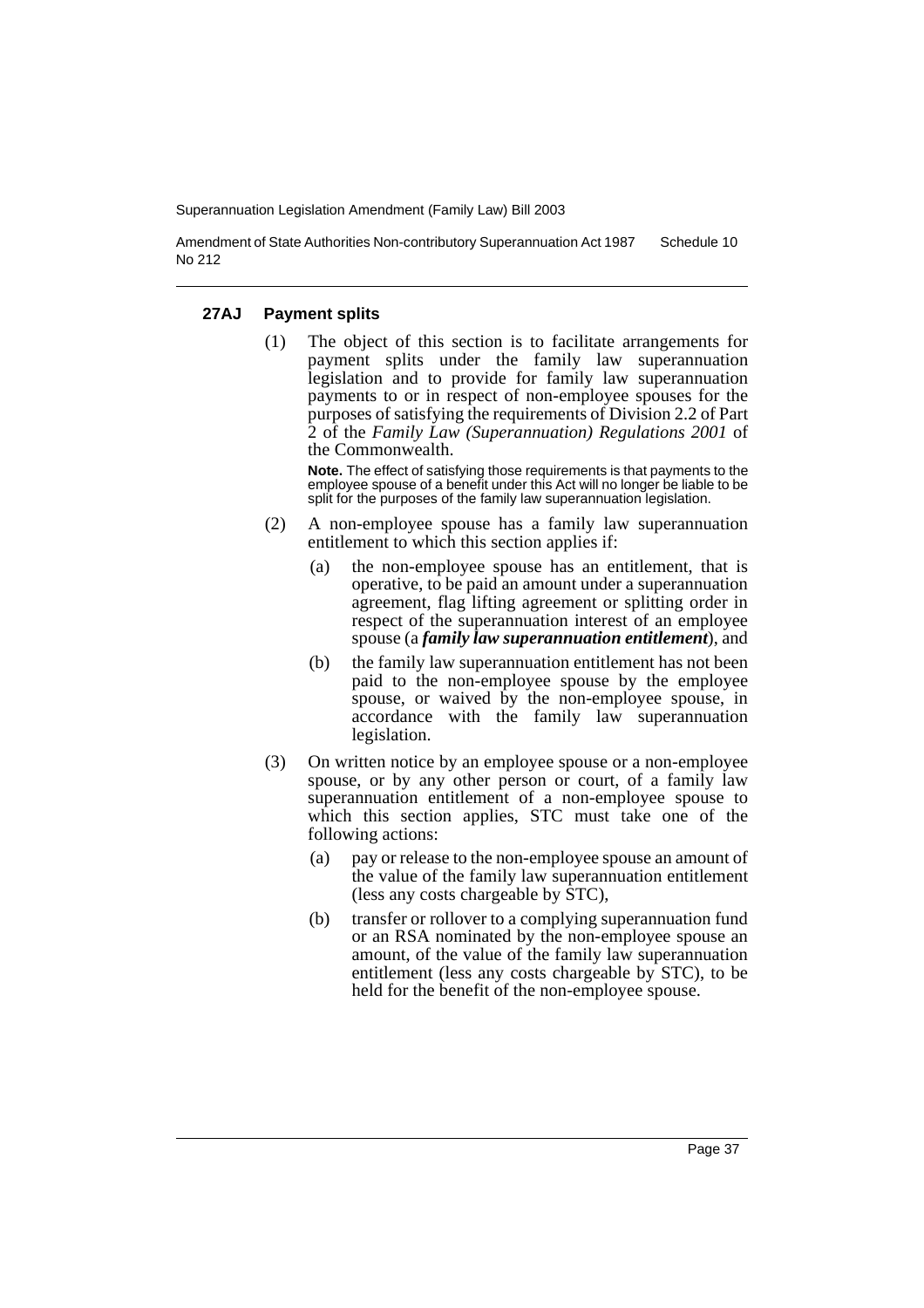Schedule 10 Amendment of State Authorities Non-contributory Superannuation Act 1987 No 212

- (4) STC may take the action set out in subsection (3) (a) only if the non-employee spouse has satisfied a condition for payment or release of a benefit of a kind that would entitle an employee to payment of a benefit under this Act if the Fund were a complying superannuation fund.
- (5) STC must transfer a family law superannuation payment to FTC for crediting to the First State Superannuation Fund if:
	- (a) the payment is not payable under subsection (3) (a), and
	- (b) a non-employee spouse fails, within the period prescribed by the regulations, to make a nomination for the purposes of subsection  $(3)$  (b) or a nominated fund or RSA does not accept the nomination.
- (6) For the purposes of this section, the value of a family law superannuation entitlement or a family law superannuation payment of a non-employee spouse is to be determined by STC in accordance with any applicable provisions of the regulations and the family law superannuation legislation.
- (7) STC must not pay a family law superannuation payment to or in respect of a non-employee spouse under this section if the value of the payment that is or would be payable to or in respect of the non-employee spouse at that time (taking into account any prior liability to pay a family law superannuation payment) is greater than the value of the employee spouse's superannuation interest (as calculated in accordance with the regulations) at that time.

# **27AK Reduction of benefits of employee spouses**

- (1) STC may reduce the amount of any benefit payable under this Act to or in respect of an employee spouse (or a spouse or de facto partner of an employee spouse) if a family law superannuation entitlement is paid or payable to or in respect of the non-employee spouse under the family law superannuation legislation or this Part or the regulations.
- (2) A preserved or deferred benefit may be reduced under this section.
- (3) The benefit is to be reduced in accordance with the regulations and any applicable provisions of the family law superannuation legislation.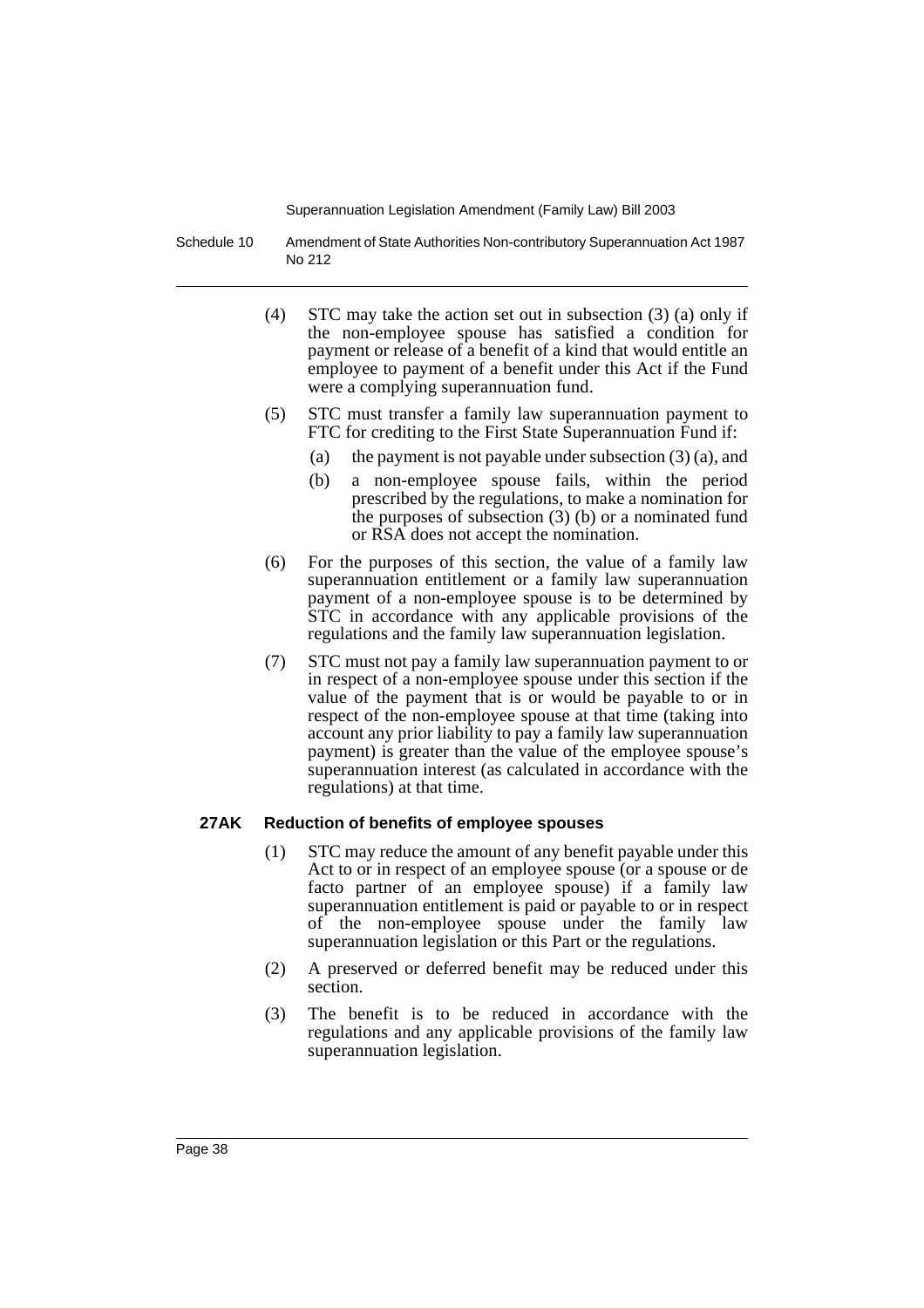Amendment of State Authorities Non-contributory Superannuation Act 1987 No 212 Schedule 10

### **27AL Regulations**

Regulations may be made for or with respect to the following matters:

- (a) elections by non-employee spouses for payment of family law superannuation entitlements,
- (b) the persons or bodies to whom family law superannuation payments may be paid,
- (c) the composition of payments made for the purposes of the family law superannuation legislation or this Part, having regard to the composition of the employee spouse's superannuation interest under this Act before the payment is paid,
- (d) the payment of fees for or with respect to family law superannuation payments,
- (e) notice of family law superannuation entitlements and payment splits,
- (f) the periods for payment of family law superannuation payments,
- (g) the calculation of payments and entitlements for the purposes of the family law superannuation legislation or this Part,
- (h) the calculation of the value of superannuation interests of employee spouses for the purposes of the family law superannuation legislation or this Part,
- (i) the accrued benefit multiple for employee spouses, or a class of employee spouses, for the purposes of the family law superannuation legislation,
- (j) the reduction of benefits (including deferred or preserved benefits) payable to or in respect of employee spouses, or spouses or de facto partners of employee spouses, as a consequence of payments under the family law superannuation legislation or this Part.

#### **[8] Section 31 Payment without grant of probate etc**

Insert "or a non-employee spouse" after "former employee" wherever occurring in section 31 (1) and (3).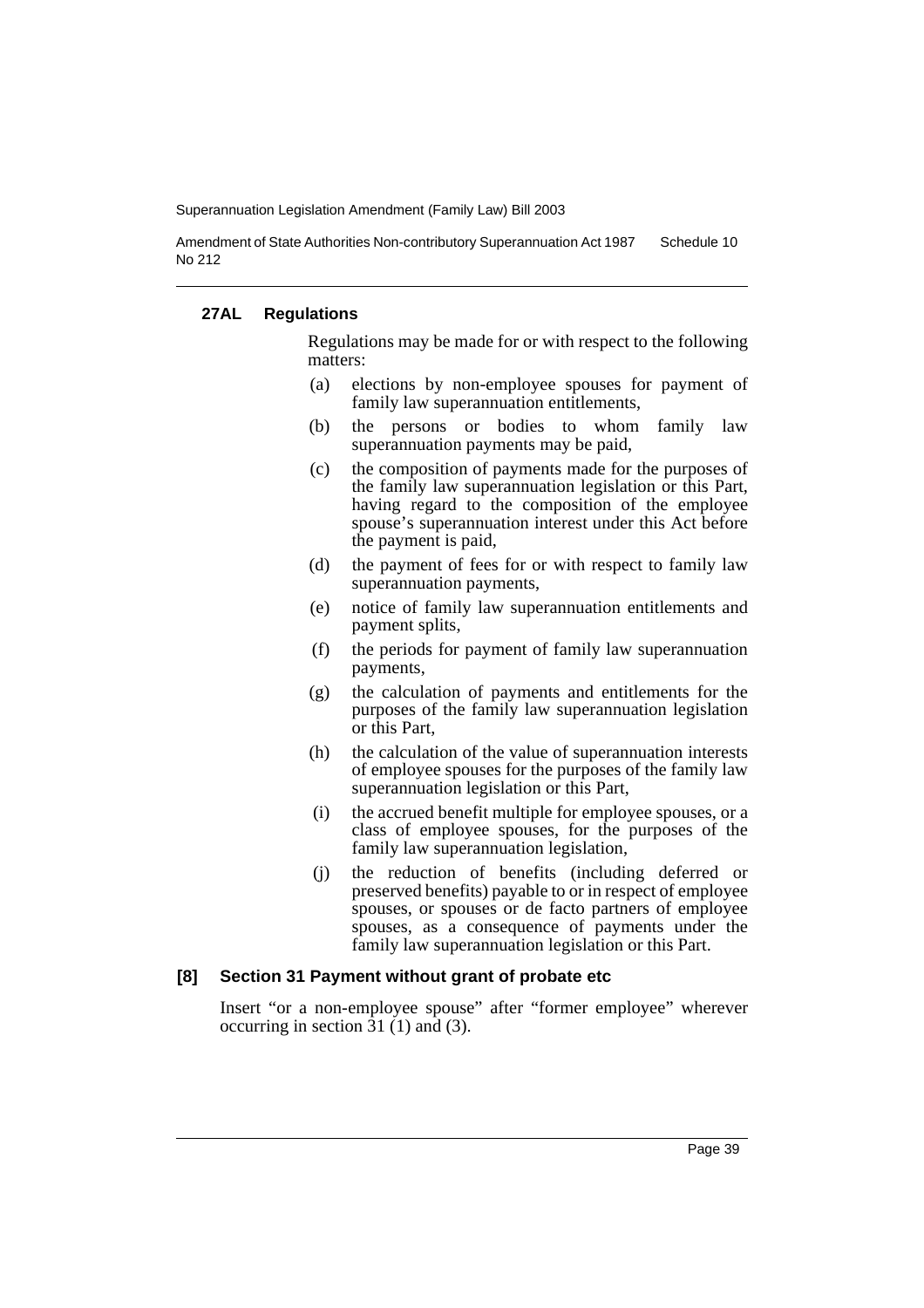Schedule 10 Amendment of State Authorities Non-contributory Superannuation Act 1987 No 212

# **[9] Section 31**

Insert "or family law superannuation payment" after "benefit" wherever occurring.

# **[10] Schedule 5 Savings and transitional provisions**

Insert at the end of clause 1 (1):

*Superannuation Legislation Amendment (Family Law) Act 2003* (but only to the extent that it amends this Act)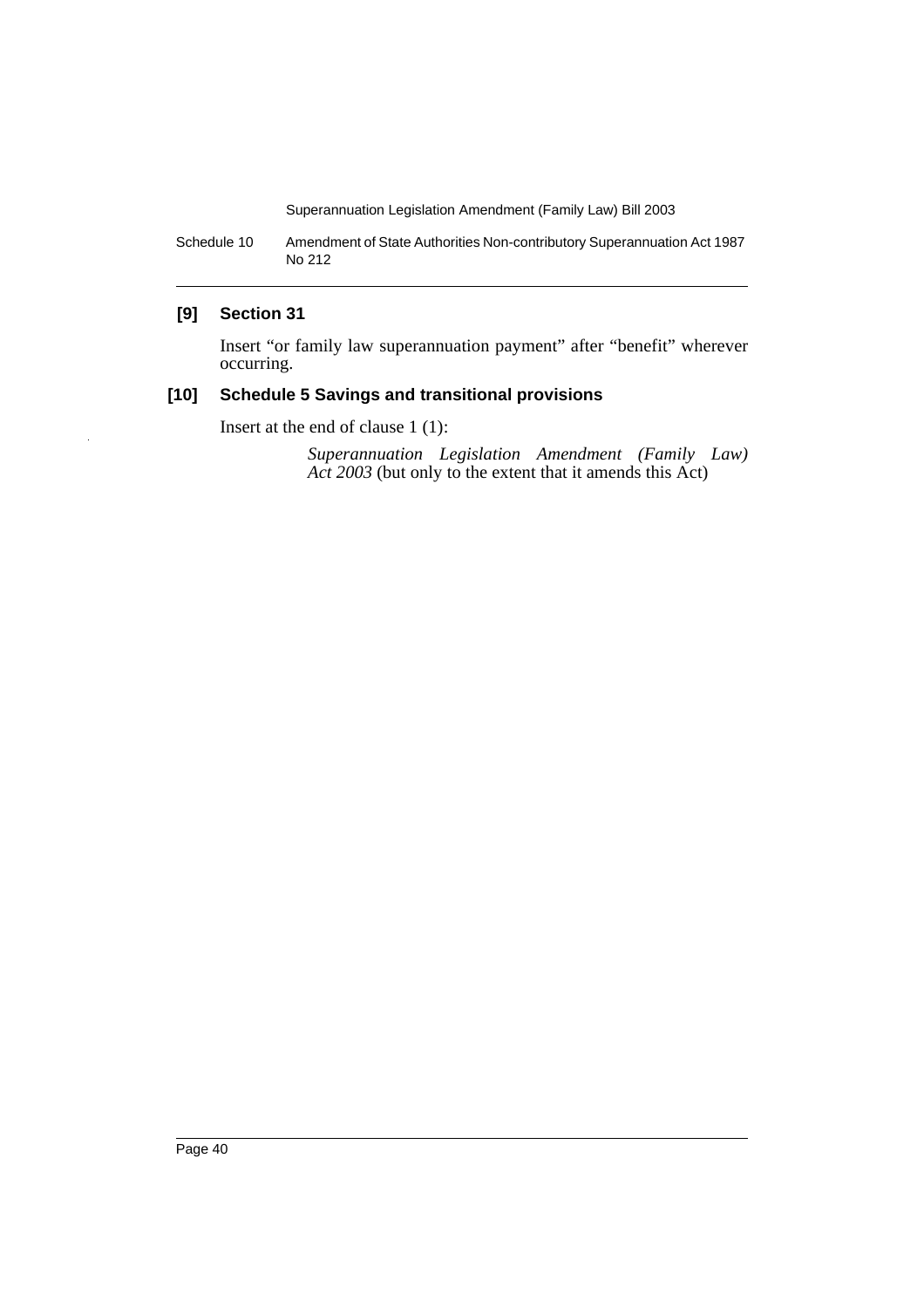Amendment of State Authorities Superannuation Act 1987 No 211 Schedule 11

# **Schedule 11 Amendment of State Authorities Superannuation Act 1987 No 211**

(Section 3)

# **[1] Section 3 Definitions**

Insert in alphabetical order in section 3 (1):

*family law superannuation legislation* has the same meaning as it has in Part 5AA.

*family law superannuation payment* has the same meaning as it has in Part 5AA.

*FTC* means the FSS Trustee Corporation established under the *Superannuation Administration Act 1996*.

*non-contributor spouse* has the same meaning as it has in Part 5AA.

# **[2] Section 3 (5)**

Insert after section 3 (4):

(5) Notes included in this Act do not form part of this Act.

#### **[3] Section 11 Establishment of the Fund**

Insert after section 11 (3) (c):

(c1) any fees paid to STC arising under the family law superannuation legislation or Part 5AA, and

# **[4] Section 11 (4) (a)**

Insert "and administration costs arising under the family law superannuation legislation or Part 5AA" after "*1996*".

### **[5] Section 11 (4) (c1)**

Insert after section 11 (4) (c):

(c1) other amounts payable by STC and arising under the family law superannuation legislation or Part 5AA, and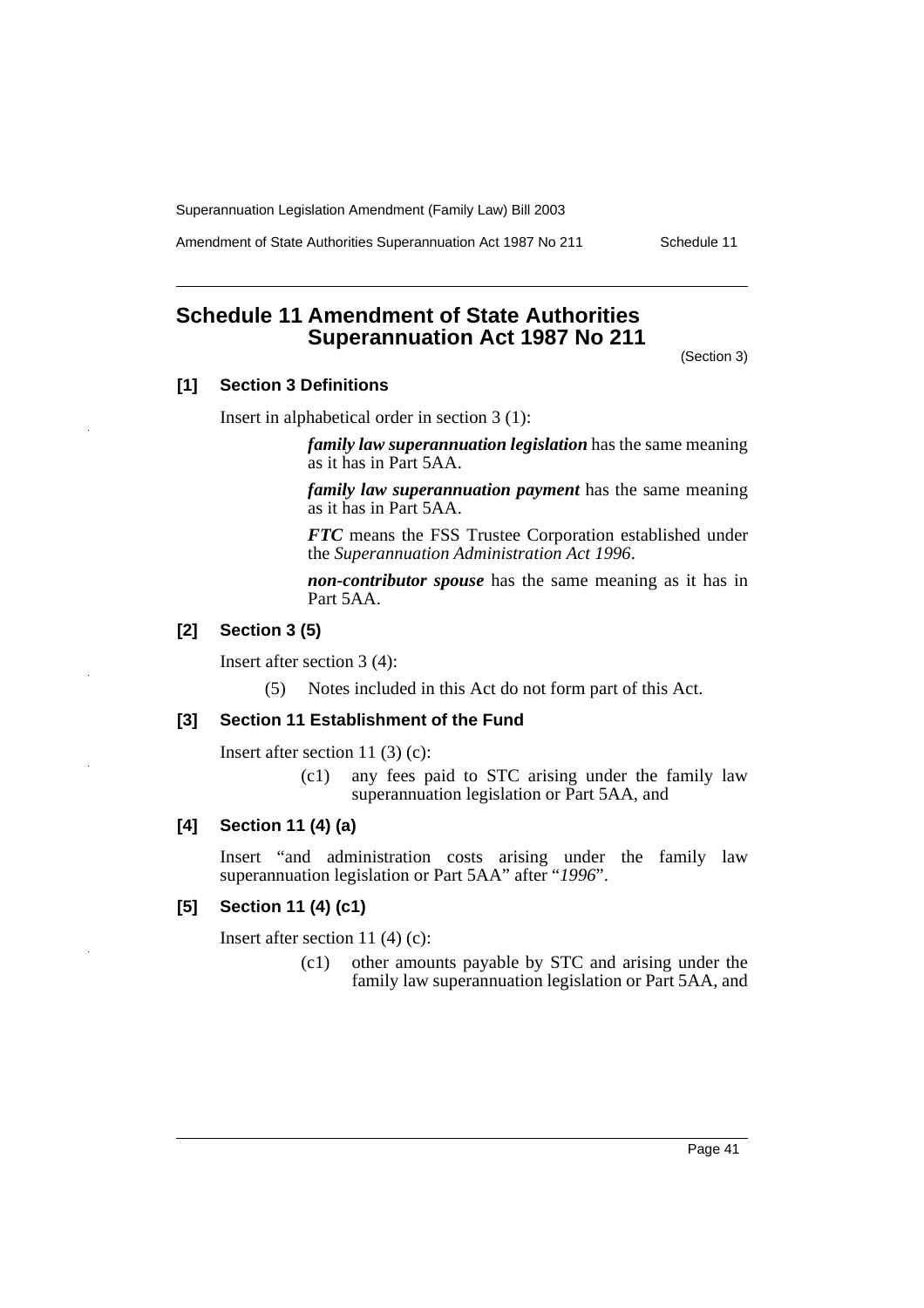### **[6] Section 12 Contributors' accounts**

Insert after section 12 (3) (c):

, and

(d) the whole or part (as determined by STC) of an amount that is payable by STC and arises under the family law superannuation legislation or Part 5AA and that is payable to, or in respect of, a spouse or former spouse of the contributor or a person whose superannuation interest (within the meaning of Part 5AA) is derived from the contributor.

#### **[7] Section 14 Reserves for employers**

Insert "or under the family law superannuation legislation or Part 5AA" after "*1996*" in section 14 (4) (b).

# **[8] Section 14 (4) (c)**

Insert after section 14 (4) (b):

, and

- (c) the whole or part (as determined by STC) of an amount that is payable by STC and that arises under the family law superannuation legislation or Part 5AA and that is payable to, or in respect of:
	- (i) a spouse or former spouse of an employee or former employee who, immediately before the payment, was an employee or former employee of the employer or an employer to whom the reserve relates, or
	- (ii) a person whose superannuation interest (within the meaning of Part 5AA) is derived from any such employee or former employee.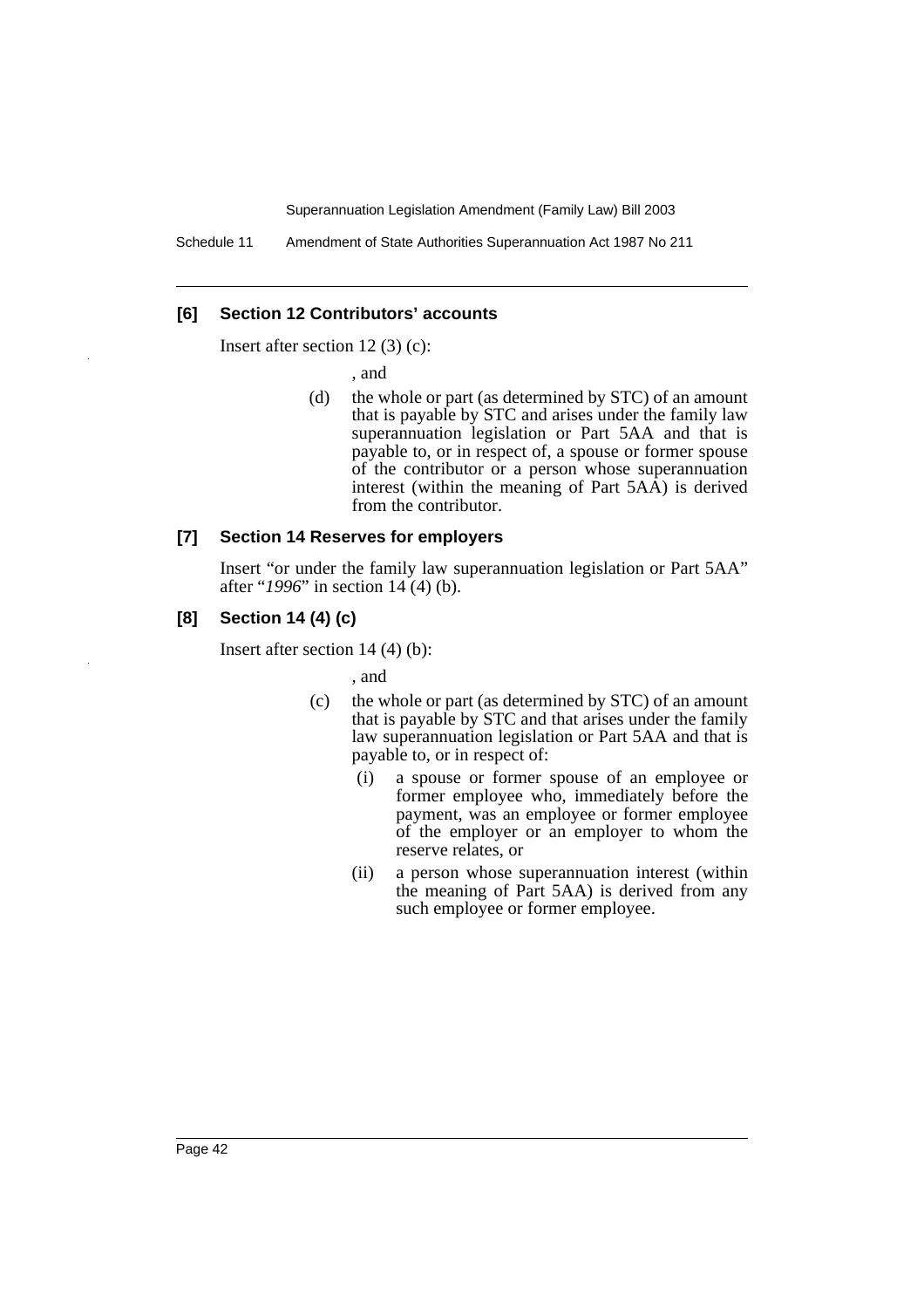Amendment of State Authorities Superannuation Act 1987 No 211 Schedule 11

# **[9] Part 5AA**

Insert after Part 5:

# **Part 5AA Provisions relating to family law superannuation legislation**

#### **45F Definitions**

In this Part:

*complying superannuation fund* means:

- (a) a regulated superannuation fund under the *Superannuation Industry (Supervision) Act 1993* of the Commonwealth, or
- (b) the First State Superannuation Fund.

*contributor spouse*, in relation to a superannuation interest under this Act, means the spouse who has the superannuation interest.

*family law superannuation entitlement* has the same meaning as it has in section 45I (2) (a).

*family law superannuation legislation* means Part VIIIB of the *Family Law Act 1975* of the Commonwealth and the *Family Law (Superannuation) Regulations 2001* of the Commonwealth.

*family law superannuation payment* means an amount payable under this Part to or in respect of a non-contributor spouse.

*flag lifting agreement* has the same meaning as it has in Part VIIIB of the *Family Law Act 1975* of the Commonwealth.

*non-contributor spouse*, in relation to a superannuation interest under this Act, means the spouse who is not the contributor spouse in relation to that interest.

*payment split* has the same meaning as it has in Part VIIIB of the *Family Law Act 1975* of the Commonwealth.

*RSA* means a retirement savings account within the meaning of the *Retirement Savings Accounts Act 1997* of the Commonwealth.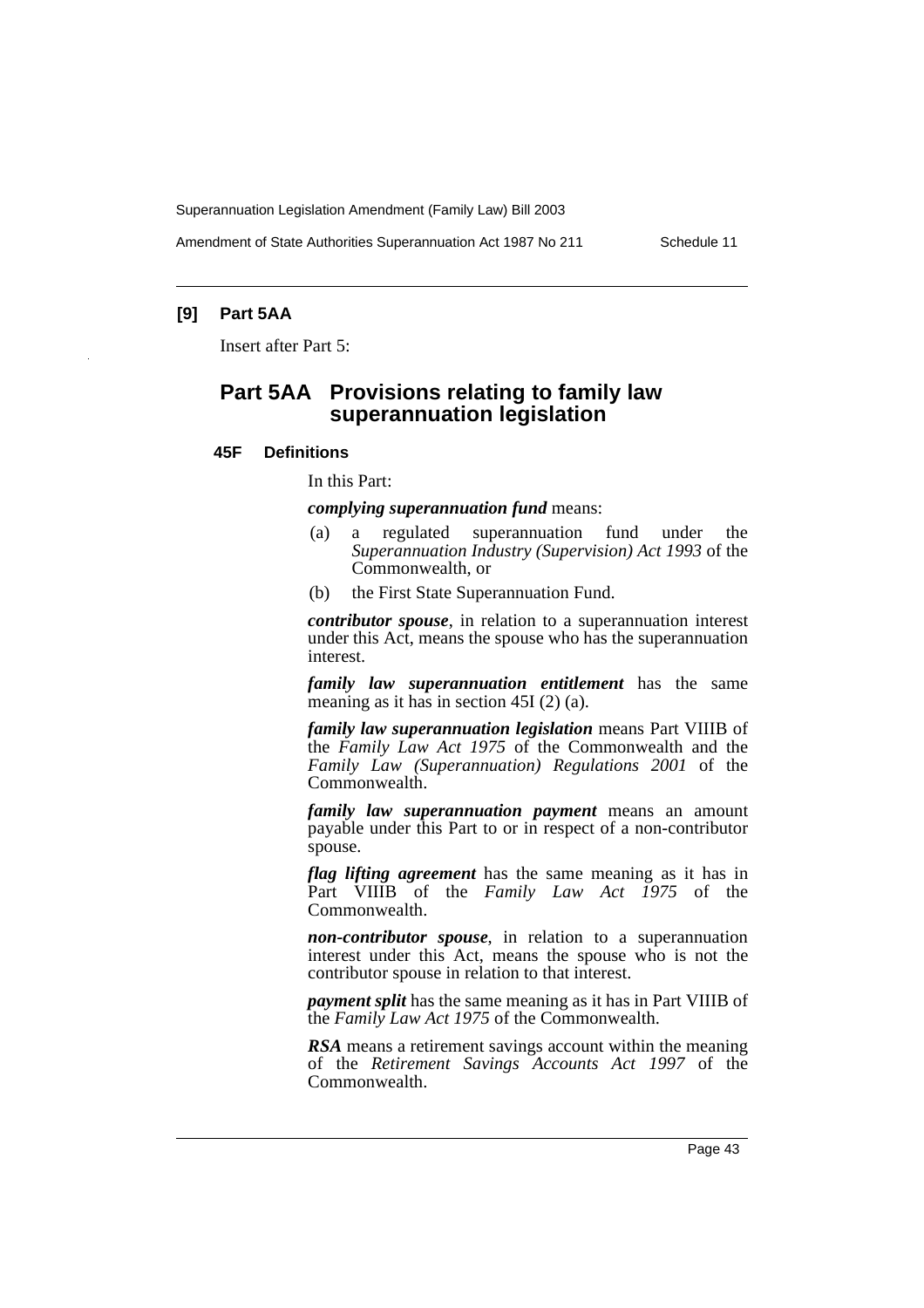Schedule 11 Amendment of State Authorities Superannuation Act 1987 No 211

*splitting order* has the same meaning as it has in Part VIIIB of the *Family Law Act 1975* of the Commonwealth.

*spouse* of a person means a person who is or was married to that person.

*superannuation agreement* has the same meaning as it has in Part VIIIB of the *Family Law Act 1975* of the Commonwealth.

*superannuation interest* means an interest that a contributor, former contributor or other person has as a contributor to or beneficiary of the superannuation scheme under this Act.

#### **45G Application of Part to contributors to, and pensions under, former schemes**

- (1) In addition to contributors and former contributors under this Act, this Part applies to the following persons in the same way as it applies to contributors and former contributors under this Act:
	- (a) a transferred contributor or transferred pensioner within the meaning of the *State Authorities Superannuation (Government Railways Superannuation Scheme Transfer) (Savings and Transitional) Regulation 1990*, a former transferred contributor under that Regulation and any other person being paid a pension under that Regulation,
	- (b) a transferred contributor within the meaning of Part 1 of the *State Authorities Superannuation (Transitional Provisions) Regulation 1988*, a former transferred contributor under that Regulation and any other person being paid a pension under that Regulation,
	- (c) a person being paid a pension under the *Local Government and Other Authorities (Superannuation) Act 1927*, the *New South Wales Retirement Benefits Act 1972*, the *Public Authorities Superannuation Act 1985*, the *Public Authorities Superannuation (Transport Retirement Fund Closure) (Savings and Transitional) Regulation 1986*, the *State Authorities Superannuation (Ex-Snowy Mountains Hydro-Electric Authority Superannuation Fund Transfer) Regulation 2003* or the *Transport Employees Retirement Benefits Act 1967*.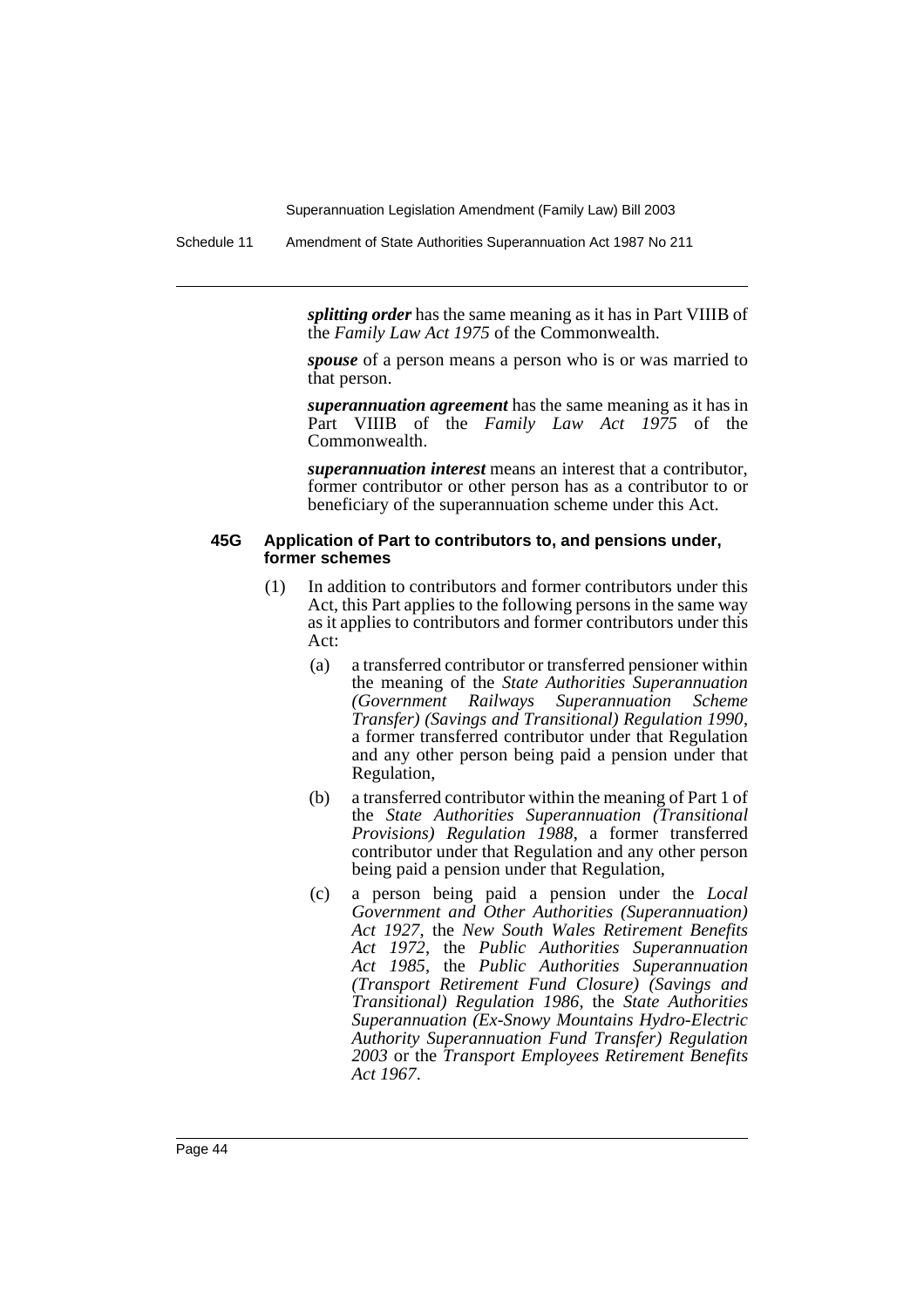- (2) A reference in this Part to a superannuation interest under this Act includes, in relation to a person referred to in subsection (1) (a), (b) or (c), a reference to a superannuation interest under an Act or regulation applicable to the person concerned.
- (3) A reference in this Part to a condition for payment or release of a benefit includes, in relation to a person referred to in subsection  $(1)$   $(a)$ ,  $(b)$  or  $(c)$ , a reference to a condition for payment or release of a benefit under a provision of an Act or regulation applicable to the person concerned.
- (4) A reference in this Part to a benefit includes a reference to a benefit under an Act or regulation referred to in subsection (1) (a), (b) or (c).

#### **45H Payment of benefits where superannuation interests affected by flagging order or payment split**

Nothing in this or any other Act or regulation:

- (a) requires STC to pay a benefit or to make any other payment under this or any other Act or regulation, to the extent that any such payment would contravene provisions of the family law superannuation legislation or any order or agreement made under that legislation, or
- (b) prevents STC from paying or reducing a benefit or making any other payment, to the extent that the payment or reduction is required to be made, or results from a requirement, under the family law superannuation legislation or any order or agreement made under that legislation.

# **45I Payment splits**

(1) The object of this section is to facilitate arrangements for payment splits under the family law superannuation legislation and to provide for family law superannuation payments to or in respect of non-contributor spouses for the purposes of satisfying the requirements of Division 2.2 of Part 2 of the *Family Law (Superannuation) Regulations 2001* of the Commonwealth.

**Note.** The effect of satisfying those requirements is that payments to the contributor spouse of a benefit under this Act will no longer be liable to be split for the purposes of the family law superannuation legislation.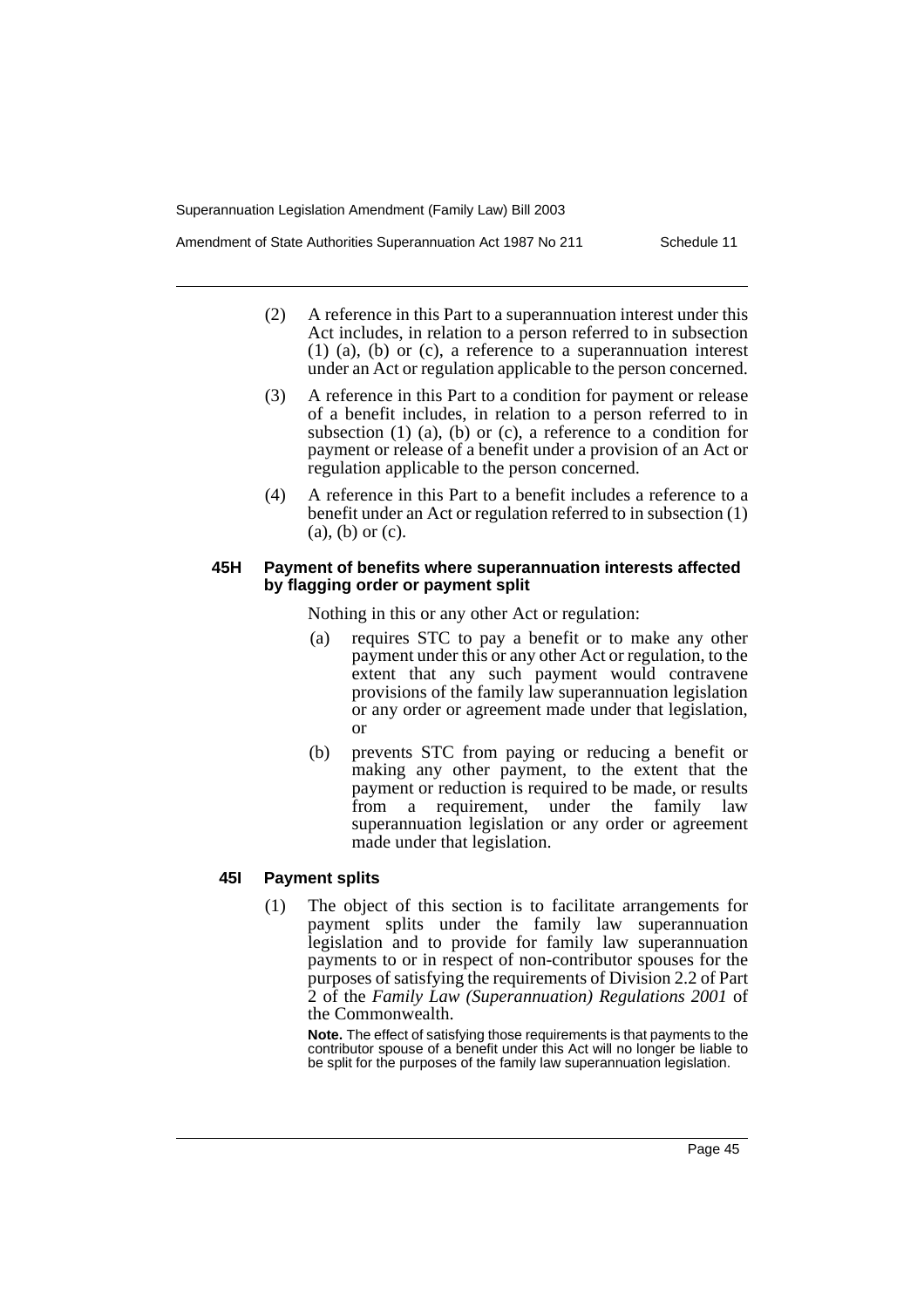- (2) A non-contributor spouse has a family law superannuation entitlement to which this section applies if:
	- (a) the non-contributor spouse has an entitlement, that is operative, to be paid an amount under a superannuation agreement, flag lifting agreement or splitting order in respect of the superannuation interest of a contributor spouse (a *family law superannuation entitlement*), and
	- (b) the family law superannuation entitlement has not been paid to the non-contributor spouse by the contributor spouse, or waived by the non-contributor spouse, in accordance with the family law superannuation legislation.
- (3) On written notice by a contributor spouse or a non-contributor spouse, or by any other person or court, of a family law superannuation entitlement of a non-contributor spouse to which this section applies, STC must take one of the following actions:
	- (a) pay or release to the non-contributor spouse an amount of the value of the family law superannuation entitlement (less any costs chargeable by STC),
	- (b) transfer or rollover to a complying superannuation fund or an RSA nominated by the non-contributor spouse an amount, of the value of the family law superannuation entitlement (less any costs chargeable by STC), to be held for the benefit of the non-contributor spouse.
- (4) STC may take the action set out in subsection (3) (a) only if the contributor spouse is in receipt of a pension or the noncontributor spouse has satisfied a condition for payment or release of a benefit of a kind that would entitle a contributor to payment of a benefit if the Fund were a complying superannuation fund.
- (5) STC must transfer a family law superannuation payment to FTC for crediting to the First State Superannuation Fund if:
	- (a) the payment is not payable under subsection (3) (a), and
	- (b) a non-contributor spouse fails, within the period prescribed by the regulations, to make a nomination for the purposes of subsection (3) (b) or a nominated fund or RSA does not accept the nomination.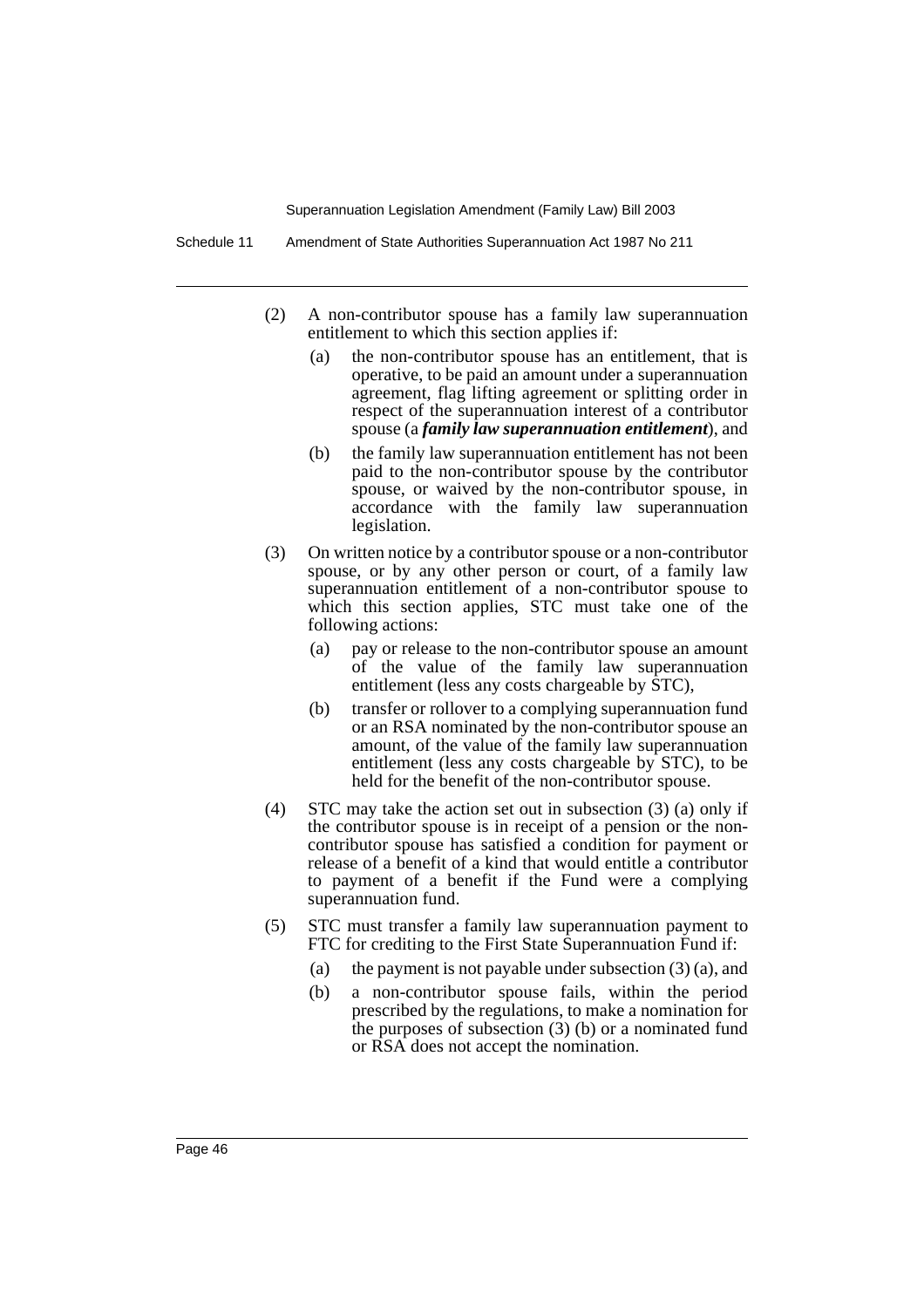- (6) For the purposes of this section, the value of a family law superannuation entitlement or family law superannuation payment of a non-contributor spouse is to be determined by STC in accordance with any applicable provisions of the regulations and the family law superannuation legislation.
- (7) STC must not pay a family law superannuation payment to or in respect of a non-contributor spouse under this section if the value of the payment that is or would be payable to or in respect of the non-contributor spouse at that time (taking into account any prior liability to pay a family law superannuation payment) is greater than the value of the contributor spouse's superannuation interest (as calculated in accordance with the regulations) at that time.

#### **45J Reduction of benefits of contributor spouses**

- (1) STC may reduce the amount of any benefit payable under this Act to or in respect of a contributor spouse (or a spouse or de facto partner of a contributor spouse) if a family law superannuation entitlement is paid or payable to or in respect of the non-contributor spouse under the family law superannuation legislation or this Part or the regulations.
- (2) A preserved or deferred benefit may be reduced under this section.
- (3) A pension may be reduced under this section even though payment of the pension first commenced before the payment of the amount to or in respect of the non-contributor spouse.
- (4) The benefit is to be reduced in accordance with the regulations and any applicable provisions of the family law superannuation legislation.

# **45K Regulations**

Regulations may be made for or with respect to the following matters:

- (a) elections by non-contributor spouses for payment of family law superannuation entitlements,
- (b) the persons or bodies to whom a family law superannuation payment may be paid,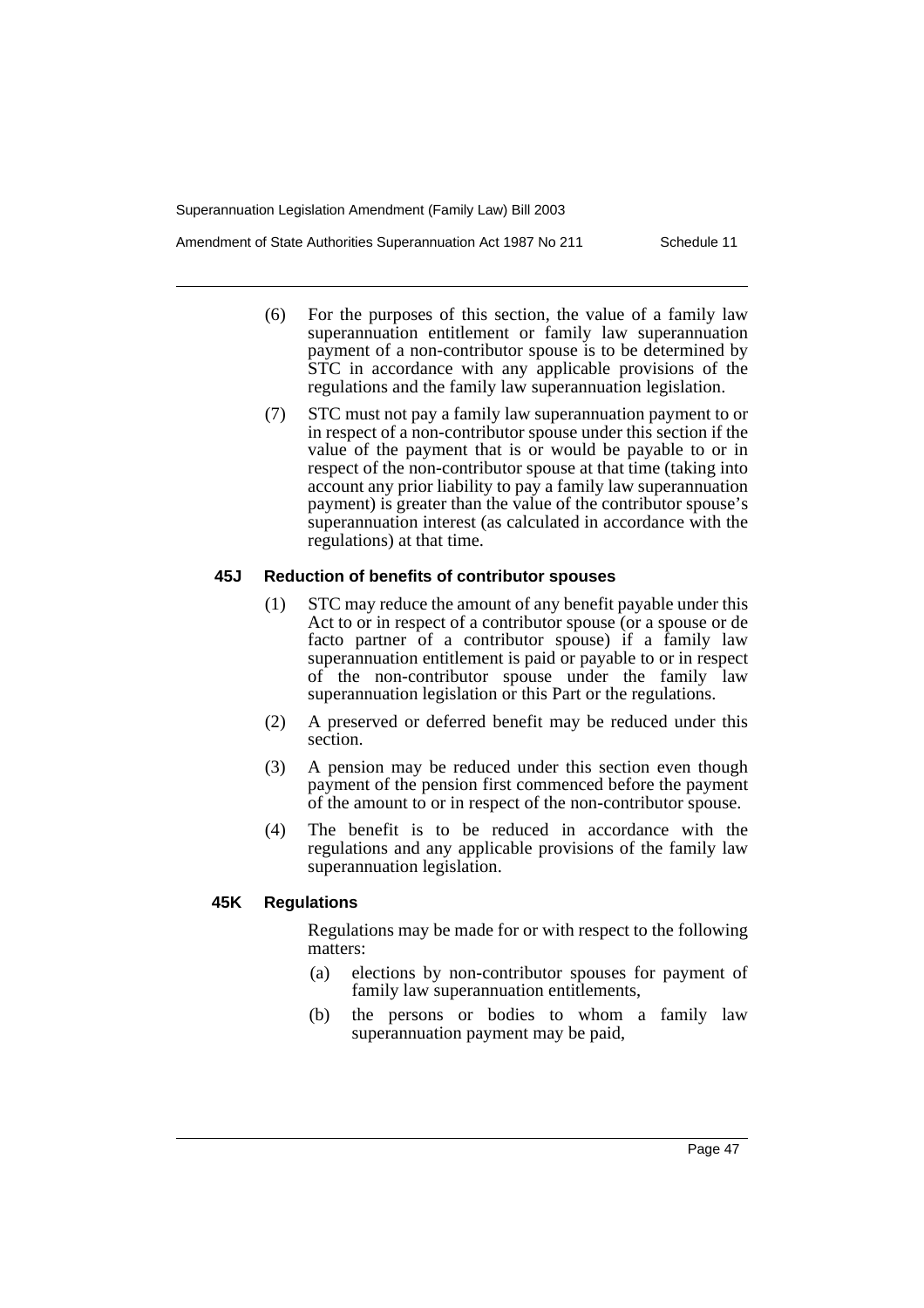Schedule 11 Amendment of State Authorities Superannuation Act 1987 No 211

- (c) the composition of payments made for the purposes of the family law superannuation legislation or this Part, having regard to the composition of the contributor spouse's superannuation interest under this Act before the payment is paid,
- (d) the payment of fees for or with respect to family law superannuation payments,
- (e) notice of family law superannuation entitlements and payment splits,
- (f) the periods for payment of family law superannuation payments,
- (g) the calculation of payments and entitlements for the purposes of the family law superannuation legislation or this Part,
- (h) the calculation of the value of superannuation interests of contributor spouses for the purposes relating to the family law superannuation legislation or this Part,
- (i) the accrued benefit multiple for contributor spouses, or a class of contributor spouses, for the purposes of the family law superannuation legislation,
- (j) the reduction of benefits (including deferred or preserved benefits) payable to or in respect of contributor spouses, or spouses or de facto partners of contributor spouses, as a consequence of payments under the family law superannuation legislation or this Part,
- (k) without limiting paragraph (j), the commutation of pensions or parts of pensions for the purposes of the reduction of benefits as a consequence of payments under the family law superannuation legislation or this Part.

#### **[10] Section 51 Payment without grant of probate etc**

Insert "or family law superannuation payment" after "benefit" wherever occurring.

# **[11] Section 51 (3)**

Insert "or a non-contributor spouse" after "former contributor".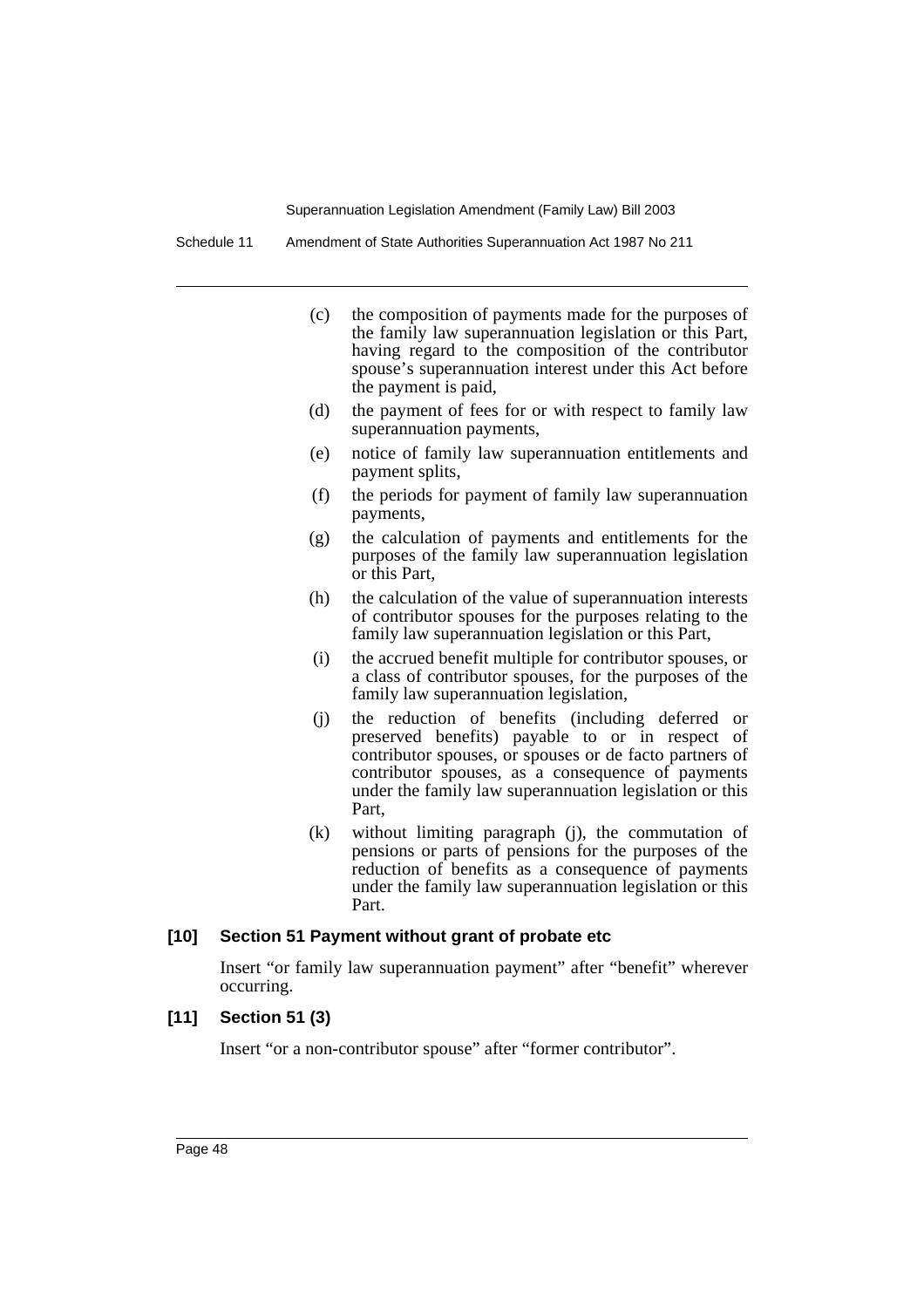Amendment of State Authorities Superannuation Act 1987 No 211 Schedule 11

# **[12] Schedule 6 Savings and transitional provisions**

Insert at the end of clause 1 (1):

*Superannuation Legislation Amendment (Family Law) Act 2003* (but only to the extent that it amends this Act)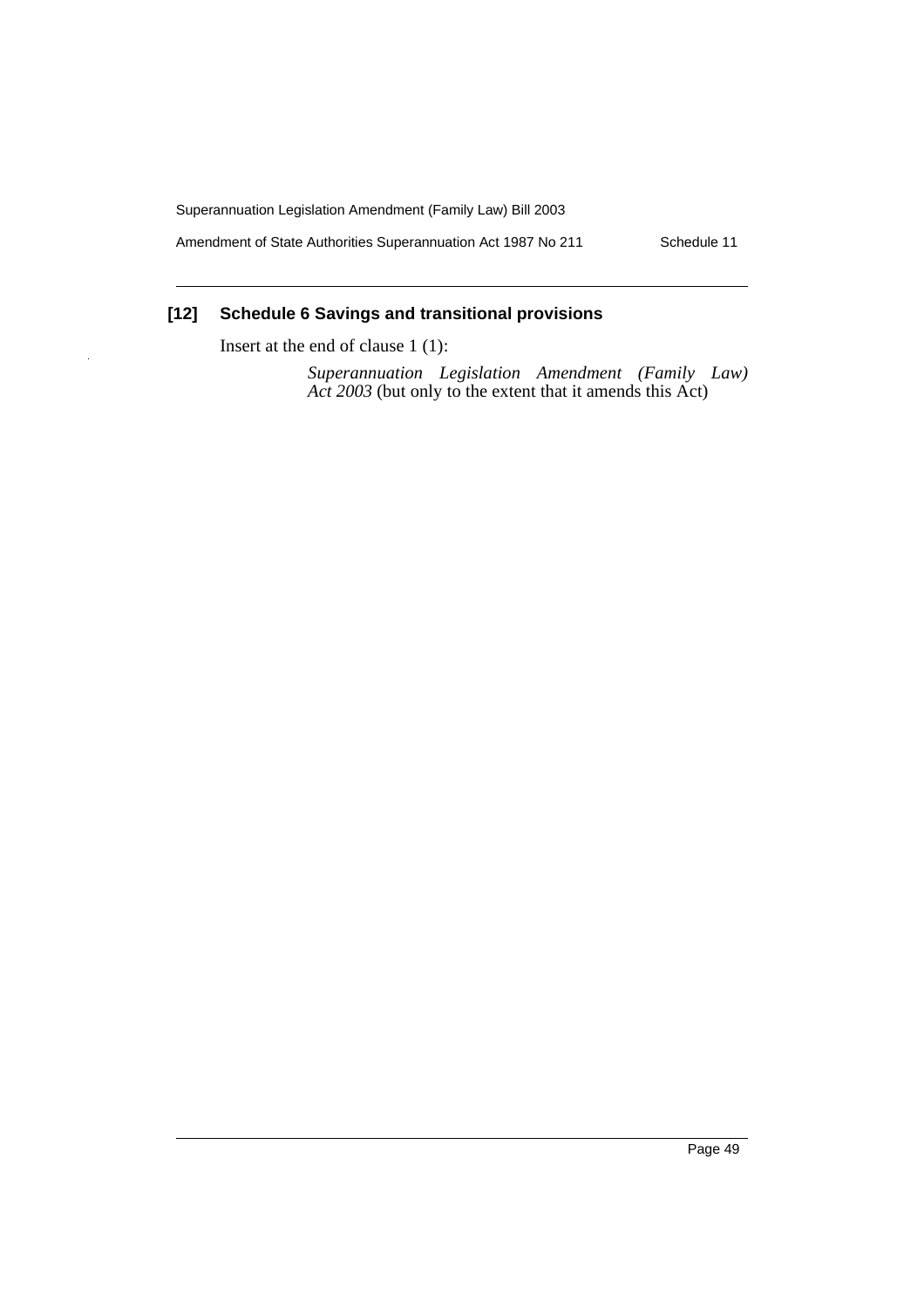Schedule 12 Amendment of Superannuation Act 1916 No 28

# **Schedule 12 Amendment of Superannuation Act 1916 No 28**

(Section 3)

# **[1] Section 3 Definitions**

Insert in alphabetical order in section 3 (1):

*Family law superannuation legislation* has the same meaning as it has in Part 4A.

*Non-contributor spouse* has the same meaning as it has in Part 4A.

# **[2] Section 3 (14)**

Insert after section 3 (13):

(14) Notes included in this Act do not form part of this Act.

# **[3] Section 4 Reconstitution of the Fund**

Insert after section  $4(3)(c)$ :

(c1) fees paid to STC arising under the family law superannuation legislation or Part 4A, and

# **[4] Section 4 (4) (a)**

Insert ", including administration costs arising under the family law superannuation legislation or Part 4A" after "Fund".

# **[5] Section 4 (4) (c1)**

Insert after section  $4(4)(c)$ :

(c1) amounts payable by STC and arising under the family law superannuation legislation or Part 4A, and

#### **[6] Section 6 Contributors' reserve**

Insert after section 6 (2):

(3) STC must ensure that there is debited to the contributors' reserve that portion of any amount arising under the family law superannuation legislation or Part 4A that is payable to or in respect of a non-contributor spouse from the contributors' reserve in accordance with section 33B (2A).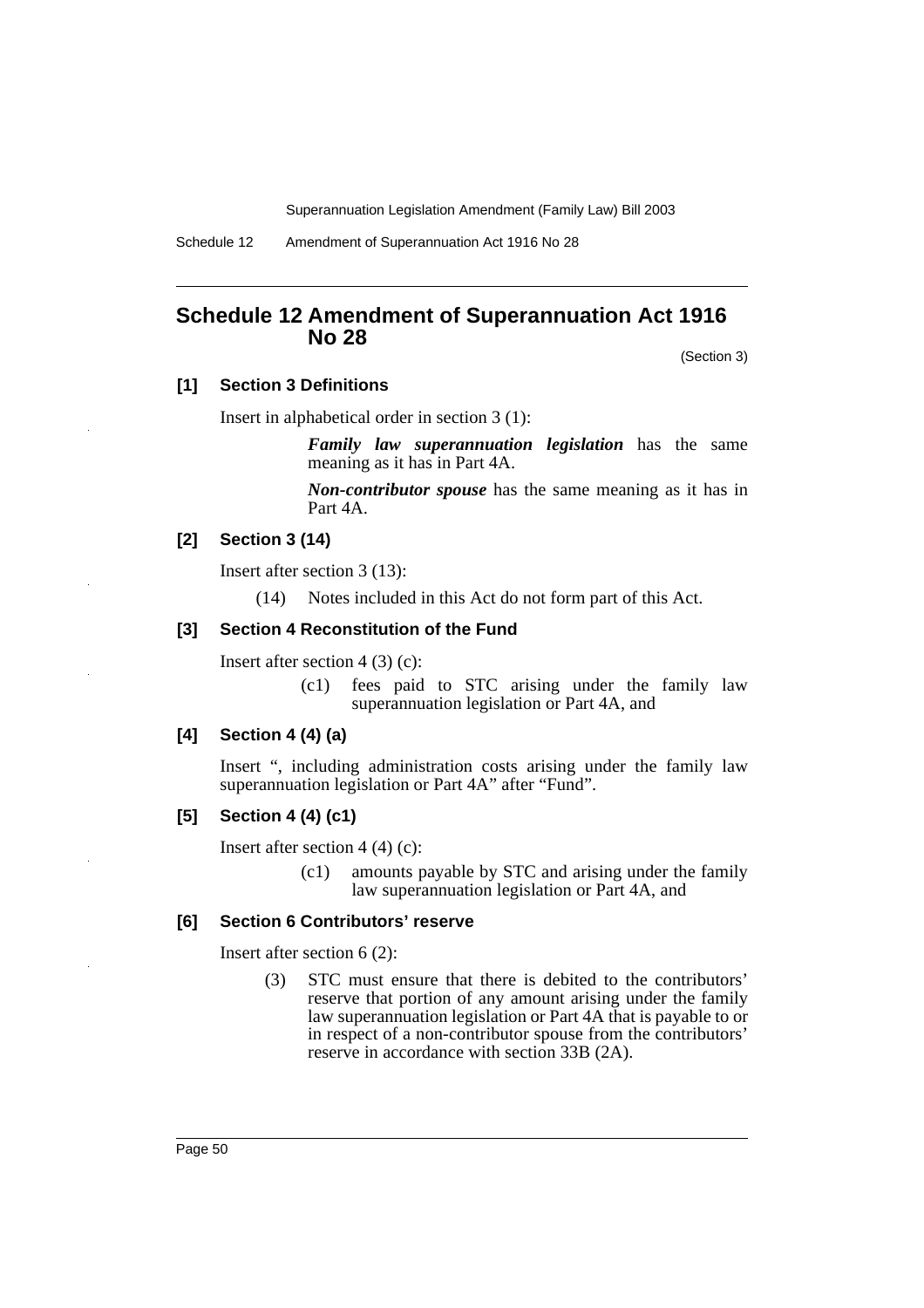Amendment of Superannuation Act 1916 No 28 Schedule 12

# **[7] Section 7 Employer reserves**

Insert after section 7 (1):

(1A) STC must ensure that there is credited to the appropriate employer reserve any fees paid to STC arising under the family law superannuation legislation or Part 4A.

#### **[8] Section 7 (2) (b)**

Insert "or the family law superannuation legislation or Part 4A" after "*1996*".

# **[9] Section 7 (2) (c1)**

Insert after section 7 (2) (c):

(c1) the portion of any amount under the family law superannuation legislation or Part 4A that is payable to or in respect of a non-contributor spouse from the employer reserve in accordance with section 33B (2A), and

#### **[10] Section 33B STC to apportion benefits and other payments between the contributors' reserve and the appropriate employer reserve**

Insert after section 33B (2):

(2A) When an amount under the family law superannuation legislation or Part 4A becomes payable to or in respect of a non-contributor spouse, STC must, in accordance with the regulations, determine the portion of the payment that is payable from the contributors' reserve and the portion that is payable from the appropriate employer reserve.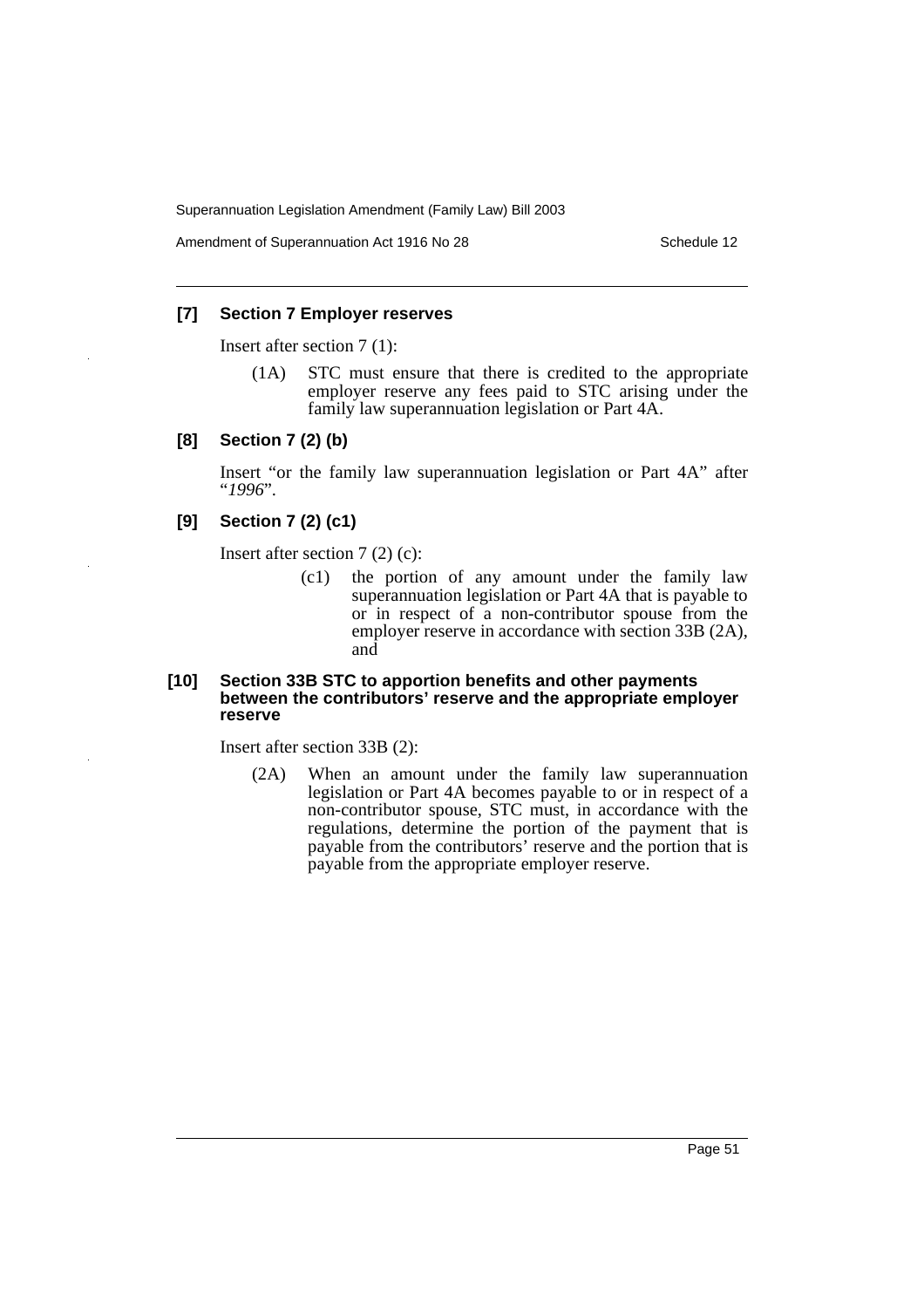Schedule 12 Amendment of Superannuation Act 1916 No 28

# **[11] Part 4A**

Insert after Part 4:

# **Part 4A Provisions relating to family law superannuation legislation**

#### **61W Definitions**

In this Part:

*complying superannuation fund* means:

- (a) a regulated superannuation fund under the *Superannuation Industry (Supervision) Act 1993* of the Commonwealth, or
- (b) the First State Superannuation Fund.

*contributor spouse*, in relation to a superannuation interest under this Act, means the spouse who has the superannuation interest.

*family law superannuation entitlement* has the same meaning as it has in section 61WB (2) (a).

*family law superannuation legislation* means Part VIIIB of the *Family Law Act 1975* of the Commonwealth and the *Family Law (Superannuation) Regulations 2001* of the Commonwealth.

*family law superannuation payment* means an amount payable under this Part to or in respect of a non-contributor spouse.

*flag lifting agreement* has the same meaning as it has in Part VIIIB of the *Family Law Act 1975* of the Commonwealth.

*non-contributor spouse*, in relation to a superannuation interest under this Act, means the spouse who is not the contributor spouse in relation to that interest.

*payment split* has the same meaning as it has in Part VIIIB of the *Family Law Act 1975* of the Commonwealth.

*RSA* means a retirement savings account within the meaning of the *Retirement Savings Accounts Act 1997* of the Commonwealth.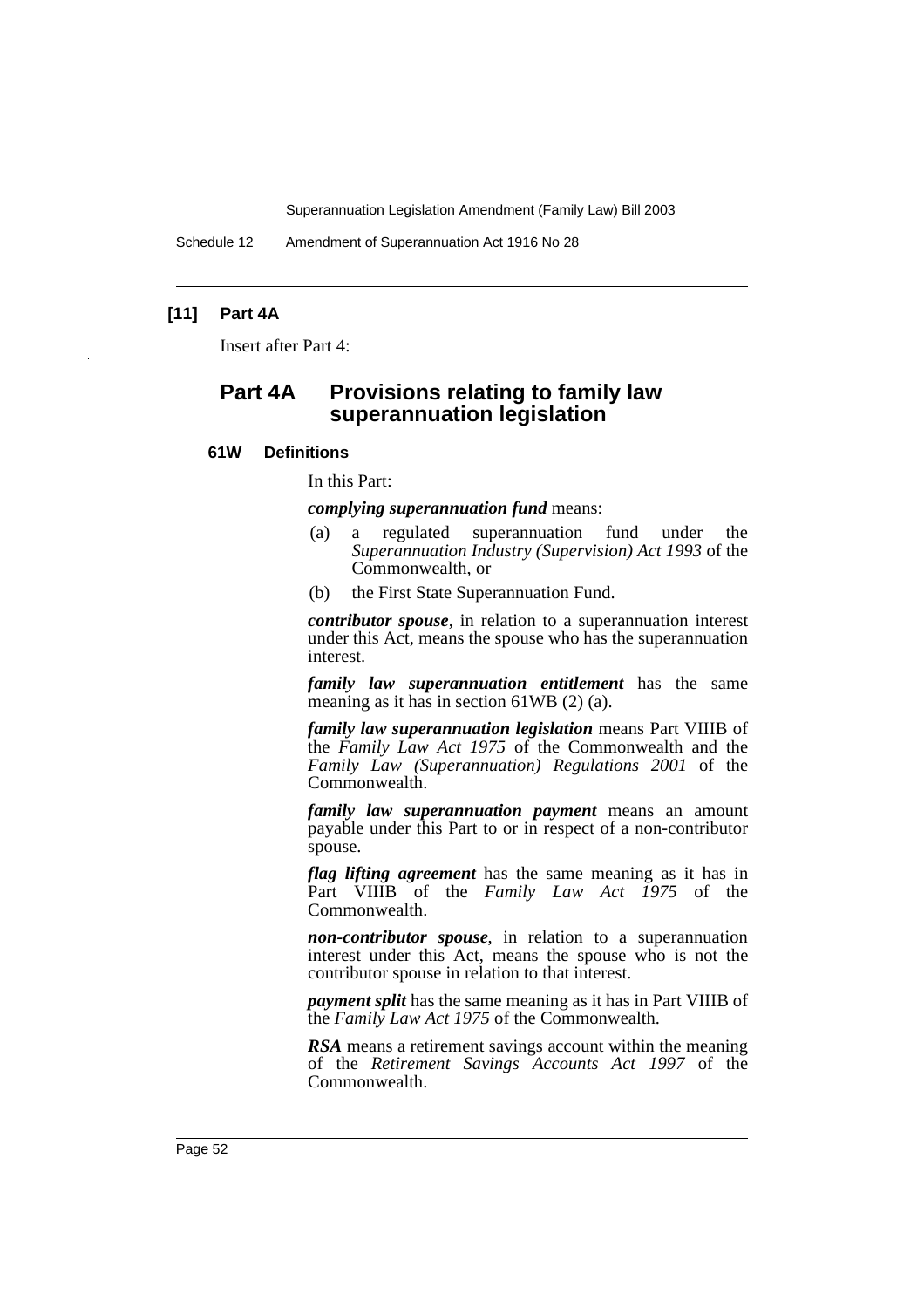Amendment of Superannuation Act 1916 No 28 Schedule 12

*splitting order* has the same meaning as it has in Part VIIIB of the *Family Law Act 1975* of the Commonwealth.

*spouse* of a person means a person who is or was married to that person.

*superannuation agreement* has the same meaning as it has in Part VIIIB of the *Family Law Act 1975* of the Commonwealth.

*superannuation interest* means an interest that a contributor or former contributor or other person has as a contributor to or beneficiary of the superannuation scheme under this Act.

#### **61WA Payment of benefits where superannuation interests affected by flagging order or payment split**

Nothing in this Act:

- (a) requires STC to pay a benefit or to make any other payment under this Act, to the extent that any such payment would contravene provisions of the family law superannuation legislation or any order or agreement made under that legislation, or
- (b) prevents STC from paying or reducing a benefit or making any other payment, to the extent that the payment or reduction is required to be made, or results from a requirement, under the family law superannuation legislation or any order or agreement made under that legislation.

#### **61WB Payment splits**

(1) The object of this section is to facilitate arrangements for payment splits under the family law superannuation legislation and to provide for family law superannuation payments to or in respect of non-contributor spouses for the purposes of satisfying the requirements of Division 2.2 of Part 2 of the *Family Law (Superannuation) Regulations 2001* of the Commonwealth.

**Note.** The effect of satisfying those requirements is that payments to the contributor spouse of a benefit under this Act will no longer be liable to be split for the purposes of the family law superannuation legislation.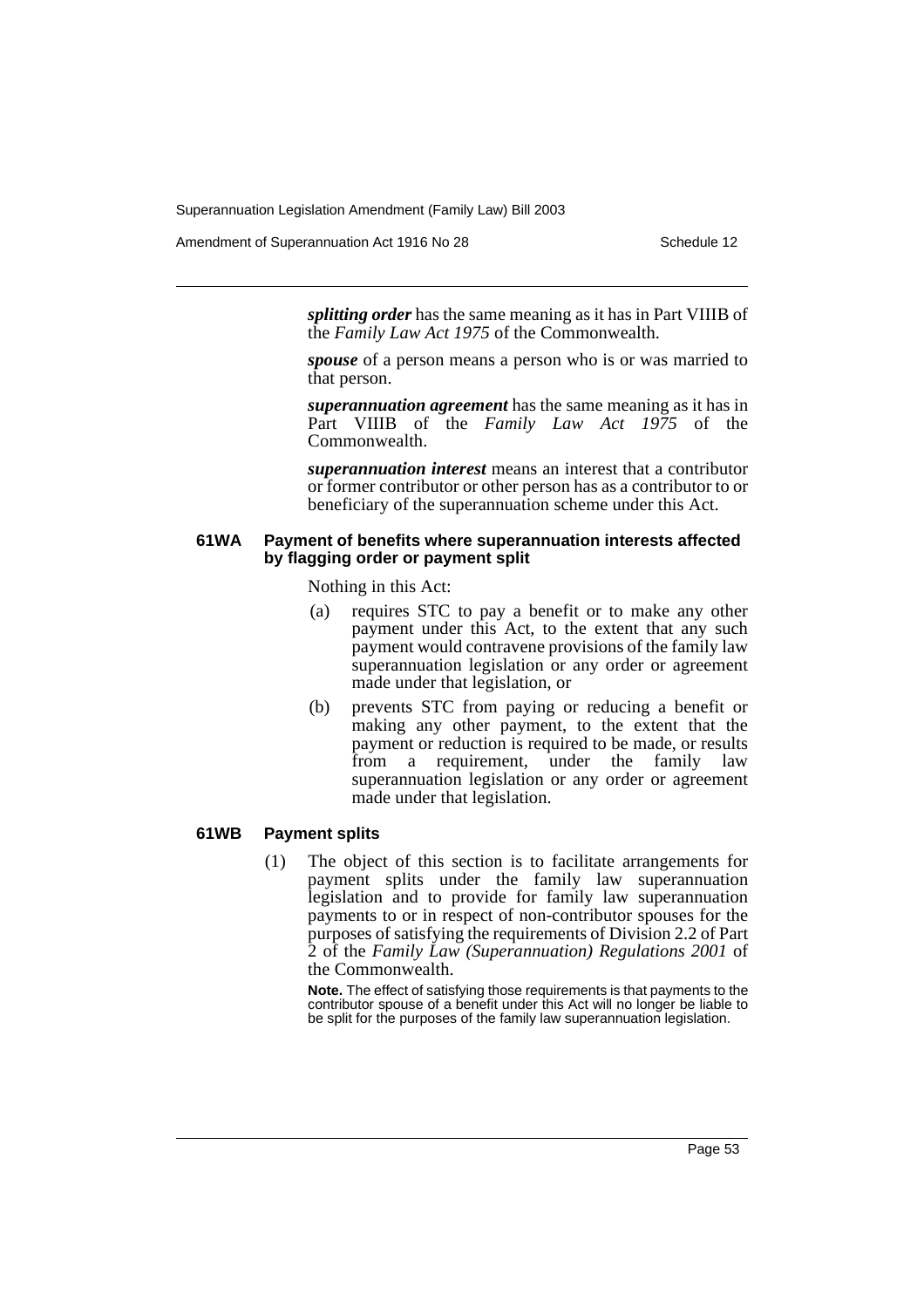- (2) A non-contributor spouse has a family law superannuation entitlement to which this section applies if:
	- (a) the non-contributor spouse has an entitlement, that is operative, to be paid an amount under a superannuation agreement, flag lifting agreement or splitting order in respect of the superannuation interest of a contributor spouse (a *family law superannuation entitlement*), and
	- (b) the family law superannuation entitlement has not been paid to the non-contributor spouse by the contributor spouse, or waived by the non-contributor spouse, in accordance with the family law superannuation legislation.
- (3) On written notice by a contributor spouse or a non-contributor spouse, or by any other person or court, of a family law superannuation entitlement of a non-contributor spouse to which this section applies, STC must take one of the following actions:
	- (a) pay or release to the non-contributor spouse an amount of the value of the family law superannuation entitlement (less any costs chargeable by STC),
	- (b) transfer or rollover to a complying superannuation fund or an RSA nominated by the non-contributor spouse an amount, of the value of the family law superannuation entitlement (less any costs chargeable by STC), to be held for the benefit of the non-contributor spouse.
- (4) STC may take the action set out in subsection (3) (a) only if the contributor spouse is in receipt of a pension under this Act or the non-contributor spouse has satisfied a condition for payment or release of a benefit of a kind that would entitle a contributor to payment of a benefit if the Fund were a complying superannuation fund.
- (5) STC must transfer a family law superannuation payment to FTC for crediting to the First State Superannuation Fund if:
	- (a) the payment is not payable under subsection (3) (a), and
	- (b) a non-contributor spouse fails, within the period prescribed by the regulations, to make a nomination for the purposes of subsection (3) (b) or a nominated fund or RSA does not accept the nomination.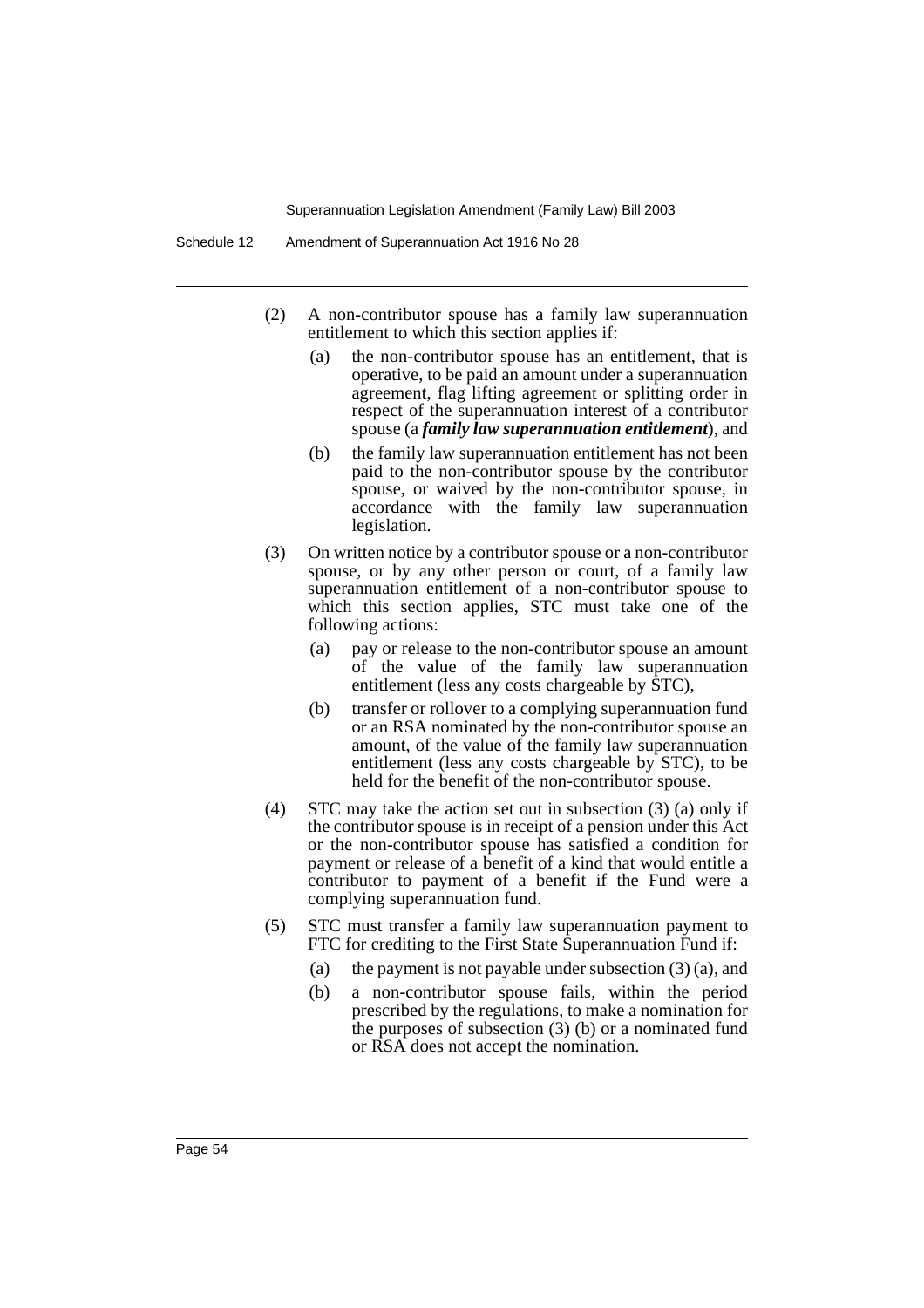Amendment of Superannuation Act 1916 No 28 Schedule 12

- (6) For the purposes of this section, the value of a family law superannuation entitlement or family law superannuation payment of a non-contributor spouse is to be determined by STC in accordance with any applicable provisions of the regulations and the family law superannuation legislation.
- (7) STC must not pay a family law superannuation payment to or in respect of a non-contributor spouse under this section if the value of the payment that is or would be payable to or in respect of the non-contributor spouse at that time (taking into account any prior liability to pay a family law superannuation payment) is greater than the value of the contributor spouse's superannuation interest (as calculated in accordance with the regulations) at that time.

#### **61WC Reduction of benefits of contributor spouses**

- (1) STC may reduce the amount of any benefit payable under this Act to or in respect of a contributor spouse (or a spouse or de facto partner of a contributor spouse) if a family law superannuation entitlement is paid or payable to or in respect of the non-contributor spouse under the family law superannuation legislation or this Part or the regulations.
- (2) A preserved or deferred benefit may be reduced under this section.
- (3) A pension may be reduced under this section even though payment of the pension first commenced before the payment of the amount to or in respect of the non-contributor spouse.
- (4) The benefit is to be reduced in accordance with the regulations and any applicable provisions of the family law superannuation legislation.

# **61WD Regulations**

Regulations may be made for or with respect to the following matters:

- (a) elections by non-contributor spouses for payment of family law superannuation entitlements,
- (b) the persons or bodies to whom a family law superannuation payment may be paid,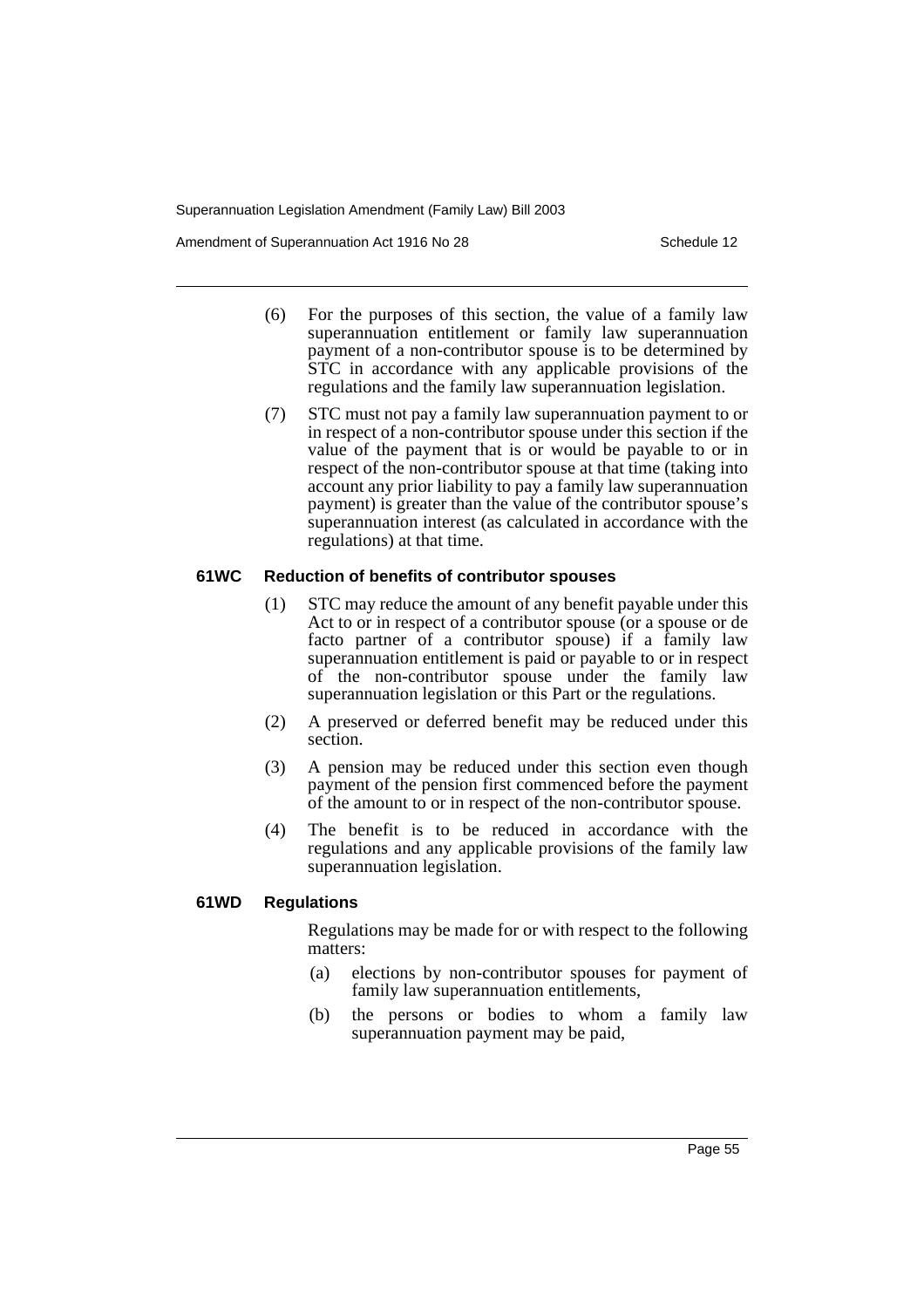- (c) the composition of payments made for the purposes of the family law superannuation legislation or this Part, having regard to the composition of the contributor spouse's superannuation interest under this Act before the payment is paid,
- (d) the payment of fees for or with respect to family law superannuation payments,
- (e) notice of family law superannuation entitlements and payment splits,
- (f) the periods for payment of family law superannuation payments,
- (g) the calculation of payments and entitlements for the purposes of the family law superannuation legislation or this Part,
- (h) the calculation of the value of superannuation interests of contributor spouses for purposes relating to the family law superannuation legislation or this Part,
- (i) the accrued benefit multiple for contributor spouses, or a class of contributor spouses, for the purposes of the family law superannuation legislation,
- (j) the reduction of benefits (including deferred or preserved benefits) payable to or in respect of contributor spouses, or spouses or de facto partners of contributor spouses, as a consequence of payments under the family law superannuation legislation or this Part,
- (k) without limiting paragraph (j), the commutation of pensions or parts of pensions for the purposes of the reduction of benefits as a consequence of payments under the family law superannuation legislation or this Part.

#### **[12] Schedule 25 Savings and transitional provisions**

Insert at the end of clause 1 (1):

*Superannuation Legislation Amendment (Family Law) Act 2003* (but only to the extent that it amends this Act)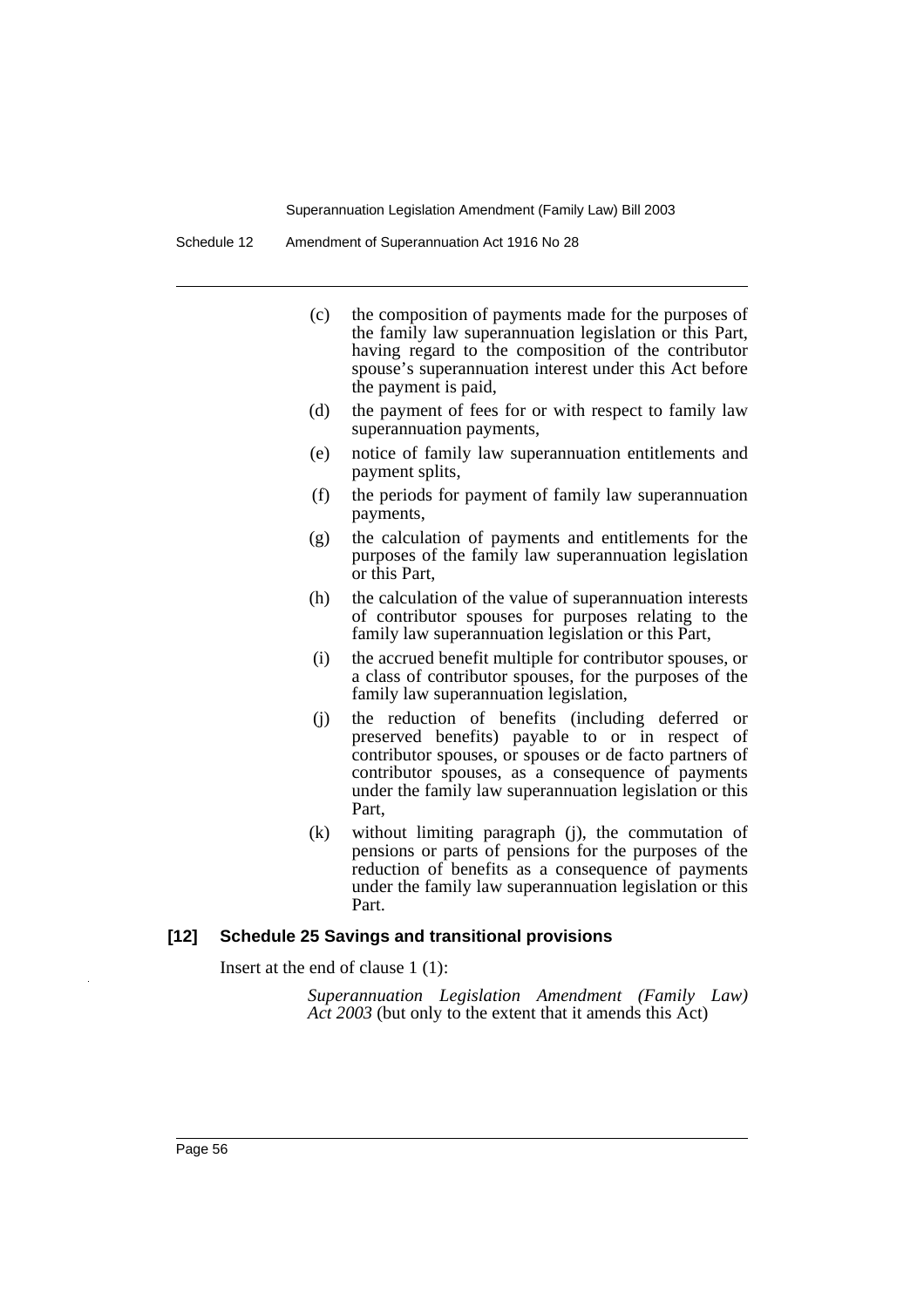Amendment of Transport Employees Retirement Benefits Act 1967 No 96 Schedule 13

# **Schedule 13 Amendment of Transport Employees Retirement Benefits Act 1967 No 96**

(Section 3)

# **[1] Section 23 Benefit at age 65 years after 10 years service**

Insert after section 23 (9):

- (10) If a contributor elected to take the benefit provided by subsection  $(4)$   $(a)$   $(ii)$ , the benefit is taken to extend to the de facto partner of a deceased pensioner who dies on or after the commencement of this subsection.
- (11) In this section:

*de facto partner* of a deceased pensioner means, if the deceased pensioner was, at the time of his or her death, in a de facto relationship within the meaning of the *Property (Relationships) Act 1984* with a person, that person.

#### **[2] Section 23A**

Insert after section 23:

#### **23A Extension of rights to spouse pensions**

- (1) This section applies to a contributor (the *pensioner*) who made an election under section 23 (4) (a) (ii) and who marries or enters into a de facto relationship after becoming entitled to a pension under this Act.
- (2) If a pensioner dies on or after the commencement of this section leaving an eligible widow or de facto partner, there is payable to the eligible widow or de facto partner:
	- (a) if the deceased pensioner and eligible widow or de facto partner had been married or been in a de facto relationship for 3 years or more immediately before the pensioner's death—a pension at the rate of five-eighths of the pension the deceased pensioner was receiving, or entitled to receive, immediately before death, or
	- (b) if the deceased pensioner and eligible widow or de facto partner had been married or been in a de facto relationship for less than 3 years immediately before the pensioner's death—a pension as referred to in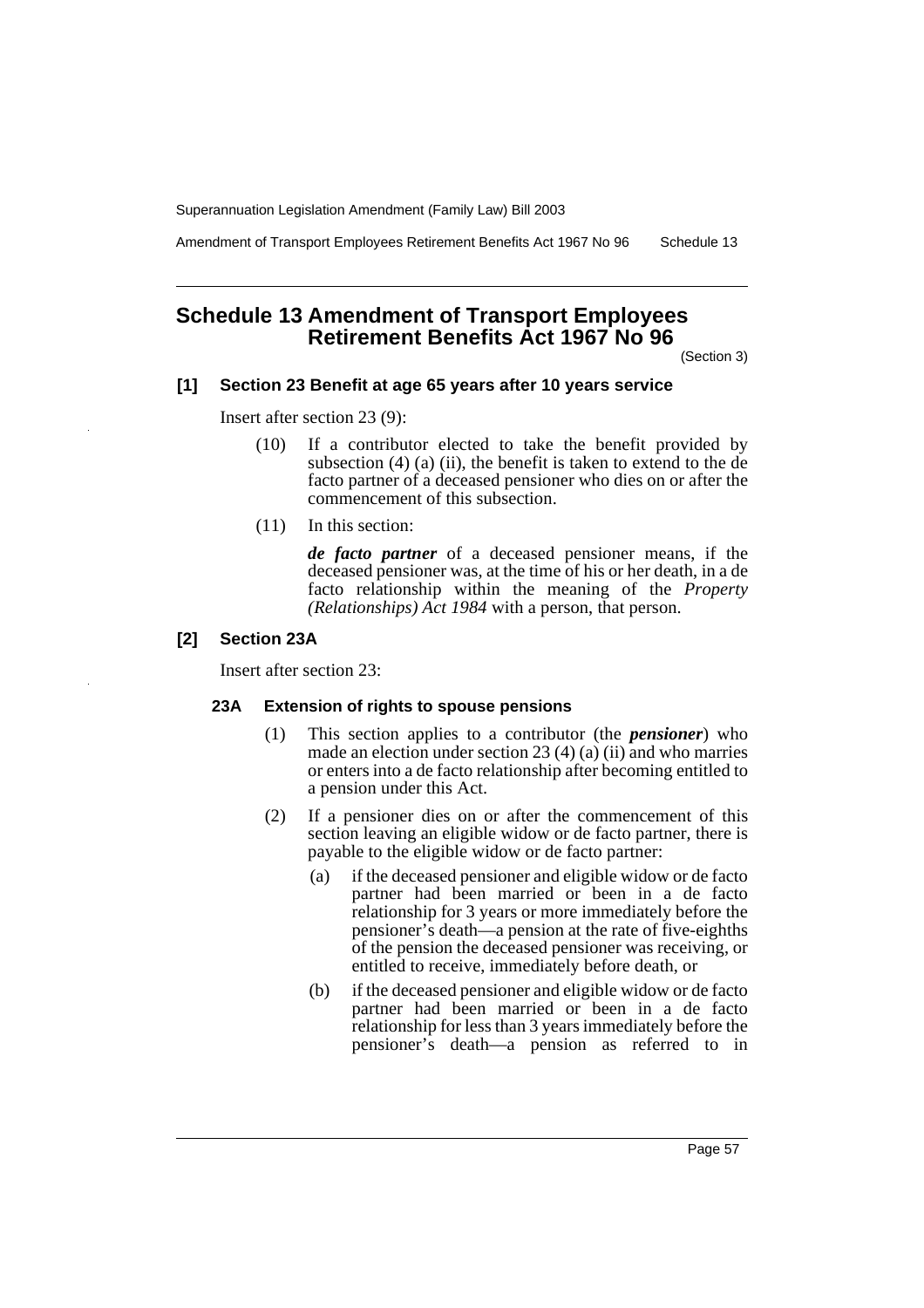Schedule 13 Amendment of Transport Employees Retirement Benefits Act 1967 No 96

paragraph (a), but reduced on a pro rata basis according to the proportion that the period of the marriage or relationship bears to 3 years.

(3) In this section:

*eligible widow or de facto partner* of a deceased pensioner means a widow or de facto partner who has or had in the marriage or relationship with the deceased pensioner a child, being:

- (a) a child of the widow or de facto partner and the deceased pensioner who was, in the opinion of the Board, wholly or substantially dependent on the deceased pensioner at any time during the marriage or relationship, or
- (b) a child of the deceased pensioner who was conceived before and born alive after the death of the pensioner.

#### **[3] Section 31B Calculation of adjustment percentage**

Omit "this section" from section 31B (2) (a).

Insert instead "subsection (1) (b)".

#### **[4] Schedule 7 Savings and transitional provisions**

Insert after clause 1:

- **2 Regulations**
	- (1) The regulations may contain provisions of a savings or transitional nature consequent on the enactment of the following Acts:

*Superannuation Legislation Amendment (Family Law) Act 2003* (but only to the extent that it amends this Act)

- (2) Any such provision may, if the regulations so provide, take effect from the date of assent to the Act concerned or a later date.
- (3) To the extent to which any such provision takes effect from a date that is earlier than the date of its publication in the Gazette, the provision does not operate so as:
	- (a) to affect, in a manner prejudicial to any person (other than the State or an authority of the State), the rights of that person existing before the date of its publication, or